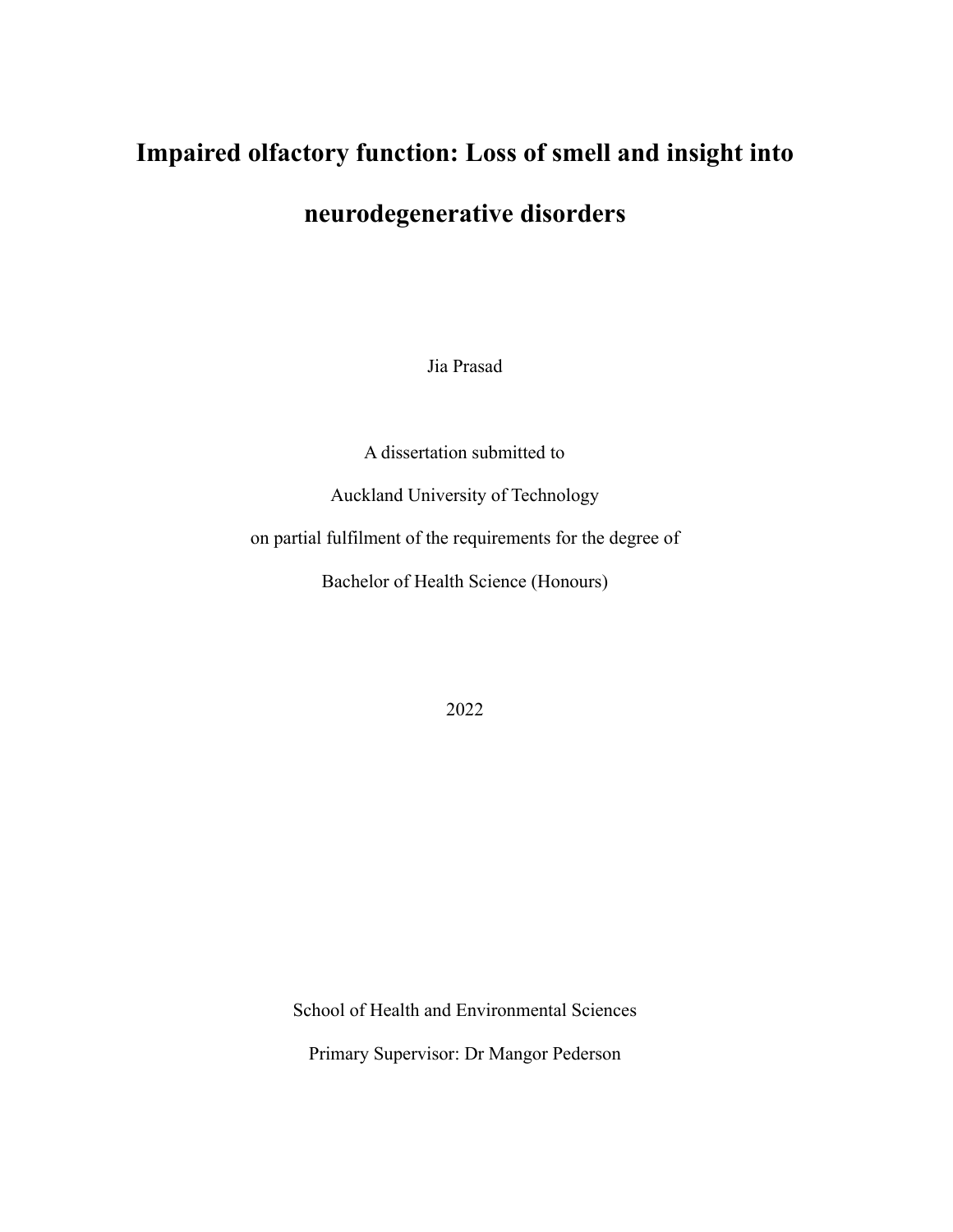# **Table of Contents**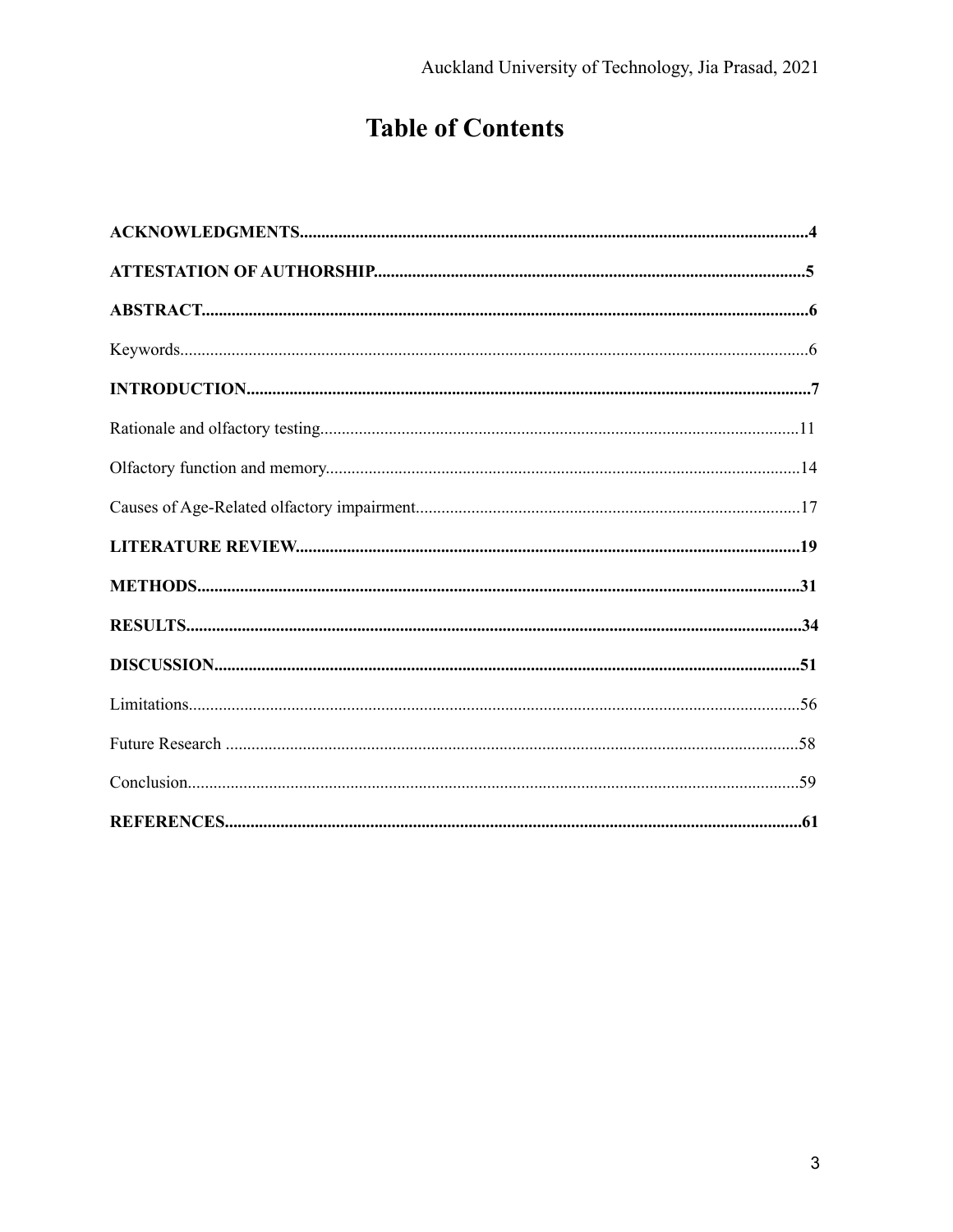## **Acknowledgements**

It has been a very difficult, yet enlightening experience completing this dissertation in a very uncertain time of lockdown and quarantine. First and foremost, I would like to thank my supervisor Dr Mangor Pederson, who guided me throughout and always steered me in the right direction with information and advice. I will never forget the kindness and support you showed me during troubling times, thank you for always being on my side and believing in me, even when I was doubting myself. Secondly, I would love to say a huge thank you to my friends, who encouraged and joined me in many fun adventures that helped me to enjoy my honours year with a little less stress. Finally, thank you to everyone and anyone who wished me the best, and always had faith in me.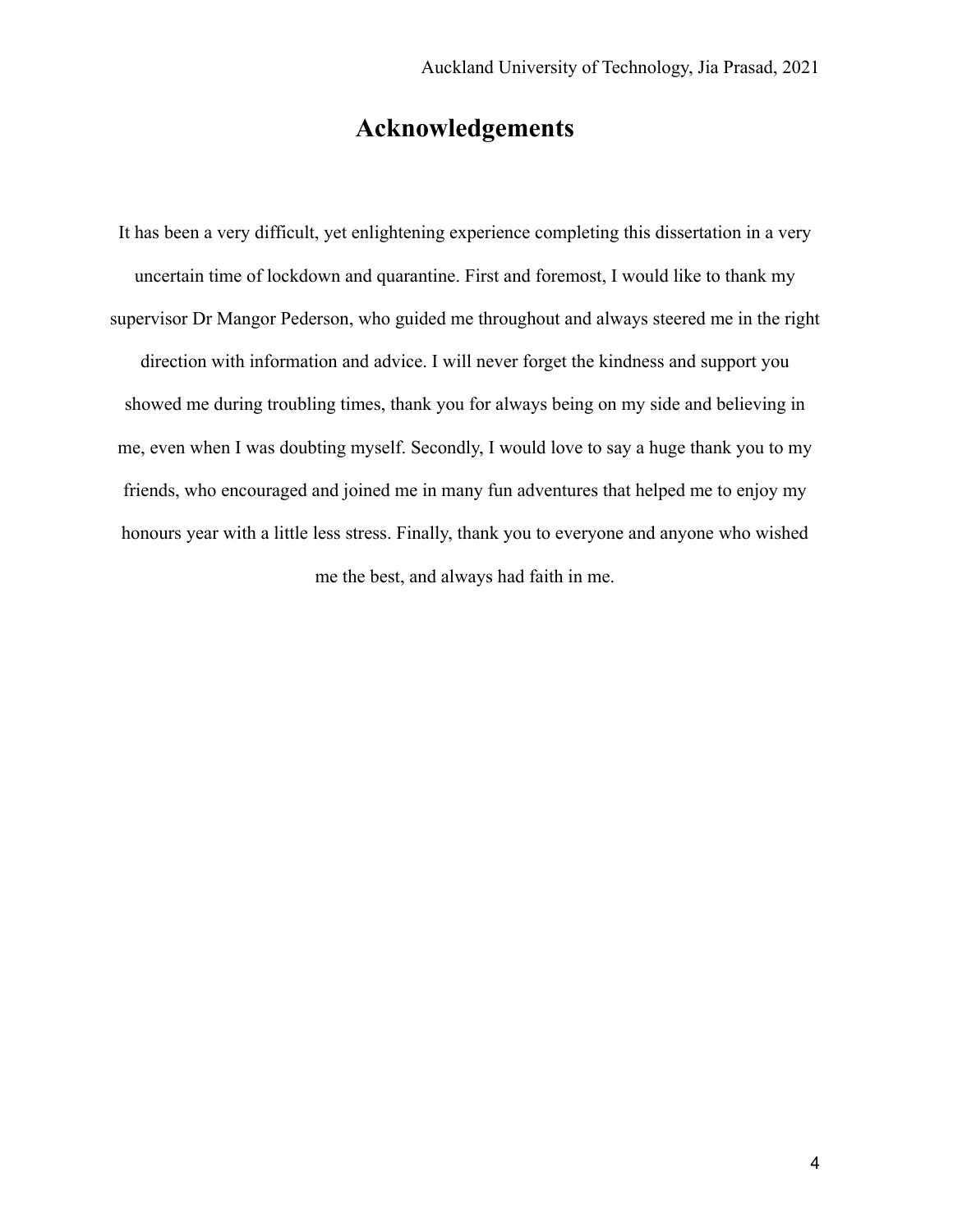# **Attestation of Authorship**

"I hereby declare that this submission is my own work and that, to the best of my knowledge and belief, it contains no material previously published or written by another person (except where explicitly defined in the acknowledgements), nor material which to a substantial extent has been submitted for the award of any other degree or diploma of a university or other institution of higher learning."

Signed: \_\_\_\_\_\_\_\_\_\_\_\_\_\_\_ Date: 02/02/2022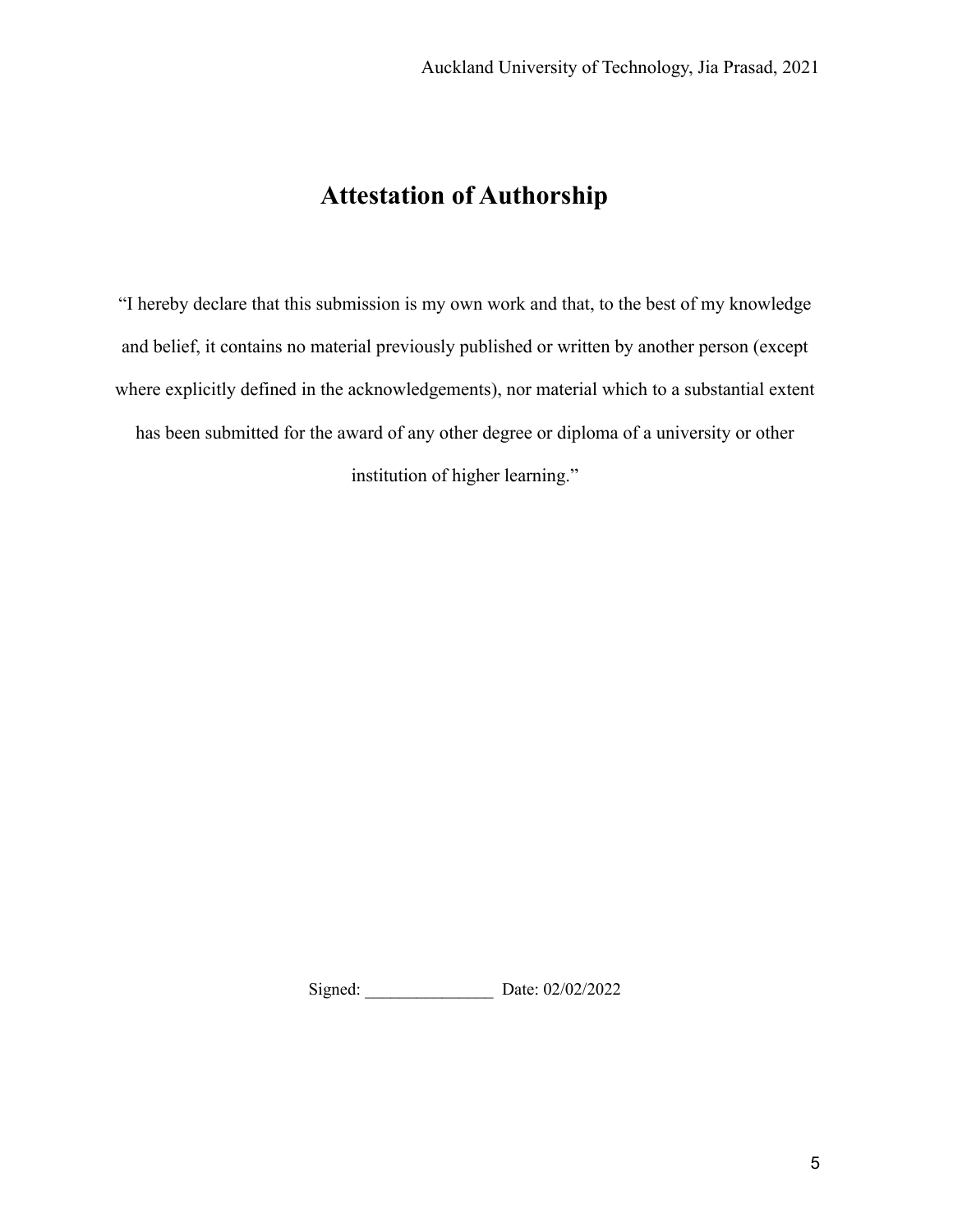## **Abstract:**

This study aims to investigate the possible association between olfactory function ('sense of smell') impairment in neurodegenerative disorders such as Alzheimer's disease and Parkinson's disease, through a systematic review of relevant medical academia. Findings were overall consistent among research articles, and suggest that early stages neurodegenerative diseases could be identified through a poor sense of smell, which was simultaneously linked to lower volumes of the olfactory bulb. Implications suggest that inexpensive and noninvasive olfactory function assessments would be excellent biomarkers to aid in clinical diagnosis.

#### *Keywords:*

Human olfactory system; Olfaction; Olfactory receptor neurons; Olfactory assessment; Smell; Tau; Neurofibrillary tangles; Odour identification; Temporal information; Alzheimer's disease; Parkinson's disease; neurodegenerative disorders.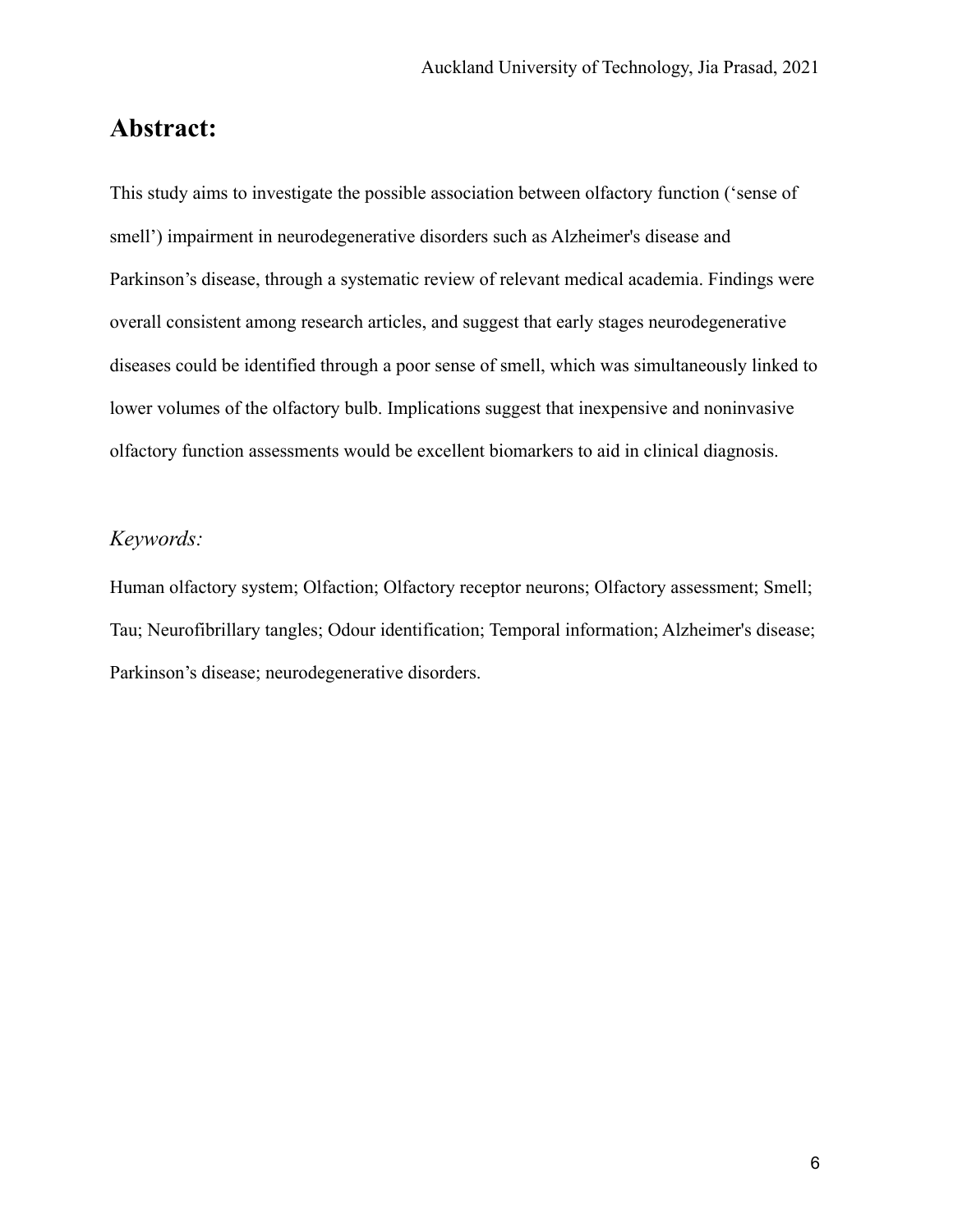## **Introduction:**

Neurological disorders affect both the central nervous system (CNS); comprised of the brain and the spinal cord and the peripheral nervous systems (PNS), which includes the 12 cranial nerves attached to the brain and connect with the body's neck head and trunk, and the 31 pairs of spinal nerves which send the CNS information. The first two cranial nerves, the optic and olfactory nerves control the seeing and smelling functions respectively.

Due to its location at the front of the brain, the frontal lobe (responsible for higher executive function and emotional regulation) is reported as the most commonly damaged lobe and may result in partial (paresis) or complete (paralysis) loss of bodily movement (Hoffmann, 2013). Neurodegeneration may also cause changes to an individual's personality in terms of engaging in social behaviour or concern or interest (apathy). Aversi-Ferreira et al., (2019) state that deterioration of the temporal lobe (processes non-physical sensory information, including understanding language and memory recollection) may lead to issues with communication or memory and information recalling, whereas damage to the parietal lobe (responsible for processing sensory information) can result in issues with the five primary senses, including having difficulty identifying the location of sensations on the body (heat, cold, touch) (Ambron et al., 2018). Finally, impairment of the occipital lobe (processes visual information) could potentially lead to impairment in the processing of visual information, including difficulty in seeing objects in motion and the inability to recognize and see words (Tordesillas-Gutierrez et al., 2018). There have been recent studies by Null et al., (2016) noting the development of neurological disorders through malnutrition.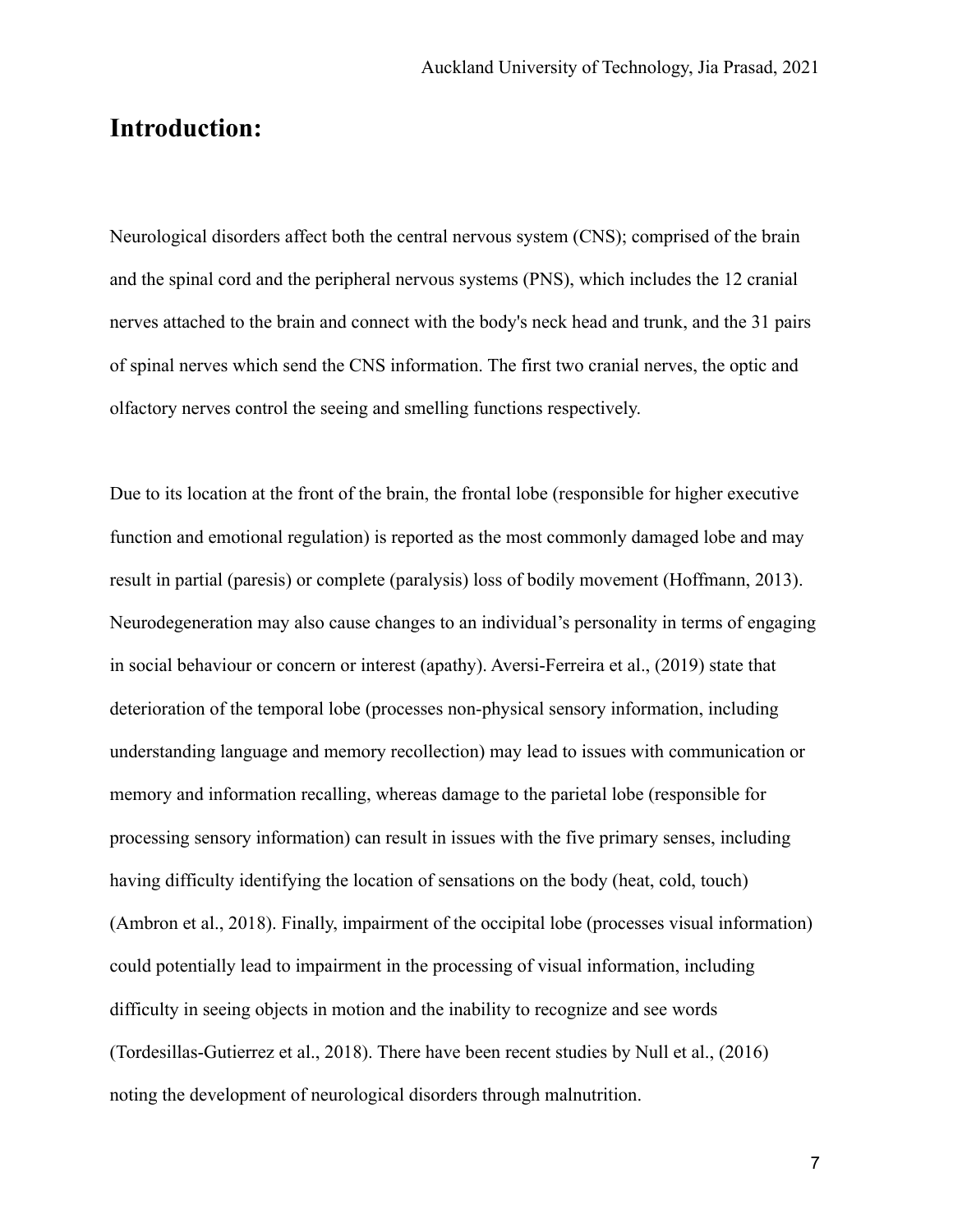Global statistics pin neurological disorders in 2016 as the main perpetrator of disability-adjusted life years (DALYs) (276 million) and secondary cause of deaths (90 million) (Feigin et al., 2019). During the years between 1990 and 2016, the total number of documented deaths due to neurological disorders increased by 39% and DALYs increased by 15%. Common examples of these disorders include Alzheimer's disease (AD), Parkinson's disease (PD), epilepsy and other dementias, which are caused by damage to the brain, it may also manifest in cerebrovascular diseases such as strokes or migraines, and other headache disorders, or as multiple sclerosis, neuroinfections, brain tumours, as traumatic nervous system disorders caused by head trauma.

Both AD and PD are classified as dementia, which is an overall general term given to the loss of cognitive functioning, in which individuals will struggle with tasks often relating to independent function on a daily basis, the most severe cases requiring a daily aid for individuals to complete even basic and essential daily functions and activities including using the lavatory or feeding oneself. Diagnostic and Statistical Manual of Mental Disorders (5th ed.; DSM–5; American Psychiatric Association, 2013) classifies 6 areas as individuals being regularly affected in; complex attention (involves sustaining focus and processing), executive ability (such as decision making), learning and memory (recalling past events), perceptual-motor skills (such as handling or picking up objects), social cognition (such as regulation of emotions), which also links with language (involving expression through words). Dementia may progressively worsen and is more likely to develop in old age (60), though it is not guaranteed, and many elderly individuals lead dementia-free lives. Despite the fact that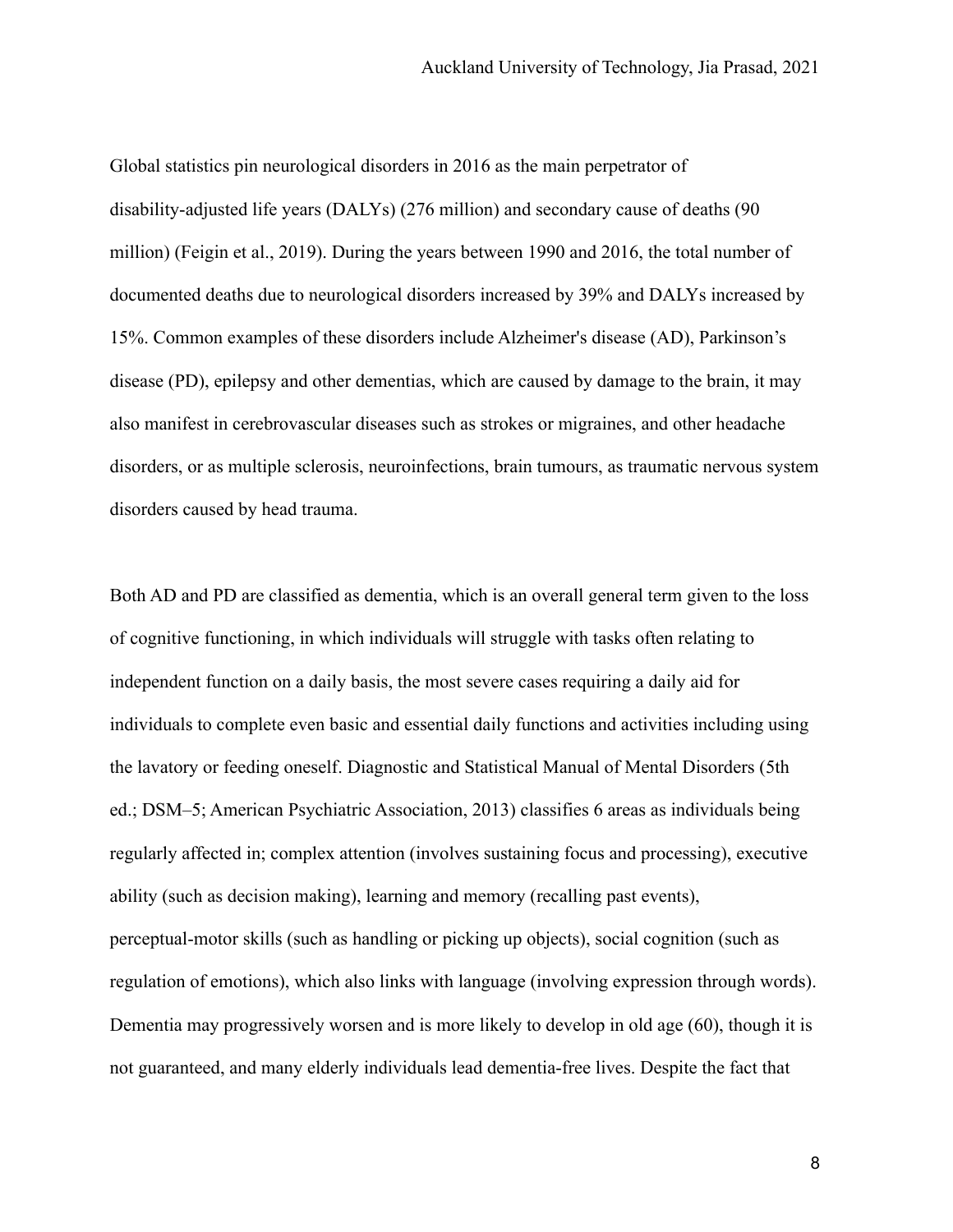dementia has no true cure, in current times there are many medications and therapies that help to alleviate symptoms, and in some cases, certain causes may be reversible (Scott and Barrett, 2007).

AD accounts for the majority (60-70%) of all dementia diagnoses and frequently manifests as a progressive loss of episodic memory and cognitive function, resulting in the language (difficulty participating in long conversations and understanding the meaning of words) and visuospatial skill declines (difficulty drawing, buttoning up own shirt, poor distance perception) which are also regularly accompanied by behavioural disorders such as aggression, depression and apathy (Weller and Budson, 2018). PD is the most frequently diagnosed case of parkinsonism and similarly manifests as a progressive nervous system disorder that causes loss of movement and muscular function (resulting in stiffness, slow movement, difficulty maintaining balance and coordination) due to the lack of dopamine in the brain. PD may develop into PD dementia, which involves further cognitive decline, including having difficulty focusing and recalling memories (DeMaagd and Philip, 2015)

The healthy brain emphasises functional brain activity and response and can perform normal levels of language, learning and recalling accurate information, alongside judgement and cognition. Its importance is not understated in scientific literature, the complex system structures that connect to control the body and receive and process information is frequently noted. Olfactory bulb (OB) projections are then directly sent to the piriform cortex; a key aspect of the brain that focuses on the processing, collecting and coding of olfactory information (Markopoulos et al., 2012). This first begins when odour molecules enter the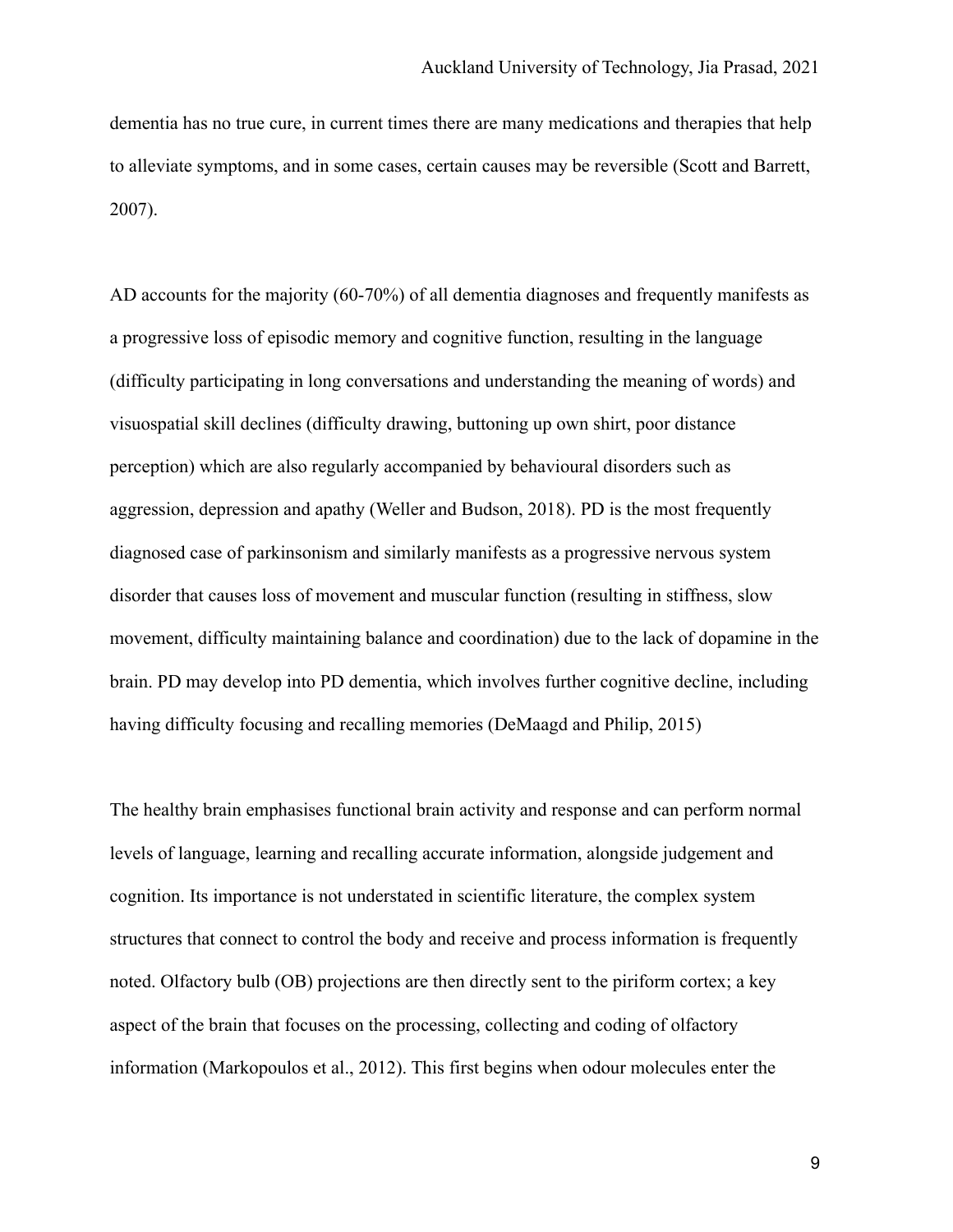respiratory system, either through the mouth commonly during the tasting of food, or through the nasal cavity through inhalation of scents. Sharma et al., (2019) state that olfactory receptors are stimulated when interacting with passing odour molecules, and in response produce cyclic AMP (cAMP), leading ion channels, which are proteins that selectively permit specific ions to move through its channel and towards receptors. This promotes information passing between neurons through electrical signals.

A decrease in olfactory function in patients with AD or idiopathic Parkinson's disease (IPD) is well documented. Recently published research has indicated that odour processing and identification is greatly impaired for patients with AD (Growdon et al., 2015). The natural process of ageing has also been established as impacting various brain functions and motor skills, including the sense of smell (Murphy et al., 1990). Neurodegenerative changes appear early in areas associated with the OB, often physically by reducing the cell count inside the OB itself, also hindering the prepiriform cortex, amygdala, entorhinal cortex and hippocampus, which are all aspects of olfactory function and processing (Murphy, 2018).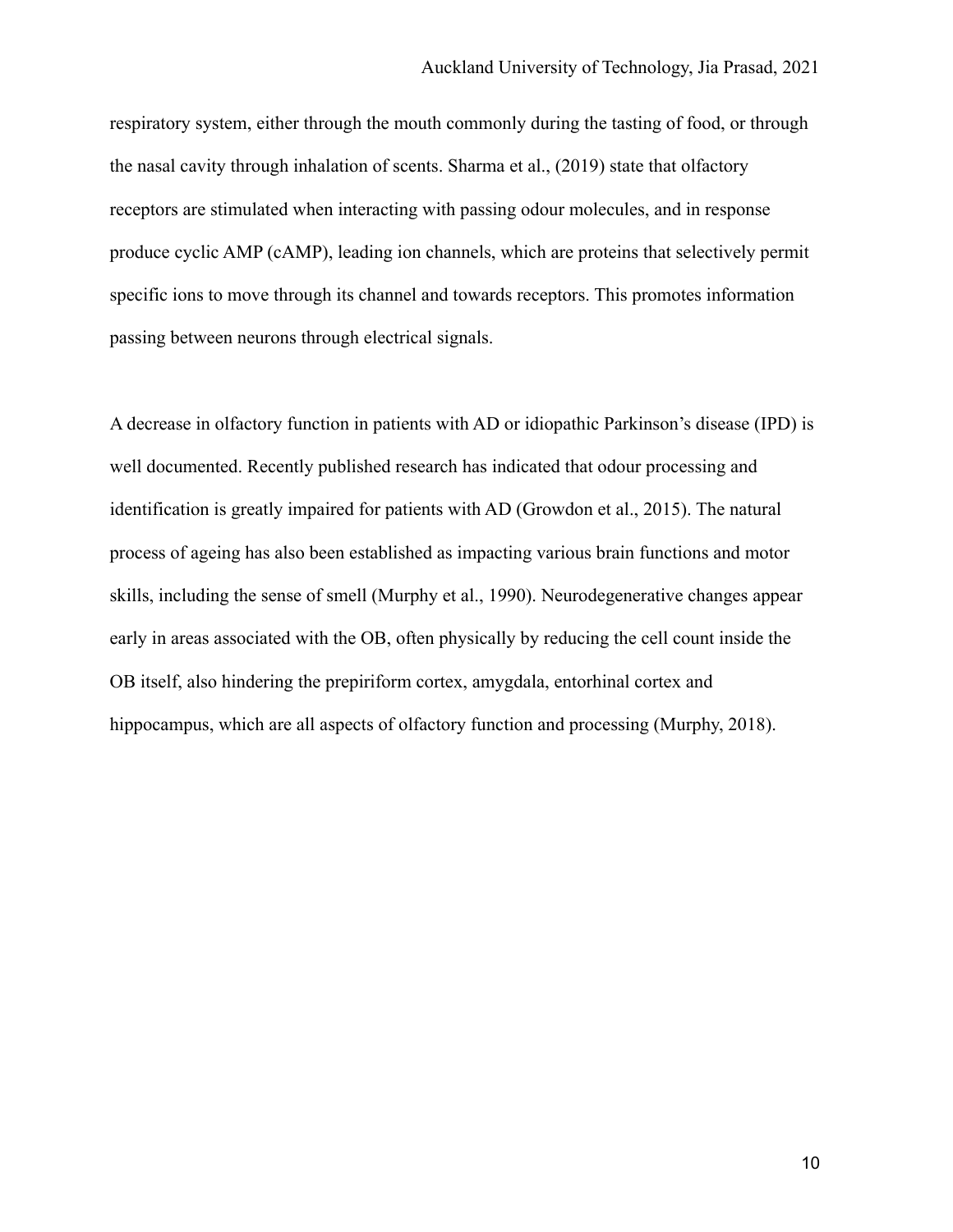

**Figure 1.** Brain Function. This figure demonstrates the regions of the brain are connected with one another.

#### *Rationale and olfactory testing*

Decreased olfactory function was found to be present in  $>50\%$  of individuals aged between 65 - 80 years and in 62-80% of those >80 years of age (Attems et al., 2015). Olfaction and odour identification impairment has been shown to predict mortality, as the sense of smell is also very crucial to identifying gas leaks and unsafe situations (fires), and testing unsafe foods through acknowledgement of foul or unordinary odour, all of which may impact mortality rate by aiding in avoiding potentially harmful situations (Santos et al., 2004).

Dysfunctional olfactory function caused specifically by age was most commonly detected through olfactory assessment tools measuring odour detection, identification and ability to discriminate between smells (Yahiaoui-Doktor et al., 2019). Tools used to assess these areas are predominantly used on the elderly (aged 60 years and older) as many structural changes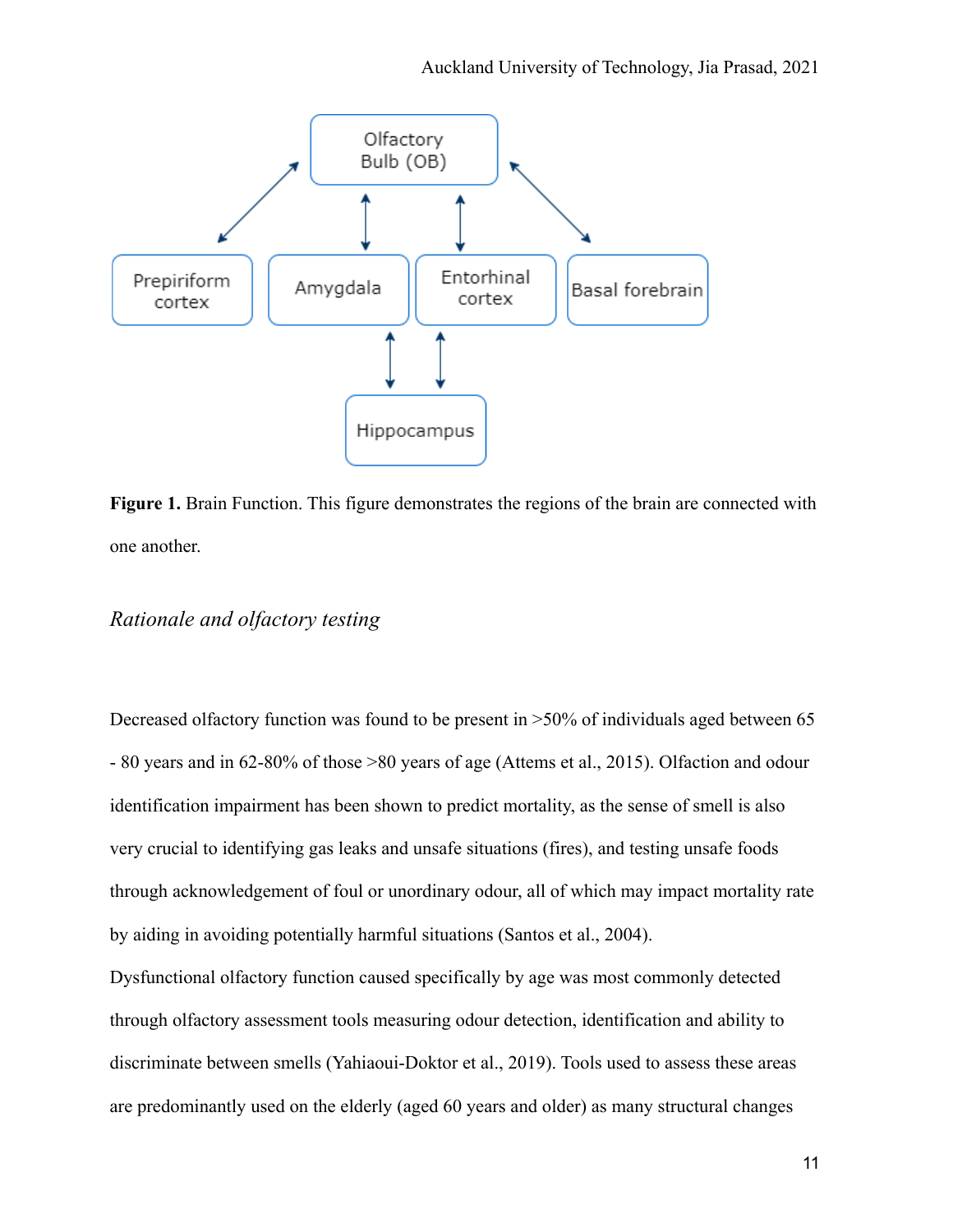occur in the nose of an aged individual; mucosal blood flow is decreased, airflow fluctuates, the mucociliary function is impaired, etc which may contribute to the loss in sense of smell (Doty and Kamath, 2014). Similarly, the volume of brain regions, including the OB has been established to deteriorate with age suggesting potential impacts to the efficiency of olfactory processing.

Not only has this been widely established in the literature, but is also commonly acknowledged in the medical field and by the general public, and therefore was consistent across all studies. Lower scores in olfactory assessments across studies suggested a direct relation to the impact of an ageing body and brain, (Olofsson et al., 2021) commenting that diminished olfactory system efficiency was due to age-related reductions.

In modern times, with greater technological advancements standardised tests rating an individual's odour identification ability have become available for purchase and usage. The measurements provided may be a useful tool as an accurate predictor for cognitive decline, AD, and mortality in senior adults (65+). It has been widely researched that decreased olfactory function also impacts nutritional status as well as everyday safety and is associated with increased mortality and overall quality of life (Boesveldt and Parma, 2021).

Current neurobiological markers are both expensive and invasive therefore to counter this, new clinical trials are both less invasive and are available at a much cheaper cost, both of which are seen as important factors for testing the general population. One example of these newer testing kits is the 'UPSIT': (The University of Pennsylvania Smell Identification Test) which is a book comprised of 40 pages, each of which has an odour microencapsulated within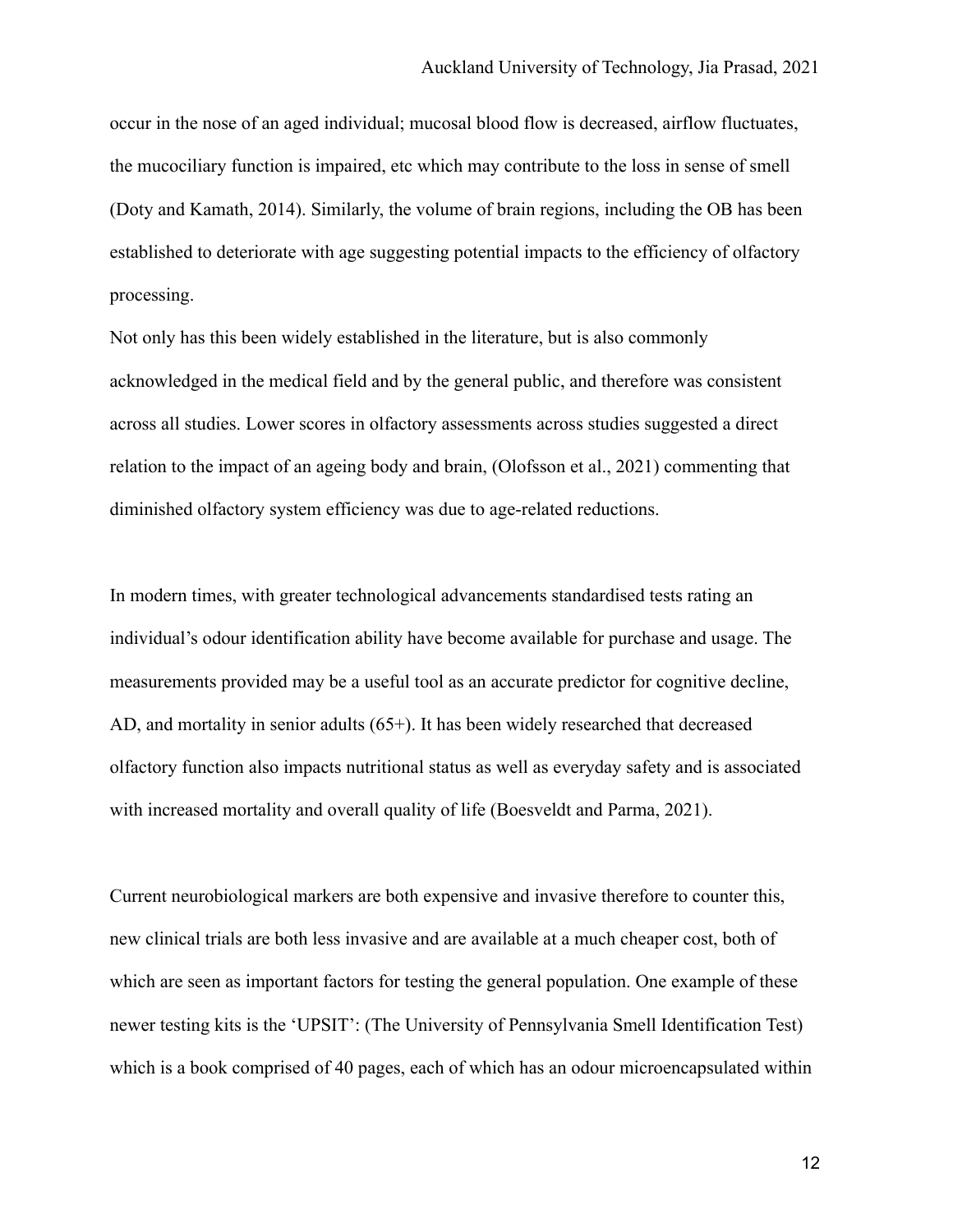a rectangle on the page (Morley et al., 2018). Individuals are asked to scratch with a pencil which causes the release of an odour and is then asked to correctly identify the scent amongst four given written choices. Correct identification leads to a score of 1, whereas incorrect identification leads to a score of 0, the total score ranges from the lowest score of 0 (no correct answers) to the highest of 40 (all correct answers). The process is relatively simple and is completely non-invasive, additionally due to its small size when compared to the complex and heavy machinery (structural imaging - MRI scans), it is comparatively less expensive to manufacture and could be replaced on a massive scale for easy purchasing.

"Sniffin' Sticks" are another common olfactory assessment tool that measures nasal chemosensory performance (Rumeau et al., 2016). It is a tubular device that dispenses various odours that test for odour threshold (n-butanol), odour discrimination (16 pairs of odourants, forced-choice questioning) and odour identification (16 common everyday odourants, forced-choice questioning) to establish the level of olfactory function. Each tube contains both an antibacterial agent, and 4 mL of odorant fluid or odorant material in propylene glycol, and individuals will be asked to correctly identify the odourant, without the visual aid of the pens. The total score is the sum of all correctly identified odours, and scores will range from 0 (no correct answers) to 16 (all correct answers).

The importance of olfactory function cannot be understated, with recent research suggesting a link between early stages of neurodegenerative diseases and dysfunctional olfactory function resulting in observable smell loss, the possible implications of this information and potential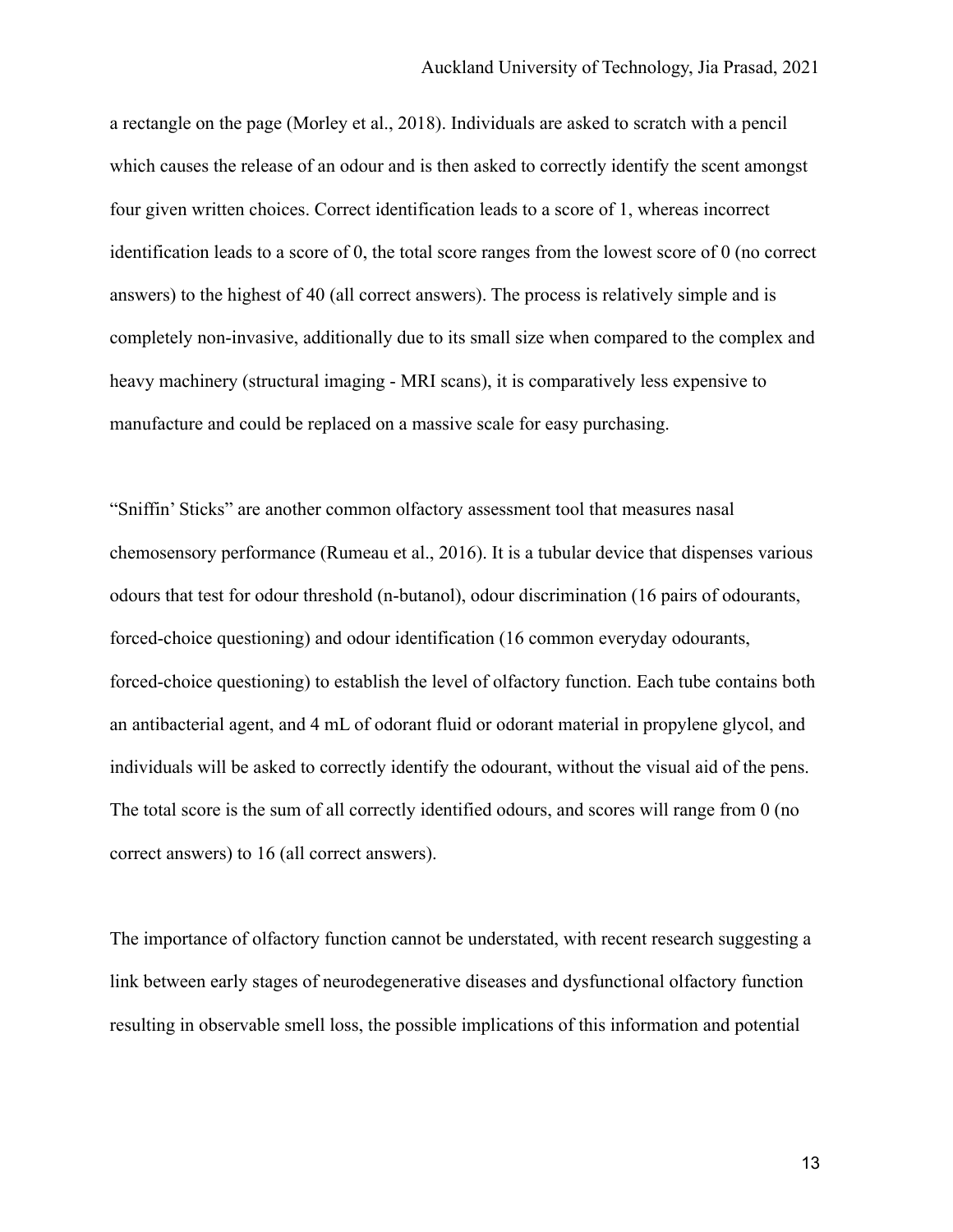of earlier AD and PD detection are crucial information contributing towards aiding the clinical health field

#### *Olfactory function and memory*

A proper olfactory function that provides the ability to smell and distinguish odours has many real-world applications often overlooked in favour of generally more easily observed abilities but it is still a factor considered very impactful to human health and function. The smell is one of the five senses (sight, touch, hearing, taste and smell) that are integral to human function, and greatly affects the overall quality of life, commonly in aspects not immediately understood to be crucial. These include being an early alert of dangers such as spoiled or perished foods or goods, and gas leaks or fires.

The importance of smell on tasting and experiencing food is often understated, though the tongue can distinguish different qualities from understanding when a certain meal is sweet, salty, sour, bitter or umami, the smell provides a dominant influence on how we perceive what we are eating. This is more so evident when we are unable to taste as strongly due to the blockage of the nose, or similar illnesses, demonstrating how strongly our sense of smell changes how we recognise and regard food.

The sense of smell is also strongly linked with memory, due to the closeness of the olfactory processing system and the memory processing system. This linkage is so powerful that specific smells can trigger a memory vividly. Due to the closeness of the OB and the memory,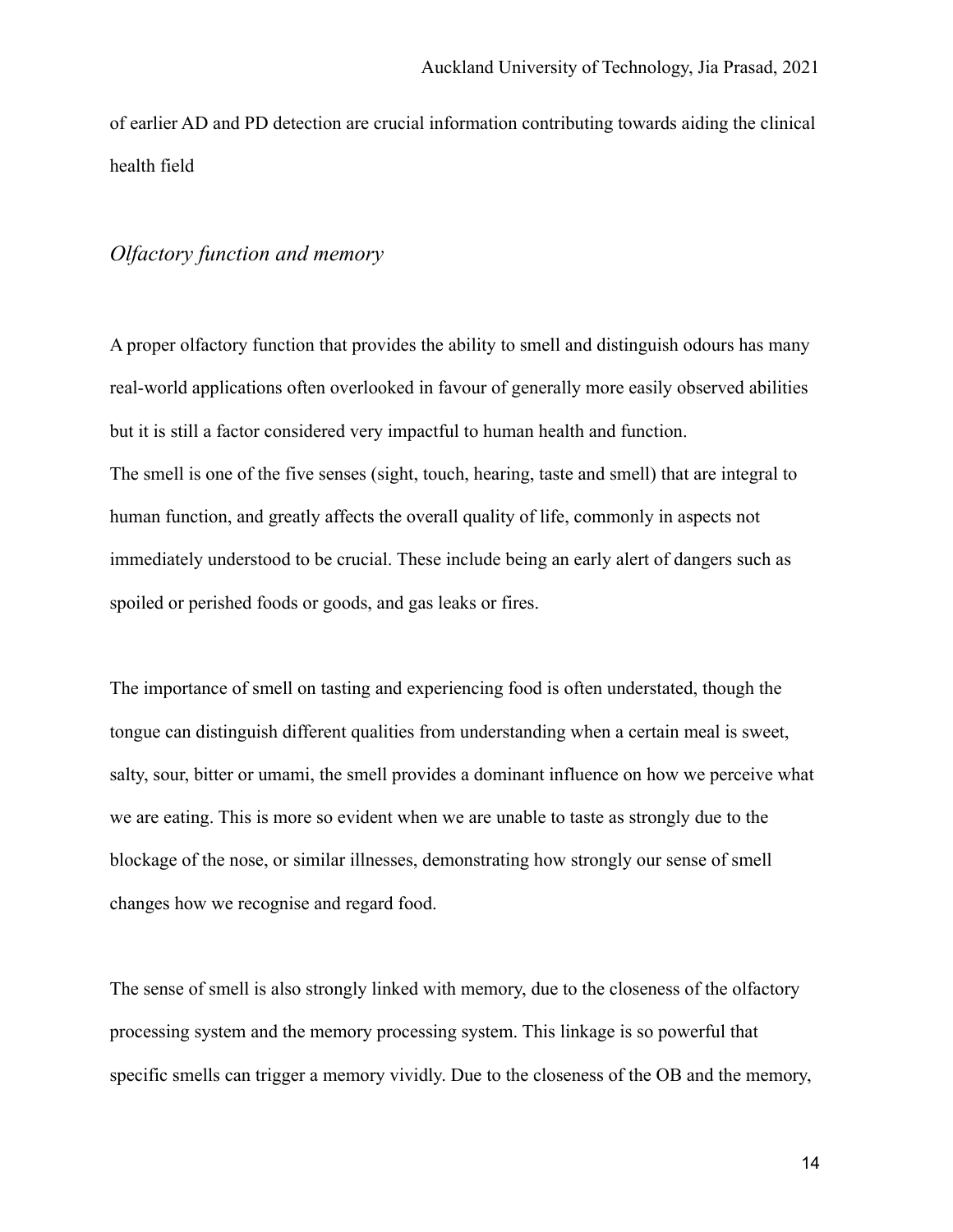many significant experiences are tied to our sense of smell, this may include a favourite homemade dish, to the smell of a well-loved toy. The association between memories and smell is powerful and well established, particularly in schemas relating to food (such as salivation as a response) or simply the identification and recognition of scents.

The limbic system receives olfactory signals from the brain very soon after a scent is detected, Dalton and Maute (2018) demonstrate this by conducting an observation regarding how well participants were able to recognize and recall faces. These findings suggest that participants were more likely to recall faces when the same odour was also present when participants were first exposed to the faces, indicating how recalling information may be strengthened with the presence of odours.

Despite not having the most complex or sensitive noses, humans can recognise, identify and distinguish an extremely broad range of thousands of different smells. Sense of smell is important to how we interact with our environment. We often wear perfumes and deodorants to become more appealing to others, but also uncomfortable when too many fragrances or particularly strong scents are exposed to our senses. The ability to identify fear through smell has been noted in scientific literature and has been suggested to have been linked with human evolutionary fight or flight reactions, suggesting that the olfactory system has previously played a role in humans learning fear (Taylor et al., 2020).

The evidence for olfactory dysfunction as an impact of neurological diseases is widely supported and olfactory training itself is effective in combating olfactory disorders.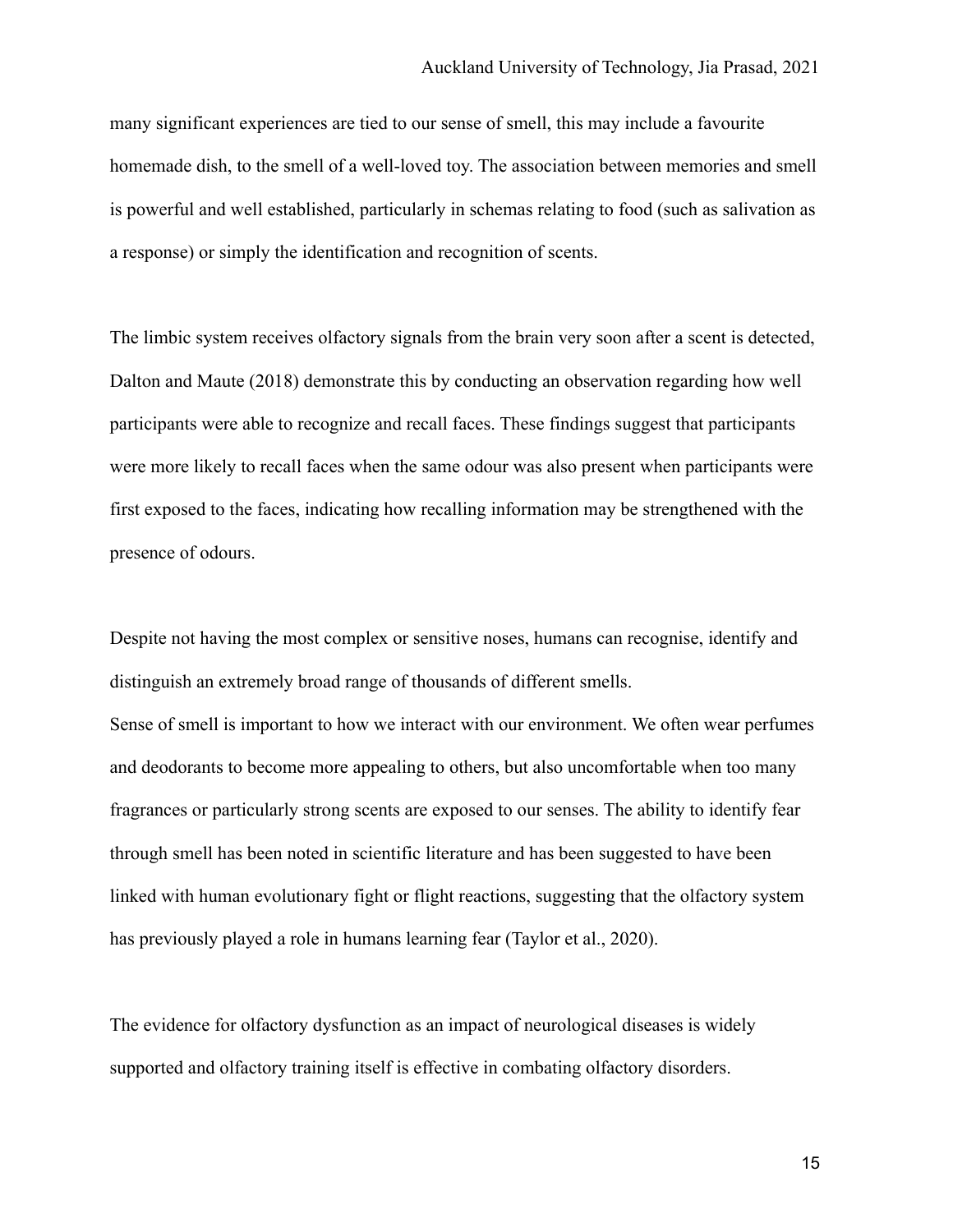Additionally, olfactory dysfunction has recently been receiving more attention in the scientific and medical communities which have greatly contributed to possible treatments and breakthroughs. Olfactory assessments have demonstrated some promise as an effective tool for assisting in early diagnosis, as a biomarker for identification and recognition of the progression of dementia.

At some point in human life, almost all individuals will experience some form of disruption of olfactory perception, often being noted as a common side effect for infections, particularly relating to sinuses leading to inflamed nasal cavities, runny noses and nasal congestion all of which greatly inhibit the sense of smell.

Dementia can be potentially reversible if caught early, and once severe not only greatly affects memory and processing for the individual but is also very painful for loved ones to endure. Because of the severity and seriousness of the condition, knowledge surrounding dementia is valuable to both scientific research and medical application societies. Due to the nature of this current study's focus surrounding the early stages of neurodegenerative disorders, possible findings could be greatly beneficial for strengthening arguments for the sense of smell and olfactory function as biomarkers.

Research conducted by Dintica et al., (2019) added to knowledge surrounding olfactory dysfunction and its possible association with further cognitive decline and neurodegeneration. They assessed the olfactory function of 380 older participants (mean age of 78 years), who did not currently have any form of dementia. The authors used the Brief Smell Identification Test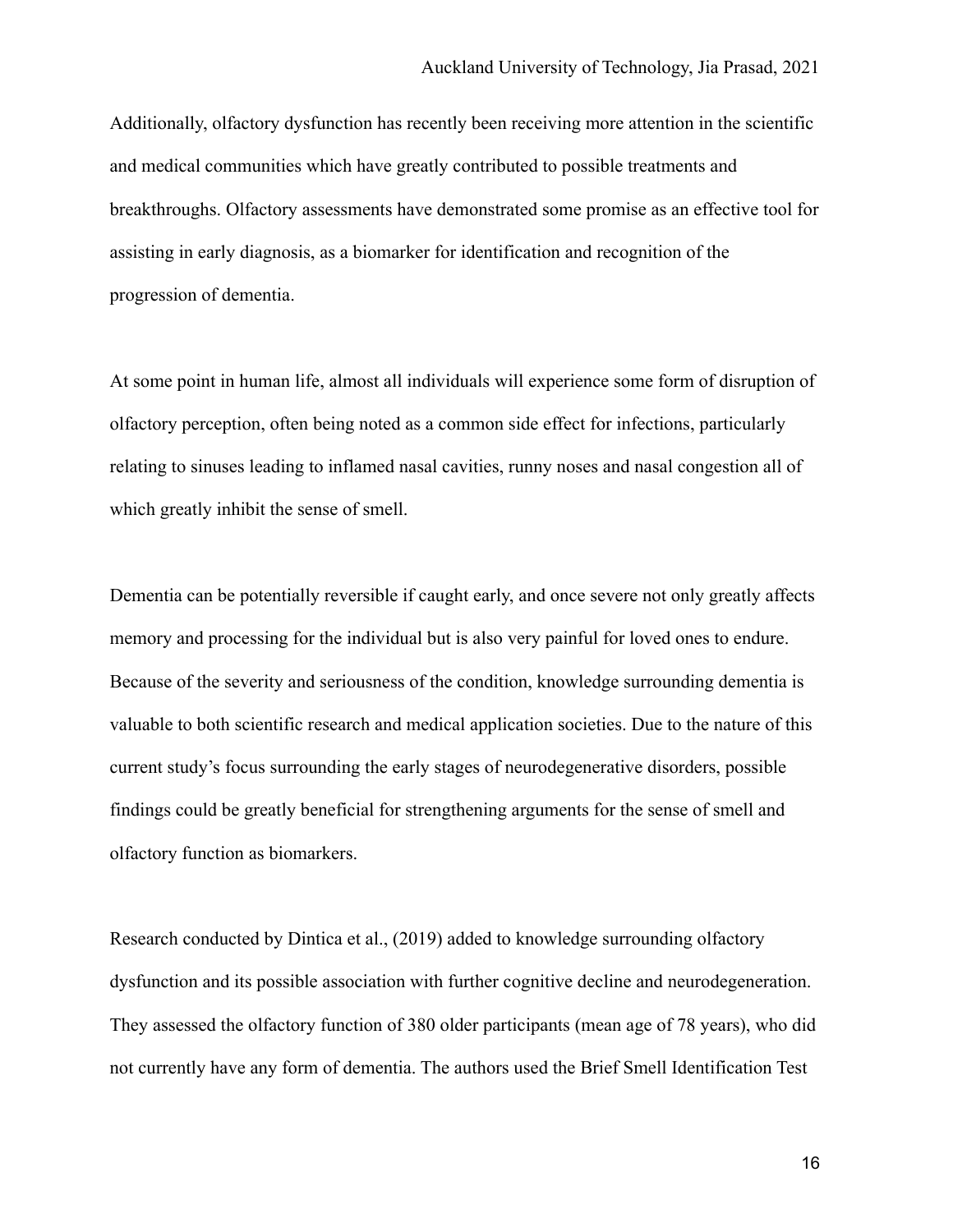(B-SIT) at baseline to categorise normal olfactory function, anosmia (total loss of olfactory function) and hyposmia (impaired olfactory function); participants were followed up for 15 years and had cognitive function annually assessed with 21 tests. Results show that both anosmia and hyposmia were associated with a faster rate of cognitive decline when compared to normal olfactory function. This was also reflected in MRI scans which revealed impaired olfaction was additionally associated with a smaller volume of the hippocampus, entorhinal, fusiform and middle temporal cortices. This suggests that it is possible to predict future cognitive decline even before the development of dementia.

#### *Causes of Age-Related olfactory impairment*

When commenting on past research Yang and Pinto (2016) state findings that suggest olfactory issues may be relatively common in the overall population (24.5%) and is significantly more frequent in the elderly community (up to 70%). They further report that AD is among the first and earliest olfactory impacting neurodegenerative diseases that begin to develop, and its influence is therefore so widely established in research.

Tau is proteins found in brain neurons that aid in maintaining stabilisation of microtubules that regulate and protect cell cytoskeleton and can accumulate insoluble clumps due to over increased activity of tau kinases. Serrano-Pozo et al., (2011) report the significance of neurofibrillary tangles (NFTs) inside the OB and its correlation to AD in ageing individuals. NFTs are abnormal formations of tau which collect within the neuron and may subsequently cause neuron death, and has been known to be found in patients with dementia, and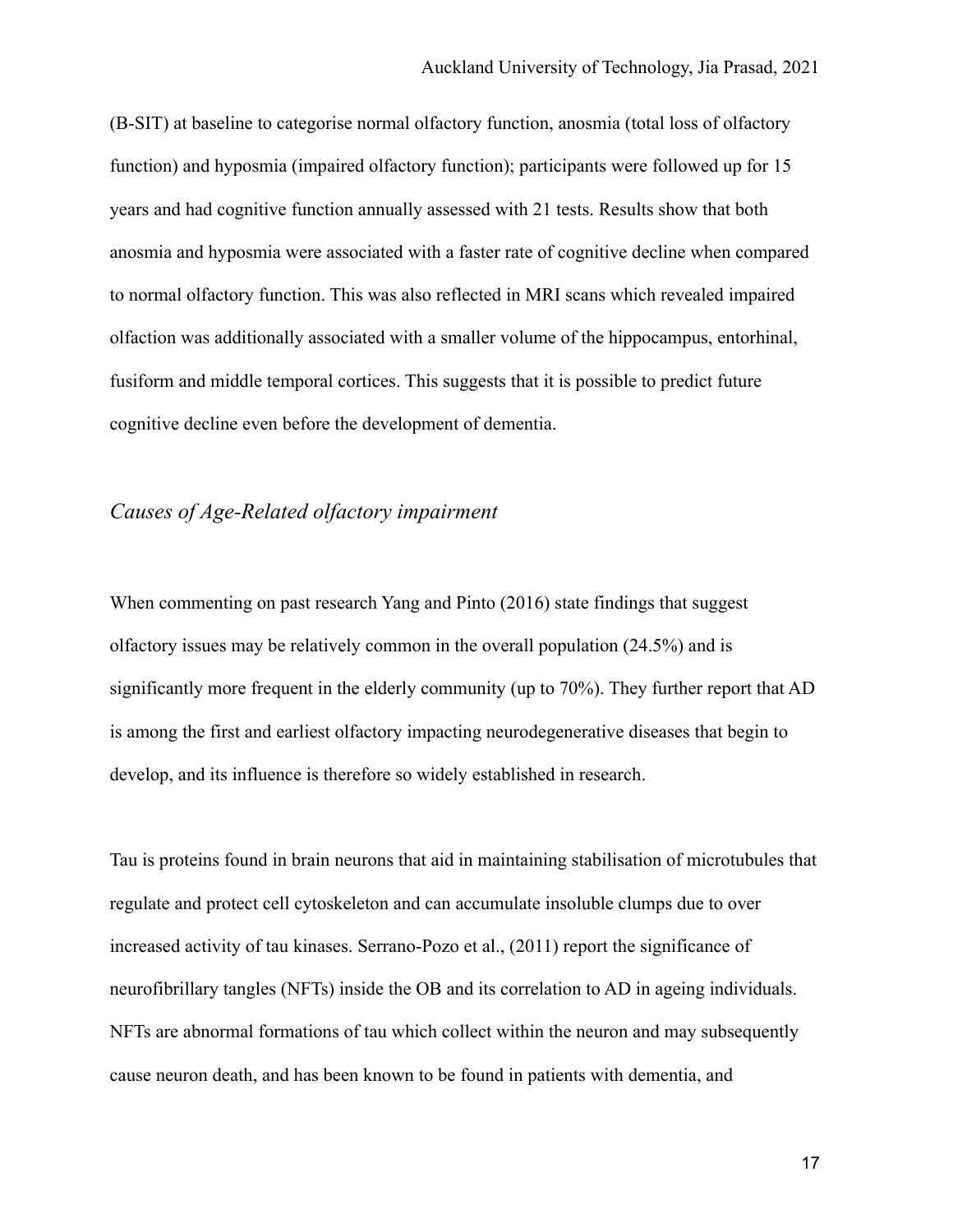specifically with AD. The volume of NFTs (abnormal tau) is directly linked with the stage and severity of dementia.

Arnold et al., (2009) comment that early studies into AD found pathological phosphorylated tau filaments within the olfactory epithelium, and in turn gave birth to the potential of diagnosing AD through the use of biopsy of the olfactory epithelium, however, these results were unable to be repeated in subsequent studies. Alzheimer-type changes such as senile plaques and NFTs appear in the brain during ageing Lim et al., (2013) and report that approximately 86% of subjects aged 74.3  $\pm$  1.75 years have NFTs in their OB, whereas approximately 33% of them show the presence of amyloid deposition, which are central neuropathological abnormalities.

O'Brien et al., (2011) and report on the significance of the OB, which is one of the earliest areas in which changes caused by AD begin to appear, and maybe contribute to age-related olfactory dysfunction. Diverted olfactory fibres that enter deeper areas of the OB and ectopic glomeruli (glomeruli formed outside of glomerular layer) can both be seen in AD and may damage olfactory processing by altering the synaptic organisation which ordinarily would aid the formation of connections between neurons and in turn the transmission and processing of neural information (Hoogland et al., 2003).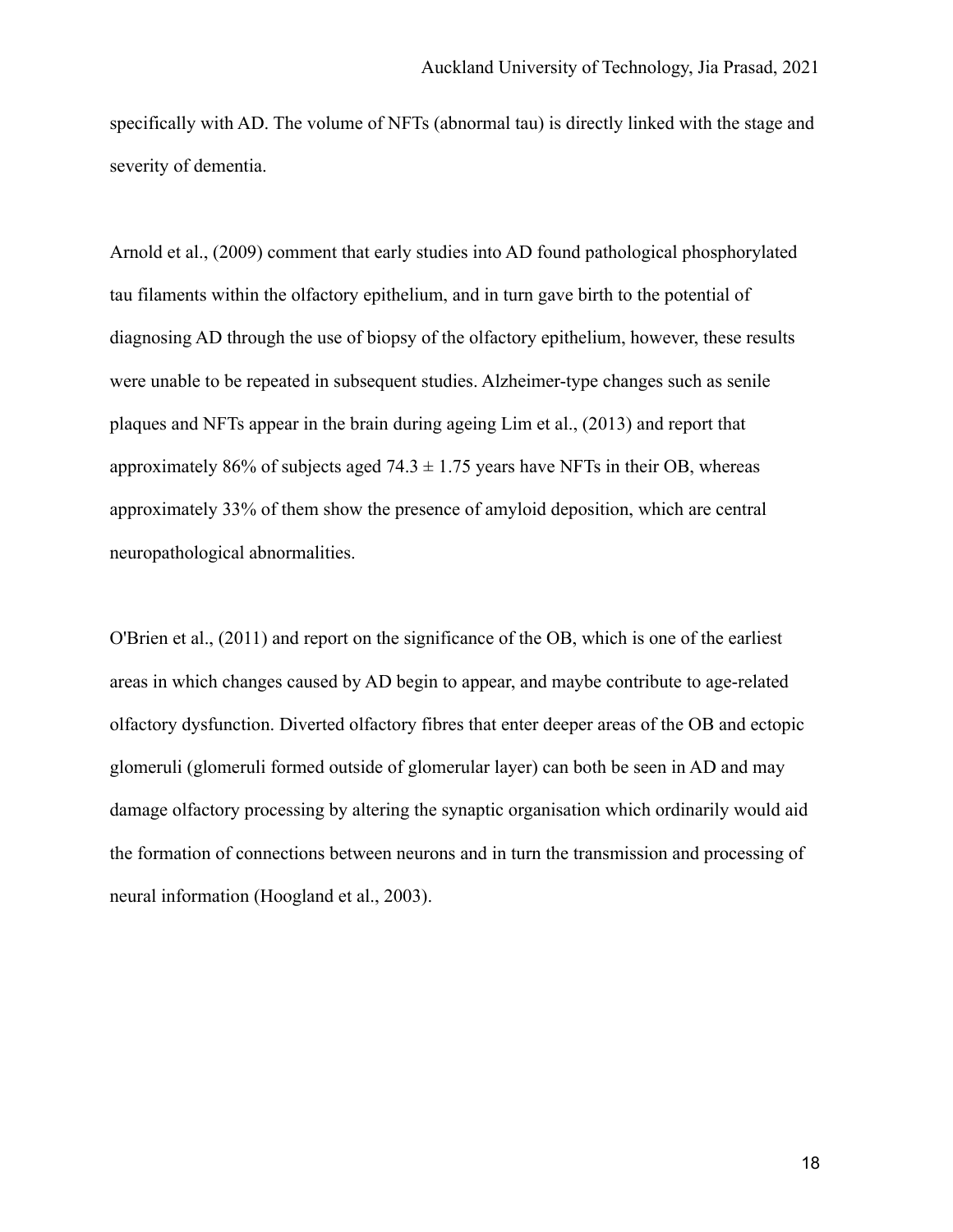## **Literature Review**

Though a decrease in olfactory function has been widely researched in regards to individuals with neurological issues, Al Aïn et al., (2019), notes that olfactory training on the healthy population is not as extensively established. To further investigate the nature of the olfactory function and if it could be improved, the researchers conducted a well-controlled, 6-week olfactory training programme on 36 healthy participants who were then split into three groups, each containing 12 participants. The first group of participants experienced daily 20-minute training that included an odour intensity classification task, odour quality classification task and a target odour detection task. The second group of participants simply underwent an equivalent visual control training, and the third group did not undergo any olfactory training to serve as a control group. Findings suggest that participants in the first group did see improvements in olfactory function, and in particular in odour identification, which further aligns with the structural magnetic resonance imaging (MRI) used to showcase an increase in cortical thickness in the right inferior frontal gyrus, the bilateral fusiform gyrus and the right entorhinal cortex. This research proposes that training an individual's olfactory function may show an improvement in identifying odours and smells, and similarly but may cause a change in the physical difference in the brain's structure.

Murphey (1999) comments that patients with AD do show neuropathological changes in areas significantly linked to olfactory function, demonstrating the importance of using assessment tools to investigate any olfactory changes within patients. Murphy also states the similarities in neuropathological changes seen in individuals with Down's Syndrome over 40. The author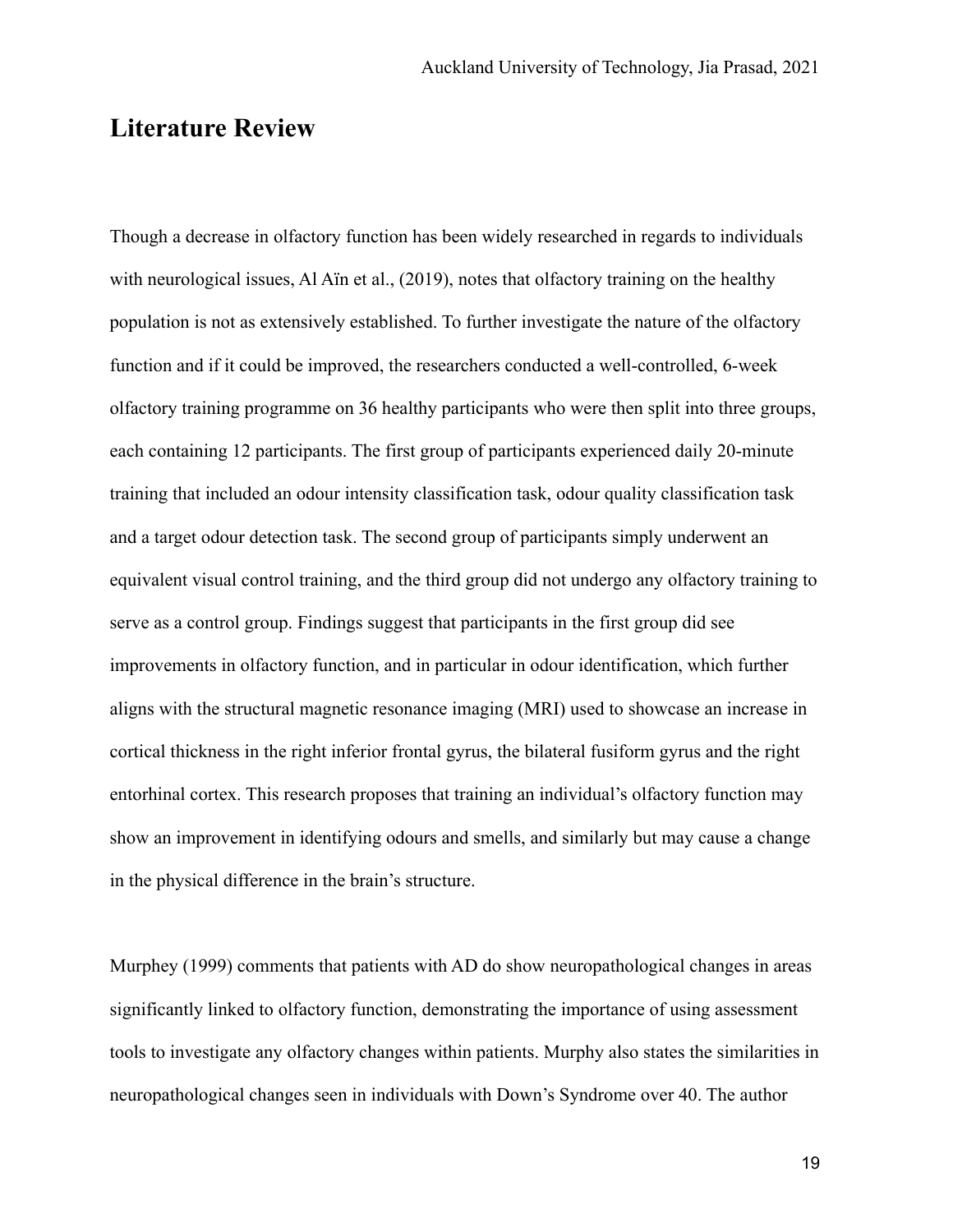investigates assessing olfactory processing and function by testing the olfactory threshold, odour identification, odour similarity judgements, odour recognition memory, odour recall, and odour fluency of both patients with AD and individuals with Down's Syndrome. Findings show a significant decrease in olfactory function in both patients with AD and individuals with Down's Syndrome, also suggesting that certain areas were more heavily affected than others within the early stages of the neurological process. This indicates that decreased function would continue to occur over time, in correlation to later stages of the process, and demonstrate an association with falling DRS scores. The author also mentions that when comparing these results to those obtained from patients with Huntington's Disease, while also showing some olfactory function impairment, the degree of which decreased impact differed from individuals with cortical dementias concerning the assessment tasks.

Kondo et al. (2020) comment that as humans grow older, functions in our body and brain begin to deteriorate, including sensory systems and taste, smell, hearing, and eyesight. The authors reflect on previous epidemiological studies which found that olfactory function naturally begins to decrease rapidly at the age of 60, additionally, they note that frequently males are more greatly affected than females, and unhealthy habits such as smoking and heavy alcohol use, as well as sinonasal diseases have also played a large part in the impairment of the olfactory function. The authors state that when investigating research on animals, though studies have established that the peripheral and central olfactory nervous systems are affected with older age, the pathophysiology surrounding decreased olfactory function in humans is not as widely researched. What has been studied and found, is both the loss of mature olfactory neurons and basal cell proliferation within the olfactory neuroepithelium that resides in the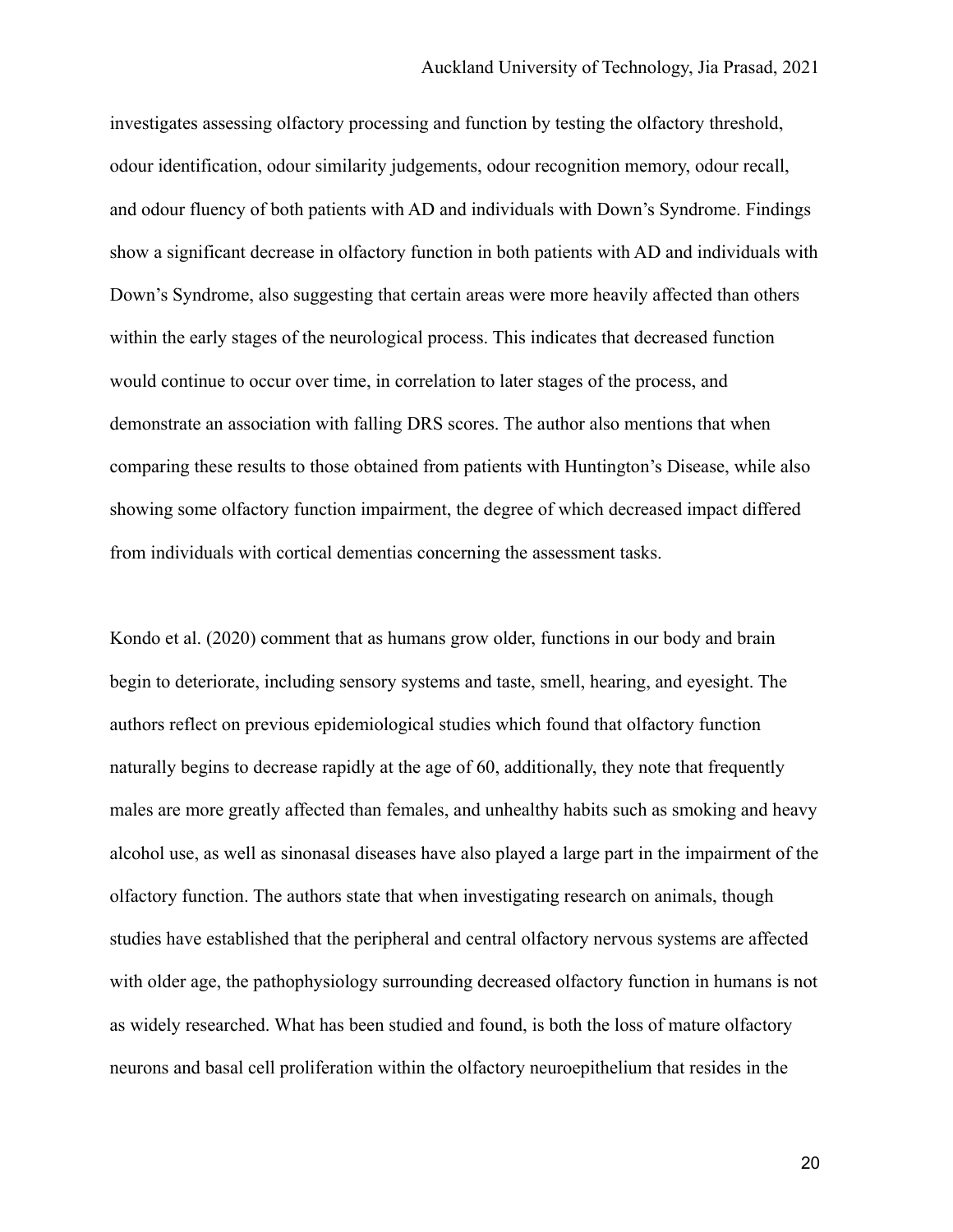nasal cavity of aged individuals. Similarly, there is also a decrease in the turnover of interneurons within the OB and decreased activity within the olfactory cortex where olfactory stimulation is found. The authors state that though no evidence-based pharmacotherapy has been established to help improve age-related decrease in olfactory function, current findings may suggest that olfactory training using odorants may be beneficial in the improvement of certain aspects of olfactory impairment.

Luzzi et al., (2007) studied the three major aspects of olfactory testing; odour discrimination, naming, and matching, and compared these in individuals with four distinct types of neurodegenerative disorders; semantic dementia, frontotemporal dementia, dementia caused by AD, and corticobasal degeneration. Findings suggest that despite having normal levels of discrimination, individuals with semantic dementia were considered to also have severe olfactory identification impairment, whereas the poor odour discrimination in individuals with AD was suggested to be due to a perceptual impairment. Both frontotemporal dementia and corticobasal degeneration individuals were found to have mild impairments in odour identification which were expected with their generalised executive dysfunction. The authors conclude by suggesting olfactory dysfunction can occur at a semantic or a perceptual level with associative (inability to recognize due to perceptual processing) or apperceptive (inability to recognize not due to perceptual processing) forms of visual and auditory deficiency.

Kovács et al., (2001) propose that the most heavily impacted areas of hyposmia and anosmia within neurodegenerative disorders are majorly interconnected with the central olfactory system rather than being majorly interconnected with sensory regions that lack olfactory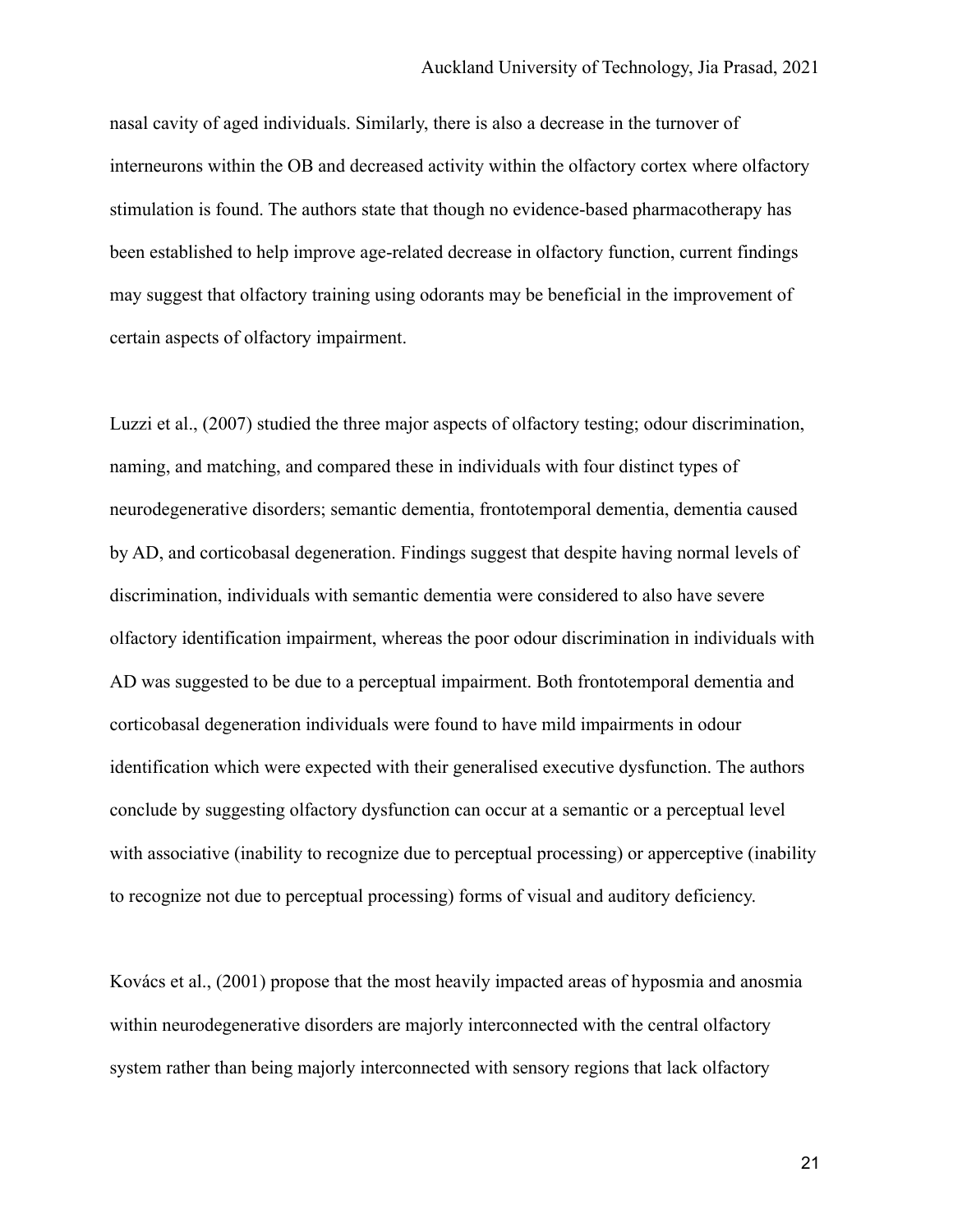connections. Despite the knowledge, OB is the olfactory pathway's first synaptic relay, and the authors state the inconsistent results of prior studies in AD. By analysing 15 individuals with AD and comparing the findings to 15 healthy controls, the authors found developed NFTs in both groups, whereas amyloid deposition was primarily found in individuals with AD. Furthermore, amyloid immunoreactivity was detected in the compact, primitive, classical and diffuse deposits in individuals with AD, compared to their control group counterparts which were contained in mainly difficult deposits. Final results not only suggest that earlier pathology in the OB provides a source of early NFT development, but added that the emergence of more than 10 NFTs can be potentially compatible with an approximately 93.3% accuracy in an AD diagnosis.

Gudziol et al., (2013) further researched the effect of traumatic brain injury (TBI) on olfactory function and found that TBI can cause olfactory dysfunction and loss. The authors carefully studied the prevalence of olfactory loss in 110 patients with TBI within the first 3 months after trauma, who were divided into two groups. The first group, consisting of 81 patients had both their odour threshold and odour identification tested through the use of validated "Sniffin' Sticks", the second group consisting of the remaining 36 patients had their prospective change of olfactory function tested through discrimination, validated odour threshold and identification tests. Findings demonstrate that olfactory function was significantly poorer in patients with TBI II° and TBI III° when compared to patients with TBI I. Additionally, 36% of patients were found to show clinically significant olfactory function improvement, most commonly shown during the first 6 months after trauma, and in a median follow-up interval of approximately 21 months, suggesting that the window of opportunity for olfactory recovery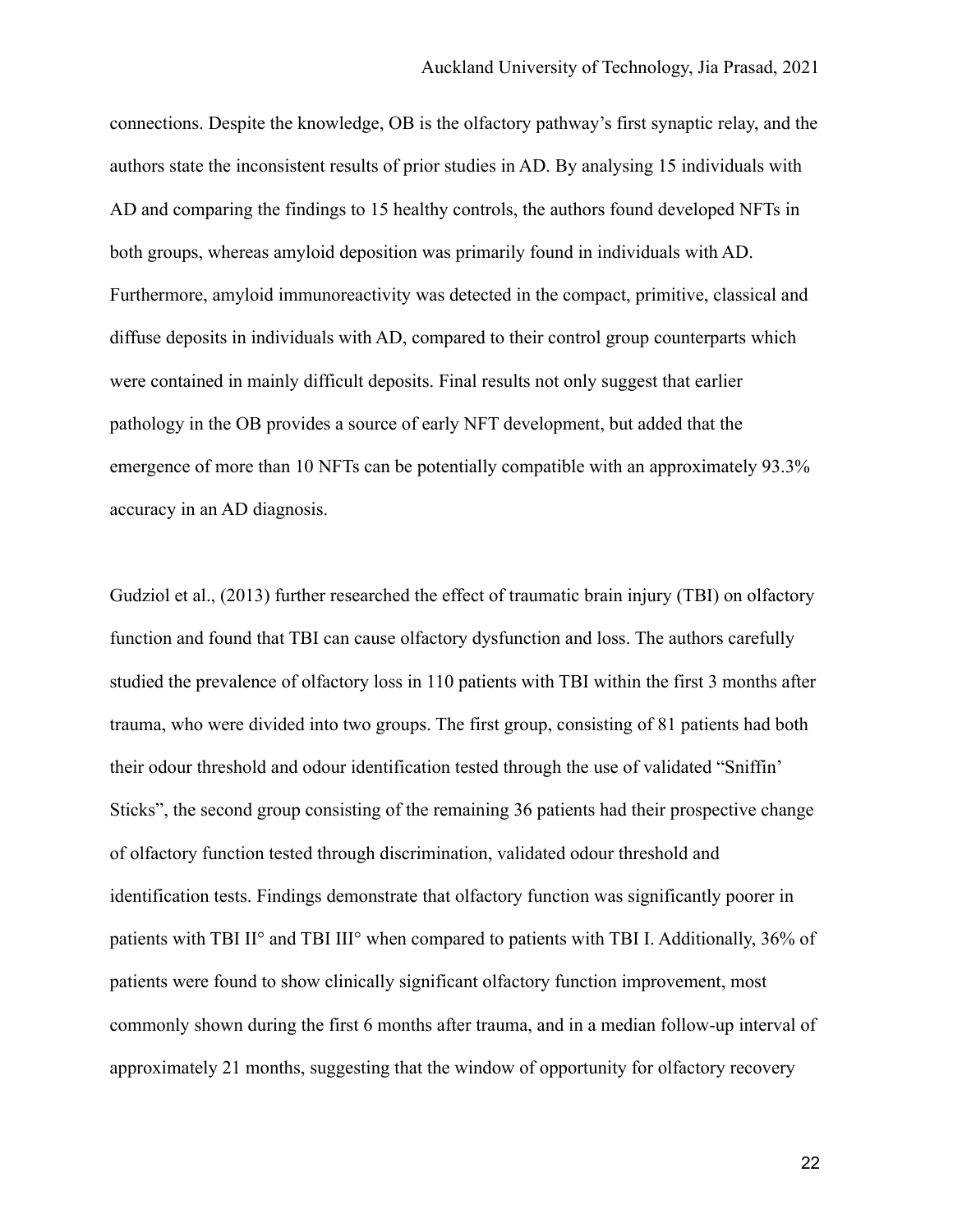lies in the first 6-month window. Though TBI was not found to cause any overall major effect on the patient's olfactory function, both TBII° and TBIII° were found to decrease the sense of smell in patients by 57%.

Olfactory ability deterioration has been shown to correlate with the early stages of neurodegenerative diseases, and in particular patients with PD and AD do begin to demonstrate losing the ability to smell prior to diagnosis (Dibattista et al., 2020). Research conducted by Dibattista et al. (2020), may suggest that olfactory neurons found in both the brain and nose may provide a greater understanding of brain physiology and pathophysiology, leading to better insight into how neurodegenerative diseases develop within our brains. The authors state that due to nasal olfactory receptors allowing for regeneration, these internal cellular systems could be mutated and changed during the development of AD. Such mutations may include the weakening and dysfunction of the odorant receptors (being unable to carry information), the olfactory epithelium (unable to correctly transfer information), axonal targeting to the OB (mistargeting leads to misinformation about odour smelled) and the formation of new neurons within the OB. The findings suggest that the olfactory system is highly vulnerable to the changes caused by neurodegenerative diseases, the most severe changes falling within the early stages of AD. The research proposes concepts around using olfactory dysfunction as a tool to gain better insight into how internal cellular systems are involved in causing and affecting AD.

Buschhüter et al., (2008) investigated the correlation between OB volume and olfactory functions of odour identification, odour discrimination and odour thresholds by conducting an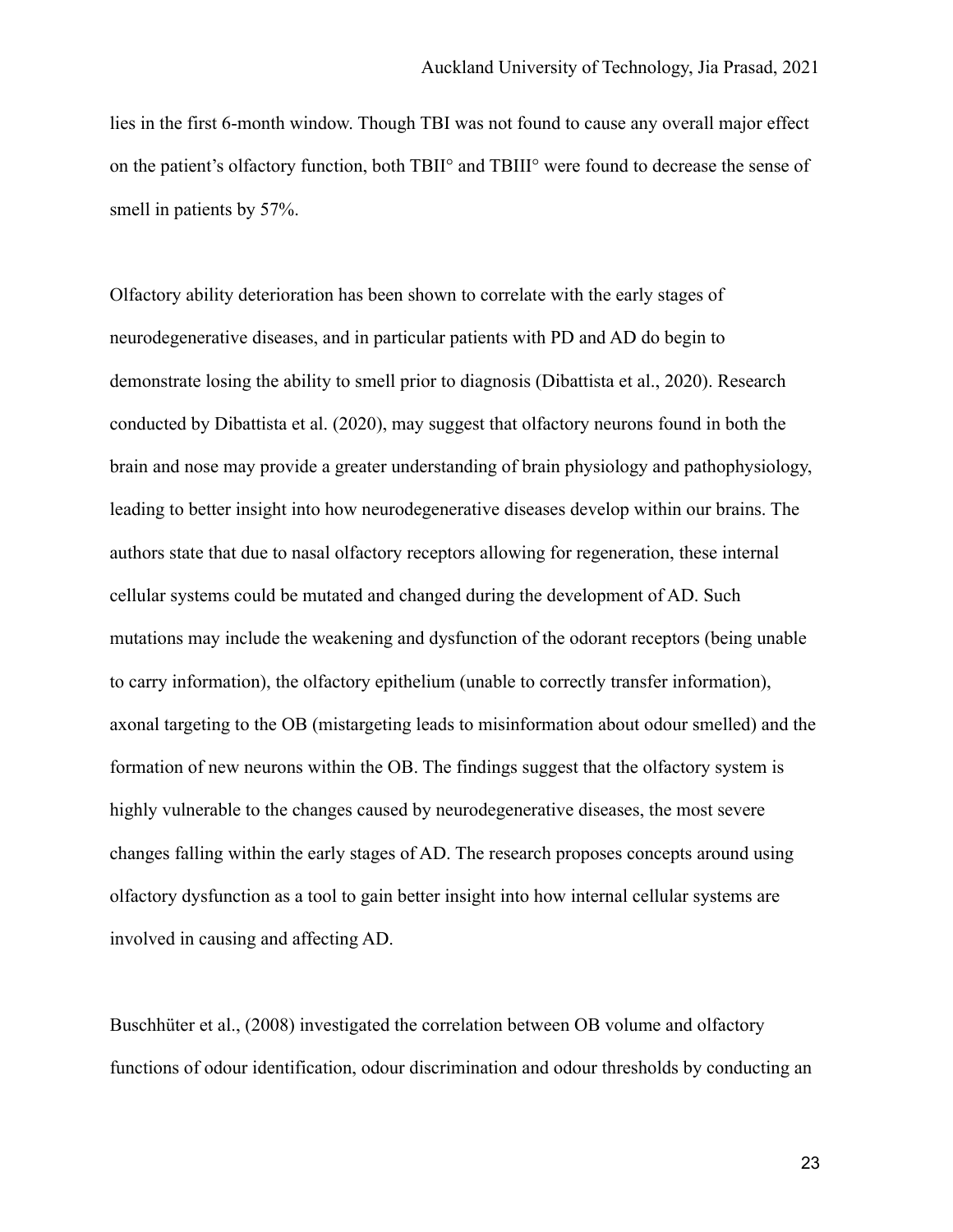experiment involving 125 randomly selected healthy participants, with no history of loss of smell and of which were aged ranged from 19 to 79 years. Participants underwent an MRI scan to measure specific volumes of areas of the brain, a cognitive screen to ensure functional performance, and olfactory assessments specialised to one specific side of the brain at a time. Manual segmentation of the coronal slices was used as a volumetric assessment for the right and left OBs. Results show a significant association between OB volume and strength of olfactory function, as well as another significant correlation between a decrease in OB volume and participant age, thus aligning with and strengthening evidence provided by previous research. The authors note that the link between olfactory volume and olfactory function was independent of age, suggesting that though volume loss can be observed, even at an older age participants with greater volume continued to demonstrate a superior sense of smell.

Hawkes, (2006) also refers to observations made through reviewing previously published studies, and uniquely comments that the process of olfactory deterioration first begins at the approximate age of 36 in both males and females, and will continually accelerate during the ageing process, first beginning with the loss of identifying pleasant odours. Their findings demonstrate the universal nature of olfactory dysfunction, being apparent in IPD and AD and developing before other movement or cognitive disorders. The author states that diagnosis of IPD should often be prompt, as normal and healthy odour identification in the disease is often rare and unusual, with exceptions being found in female individuals who suffer from a tremor-dominant disease, commenting that it is highly unlikely patients with corticobasal degeneration or supranuclear palsy to have anosmia. These results indicate the genetic risk of the dominant ApoE4 allele and its role in developing AD (approximately 5 times as likely),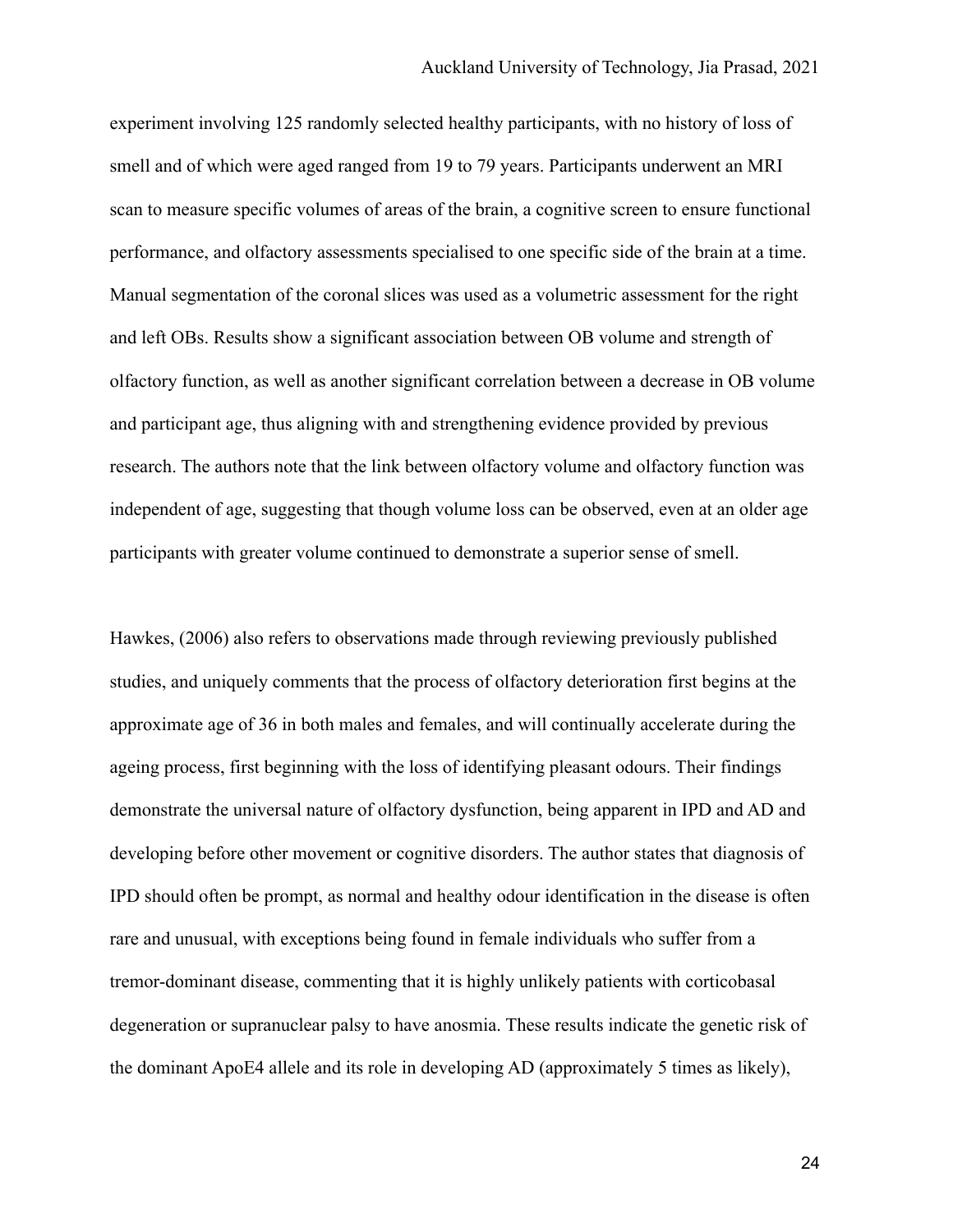and that dysfunctional olfactory function may be seen in potential individuals with at least approximately 50% of developing PD, and in individuals with hyposmia unexplained by other means. The authors state that there is little clinical value in finding abnormalities through HC and MND smell testing as non-specific changes in AD and IPD through the removal of olfactory nasal neurons do not appear to aid in diagnosis.

Rothermel and Wachowiak, (2014) uniquely used genetically-encoded calcium sensors (GCaMPs) to observe feedback projections that were targeting the OB and in particular, found anterior olfactory nucleus (AON) projections were a major source of information guided towards the OB. Through observation, it was found that the OB is provided continuous feedback by the AON, which not only serves as a multifunction cortical area but also as a relay for the other neuromodulatory systems (regulates and modifies diverse neurons and cell activity via use of chemicals or electrical agents). Results suggest feedback was stronger while awake, but odorants were found to evoke major signals in both states of wakefulness.

Li et al., (2019) comment on this further by stating that the task of generating accurate odour information whilst under different states of brain and behaviour is the single most important responsibility of the olfactory system. They describe the importance of the OB in the initial processing stage of odour information as managing the representation of odours, and the encoding of the odour's unique identity, intensity and timing. The authors comment that currently, there have been two proposed strategies for odour representation in the OB, spatial coding and temporal coding. Spatial coding refers to specific glomeruli, the small connection of blood vessels that filter waste and additional fluids from blood, which have been observed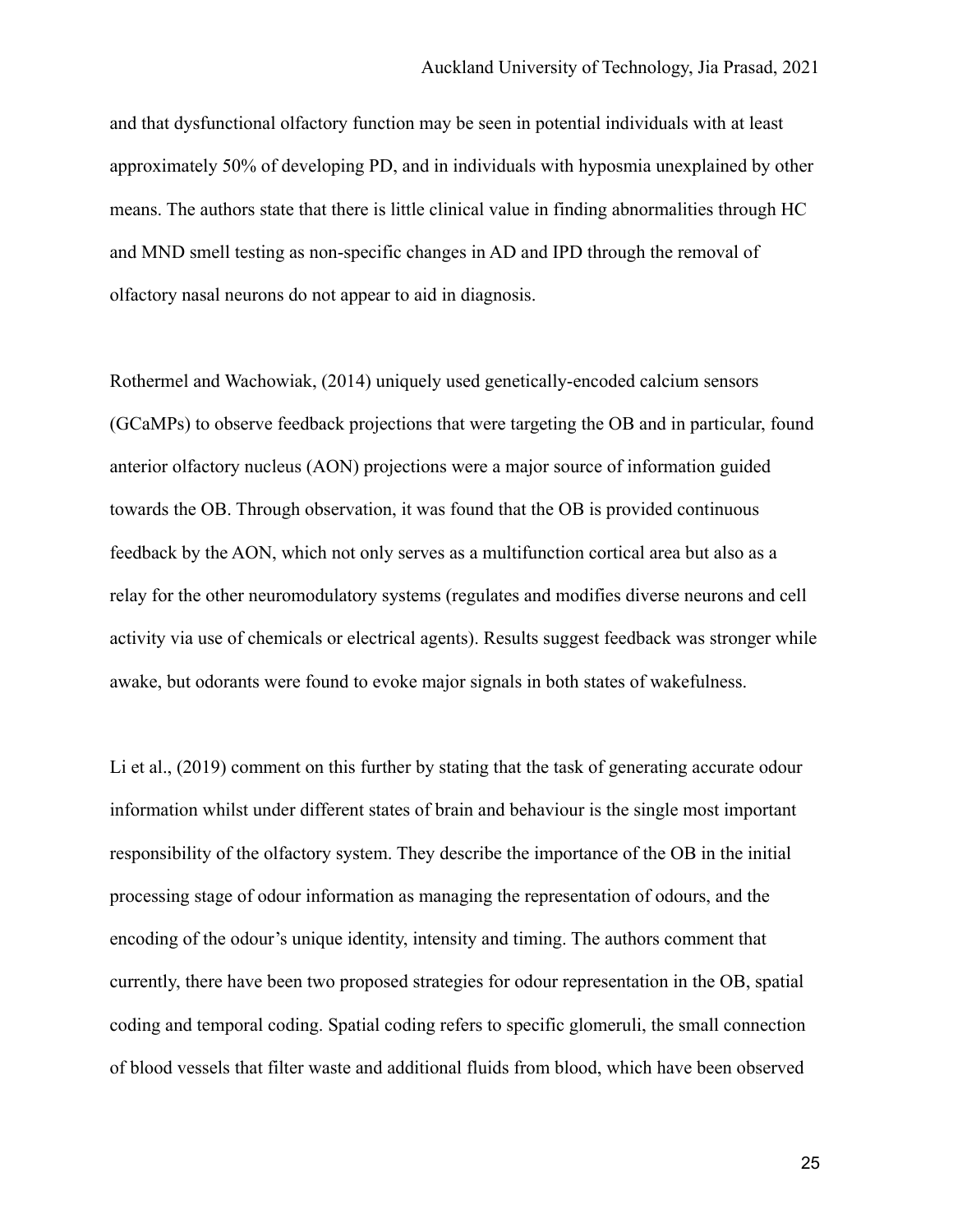to form spatial maps once activated by particular and familiar odours, this has been shown to correlate to both strength of odour and the intensity of the perceived glomeruli pattern, and the process is replicated throughout many species. Temporal coding instead focuses on the particular timing which mitral cells (that carry olfactory information from the OB towards the rest of the brain) and tufted cells (processes the odour signals within the glomerulus) fire in response to odours. The importance of latency related to the first spike in response, as well as local field potential (referring to the electrical potential of neurons), neural oscillation (repetitive motion of moving backwards and forwards) in the brain and firing pattern of the mitral and tufted cells were all linked to the accuracy of the representation of odour identification and strength. The authors state that both strategies share similar weaknesses in the fact that odour representation is state-dependent, due to being sensitive to minor changes in the brain state as seen in previous studies demonstrating the significant weakening of the firing rate while under anaesthesia, and therefore showing greater consistency when completely awake. They comment that this is most likely due to the weakened concentration of feedback and centrifugal projections (the process of axons moving from 'higher brain' to 'lower brain' to the OB, however, this has not been widely researched.

Ubeda-Bañon et al., (2020) delve further into research surrounding AD and PD stating that they share similarities in their idiopathic nature and cause both cognitive and motor dysfunction. The authors continue this comparison by commenting that both are neurodegenerative disorders that become active when normal proteins (tau protein in AD and Lewy bodies in PD) become abnormally aggregated and change in size, precipitate and self-associate and in areas of the brain and the nervous system in an accumulative manner with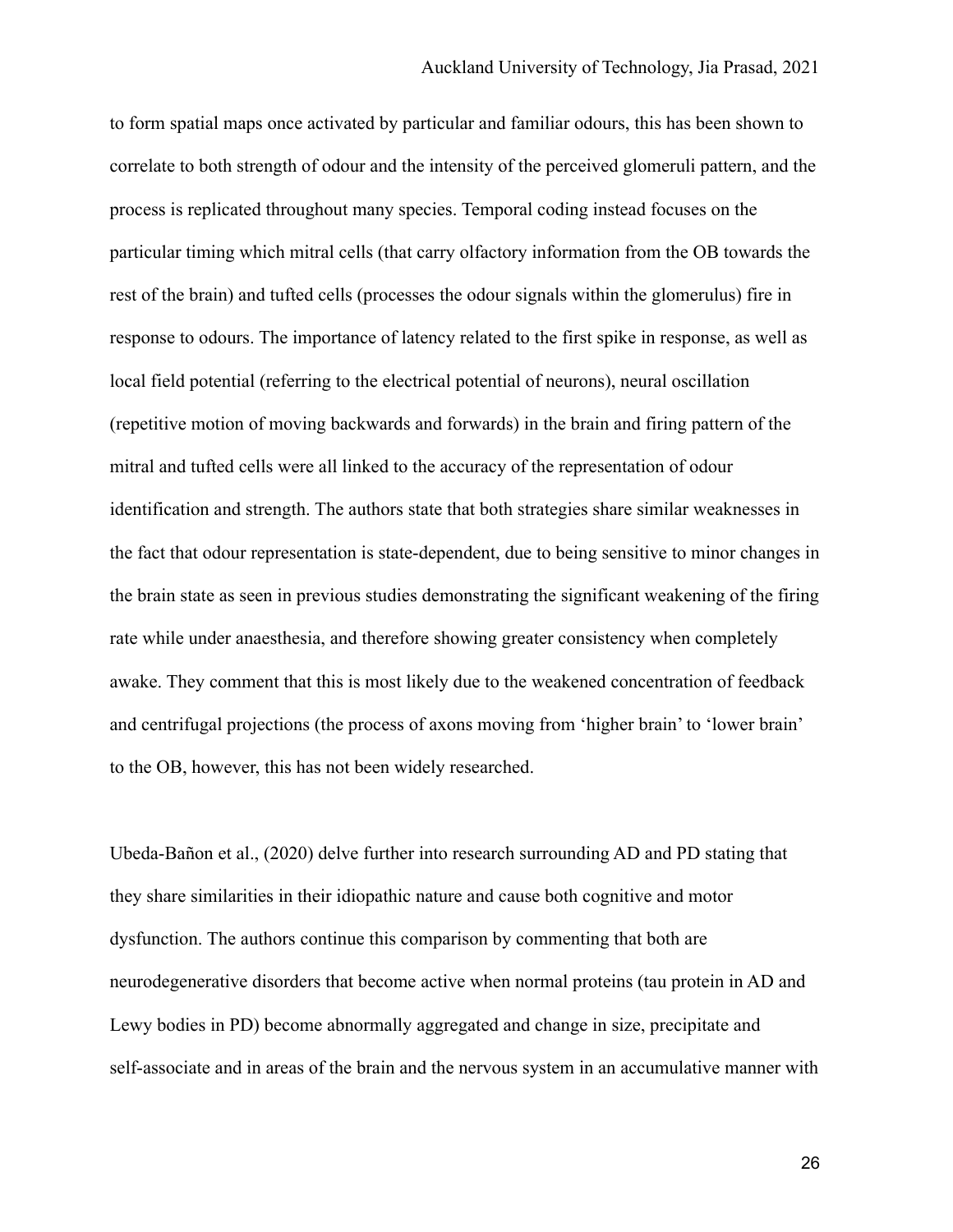six distinctive stages of spread, the first of which has been demonstrated to be within the primary olfactory cortex and OB. The highly sensitive OB changes can be seen by a significant decrease in both overall volumes and the anterior olfactory nucleus' total cell count. This is further evident as it is also stated that during previous research, it was found that increased tau protein concentration in the brain was correlated with poorer odour identification scores. The authors also recall the findings of additional studies suggesting that odour identification is superior to even verbal episodic memory loss in the ability to predict future cognitive decline, further reinforcing the importance of clinical trials surrounding smell loss.

Hummel et al., (1997) conducted a study involving a group of 104 healthy participants (52 females and 52 males, mean age 49.5 years, range 18-84 years) in order to demonstrate test-retest reliability and compare 'Sniffin' Sticks' to an established measure of olfactory performance (the Connecticut Chemosensory Clinical Research Center Test, CCCRC). 'Sniffin' Sticks' are pen-like odour dispensing devices that involve 3 nasal chemosensory performance tests: smell threshold (n-butanol, testing through a single staircase), odour discrimination (16 pairs of odorants, triple forced-choice), and odour identification (16 common odorants, multiple forced-choice from four verbal items per test odorant). Correlation coefficients were 0.61 for thresholds, 0.54 for discrimination, and 0.73 for identification between sessions 1 and 2. Additionally, the test-retest reliability for CCCRC thresholds was 0.36, whereas it was 0.60 for odour identification. Results obtained from CCCRC suggest that butanol thresholds increased as a function of age, but similar results were not found for the CCCRC odour identification task. Findings suggest that the increased age of the participants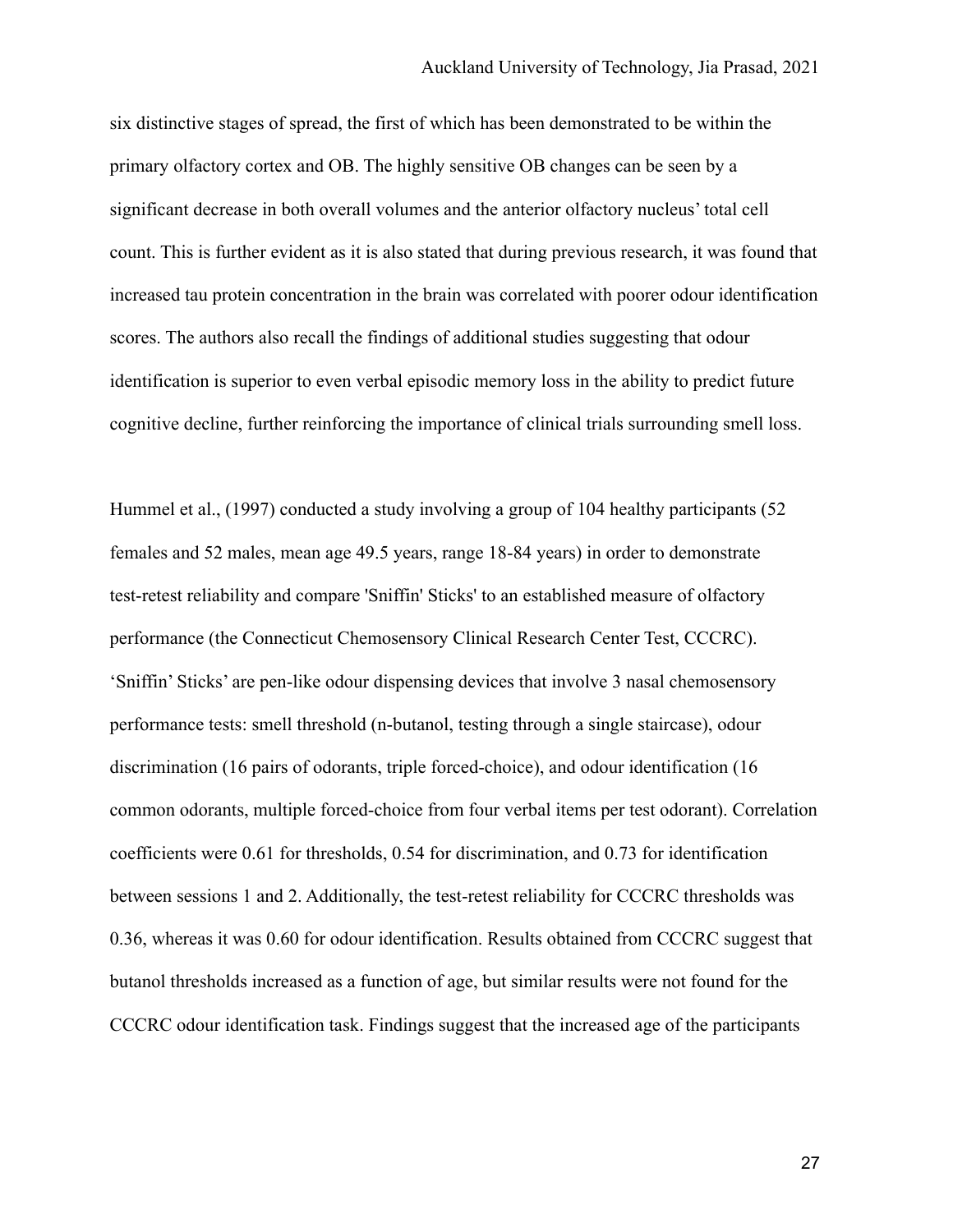correlated with decreased performance  $(p < 0.001)$ , and the authors conclude that 'Sniffin' Sticks' may be useful to routinely evaluate olfactory performance in a clinical setting.

To investigate the application of Sniffin' Sticks as a worldwide olfactory performance assessment tool, Mahlknecht et al., (2016) conducted a systematic review and meta-analysis of relevant data between the performance of PD patients and healthy controls in multiple countries to see whether additional cofactors may impact the test's accuracy or findings. A country subgroup analysis was carried out, as well as a meta-regression using age, gender, and air pollution as factors. Among the 66 publications included in the meta-analysis, results found that patients with PD significantly performed worse on the Sniffin' Sticks test than their healthy counterparts. The residual heterogeneity and intra-country heterogeneity were both considered to be high and was not significantly reduced following subgroup analysis by nation, indicating that cultural influence may have some form of impact on the Sniffin' Sticks findings. The authors suggest this may be due to the disparity in age and air pollution amongst the countries, which were shown to have significance in a few subtests, and are factors that can impair olfactory performance.

In neurodegenerative disorders such as AD and PD, the six levels of Braak staging, ranging from I through VI and are distinguished by their distinct distribution pattern, are used to classify the spread and position of neurofibrillary tangles in the brain (Burke et al., 2008). Neurofibrillary tangles (NFTs) are confined to the transentorhinal area of the brain in stages I and II and are established as the early stages of Braak, indicating minor and less severe changes that begin at the lower brainstem that manifest in non-motor symptoms. NFTs appearing in the limbic areas, which include the hippocampus, signify stages III and IV and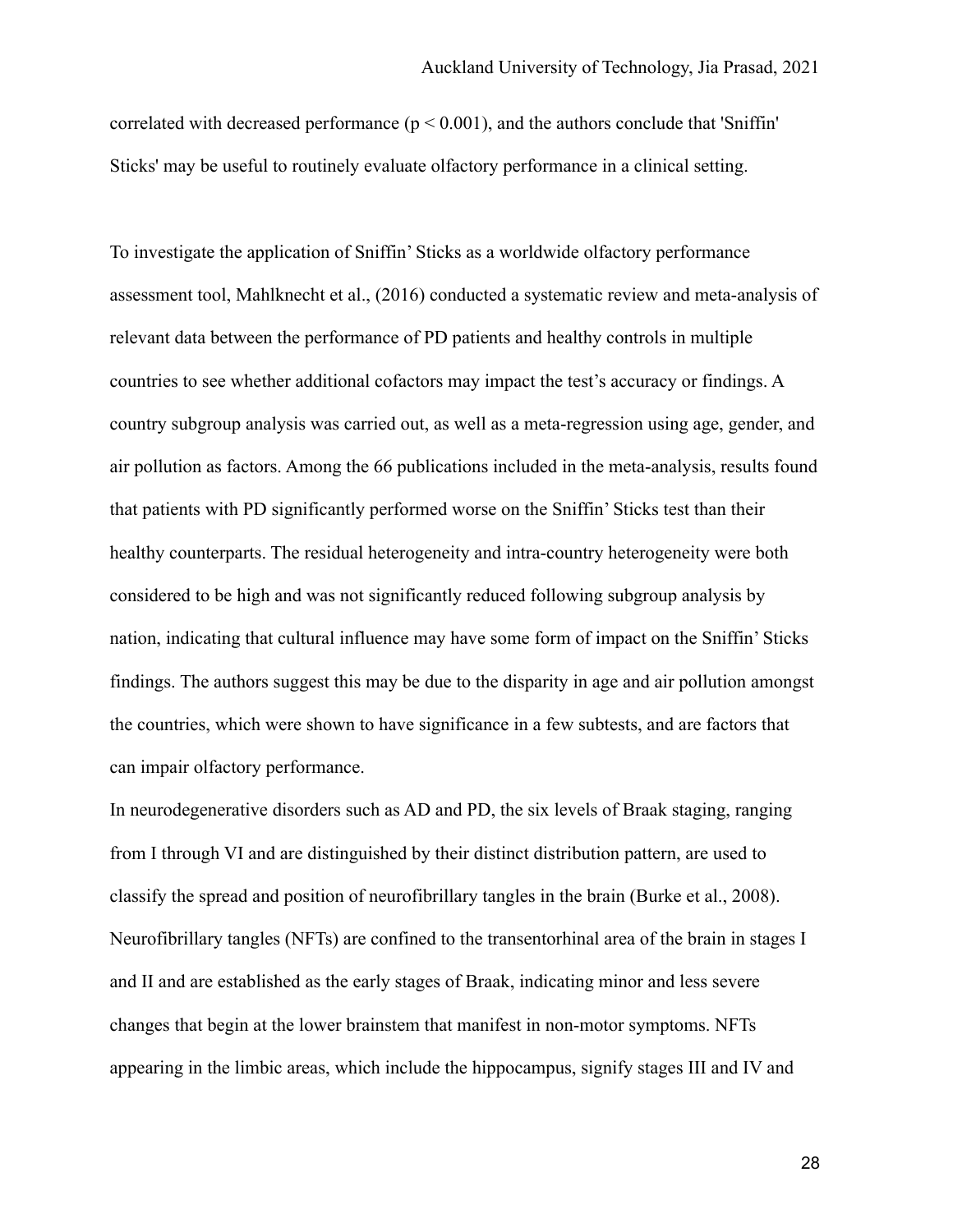are known as the mid-pathologic stages, where prominent changes in both the transentorhinal area and the proper entorhinal cortex appear, at which time dementia becomes clinically evident and diagnosable. Finally, NFTs that have spread to the neocortical areas of the brain stages V and VI is referred to as the advanced stage and signify the loss of all isocortical association regions, leading to further difficulty making connections between sensory information. With severe neuron and cell death, these final stages are the most fatal.

AD and PD are notably common neurodegenerative diseases, with PD affecting at least 1% of all individuals aged 60 and older (Reeve et al., 2014). A defining factor in both these diseases includes dementia, which greatly reduces the brain's cognitive abilities to a degree in which it impacts daily life and activities. The severity of dementia's symptoms reflects the stage of progression. but are established to often include significant decreases in visual perception, judgement, attention, comprehension, reasoning, and most commonly memory loss. Dementia also occurs more frequently in the over 65 age group but has shown to start developing as early as 45 years old, demonstrating its wide and common prevalence in the general population, and adding to the seriousness of the disorder. These diseases may be unnoticeable for many years, with individuals noticing and discovering them in many later stages, therefore preventing an early or timely diagnosis, in turn affecting the treatment success rate and severity of the issue. Currently, there are a few different clinical measures for the testing of these neurodegenerative diseases, such as structural imaging through computed tomography (CT), magnetic resonance imaging (MRI), or positron emission tomography (PET), however, they sustain high expenses, can often become a lengthy process and are assessed at a very invasive level to the individual.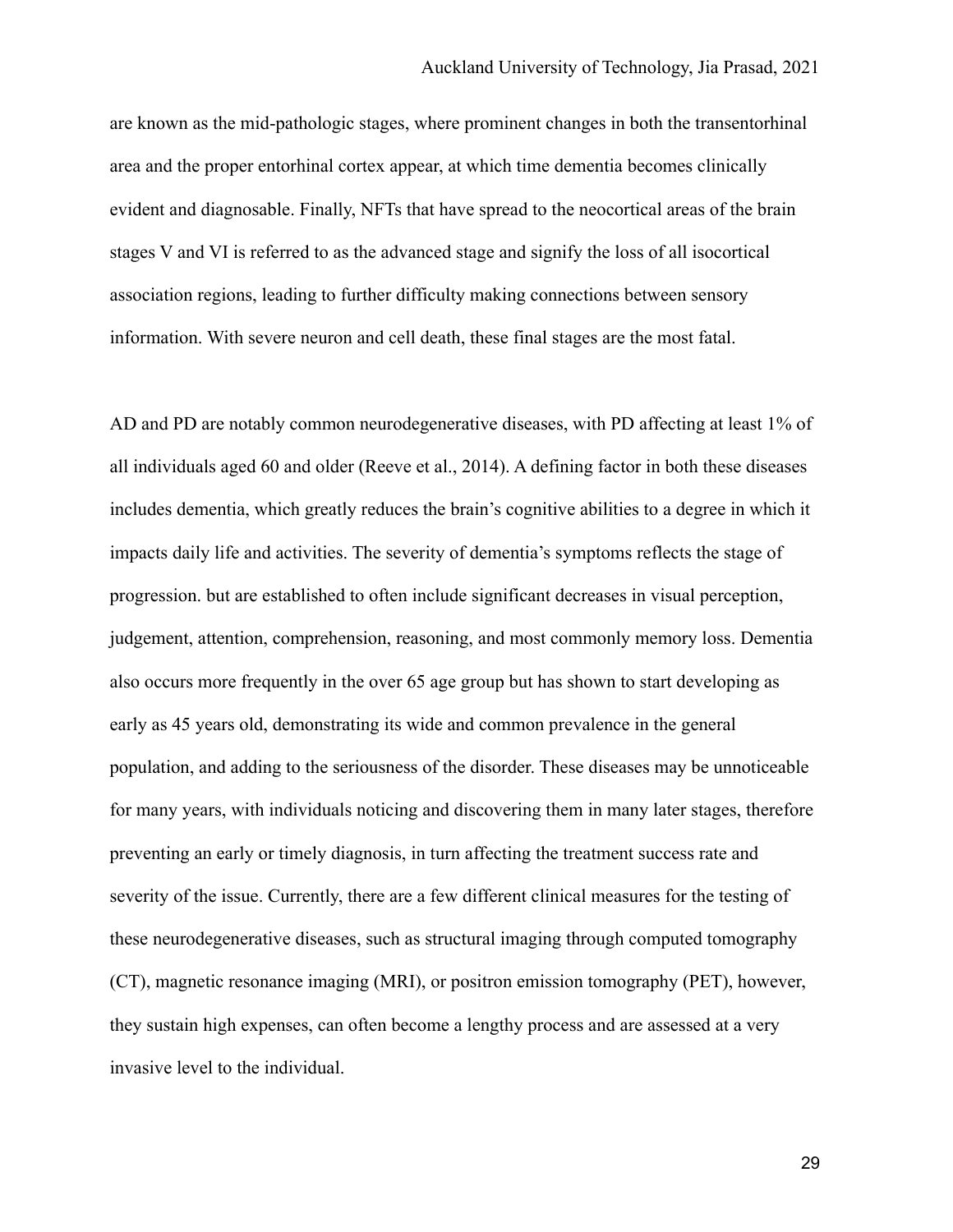We expect results to further strengthen knowledge already previously published which have laid the groundwork into establishing the link between the OB, olfactory function, sense of smell and the changes made to these aspects during neurodegenerative diseases. We expect these results as scientific literature has already established the importance of the OB volume, and its correlation with the dysfunction of olfactory function. Due to the sense of smell decreasing in strength and function as a direct consequence of the impact and overall volume loss of the OB, the sense of smell, therefore, becomes important as a potential early detector. Because the olfactory system is directly responsible for the sense of smell and is highly sensitive to neurological changes in the brain, the importance of the OB is evident. Due to this understanding in volume correlation, an increase in this volume would then allow for greater olfactory function, and as some studies have suggested, the sense of smell could be improved by training, and in turn increase the olfactory volume through the use of trials and tools, helping to combat olfactory loss.

Recent diseases and viruses, such as SARS-CoR-2 (Covid-19) inhibit a loss in taste and smell, and by understanding why these may be the case, we can create more tools for the early detection of new viruses in individuals. This also serves as a demonstration of how future diseases may also benefit greatly from the knowledge researched in this paper.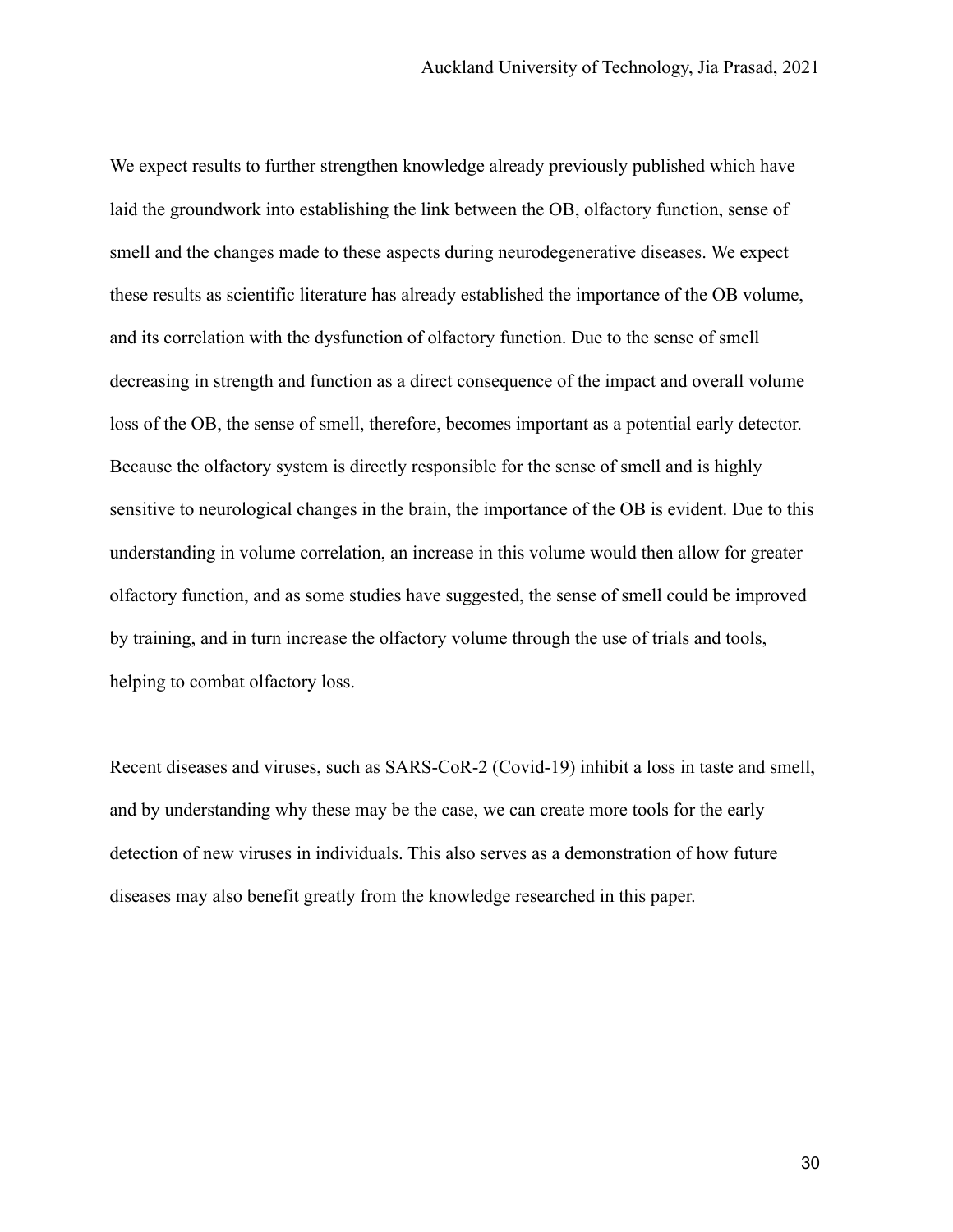#### **Methods**

The preferred reporting items of systematic reviews and meta-analyses (PRISMA) guidelines (Moher et al., 2009) were used as protocol markers for conducting the systematic review. This begins with a search of eligible literature, followed by the assessment of the quality of the literature, and data collection. Finally, the study findings are analysed and interpreted and recommendations for future and further research is considered.

Published scientific literature and past research were gathered and selected to be analysed and reviewed. To determine the eligibility of each academic journal, publications were chosen on their focus and theme around olfactory function, neurodegenerative diseases/disorders, sense of smell and dementia. Publications were excluded if research was not peer-reviewed, or not conducted in the past 10 years to avoid outdated or disproven information. No country of article publication was excluded; however, literature must be published in the English language.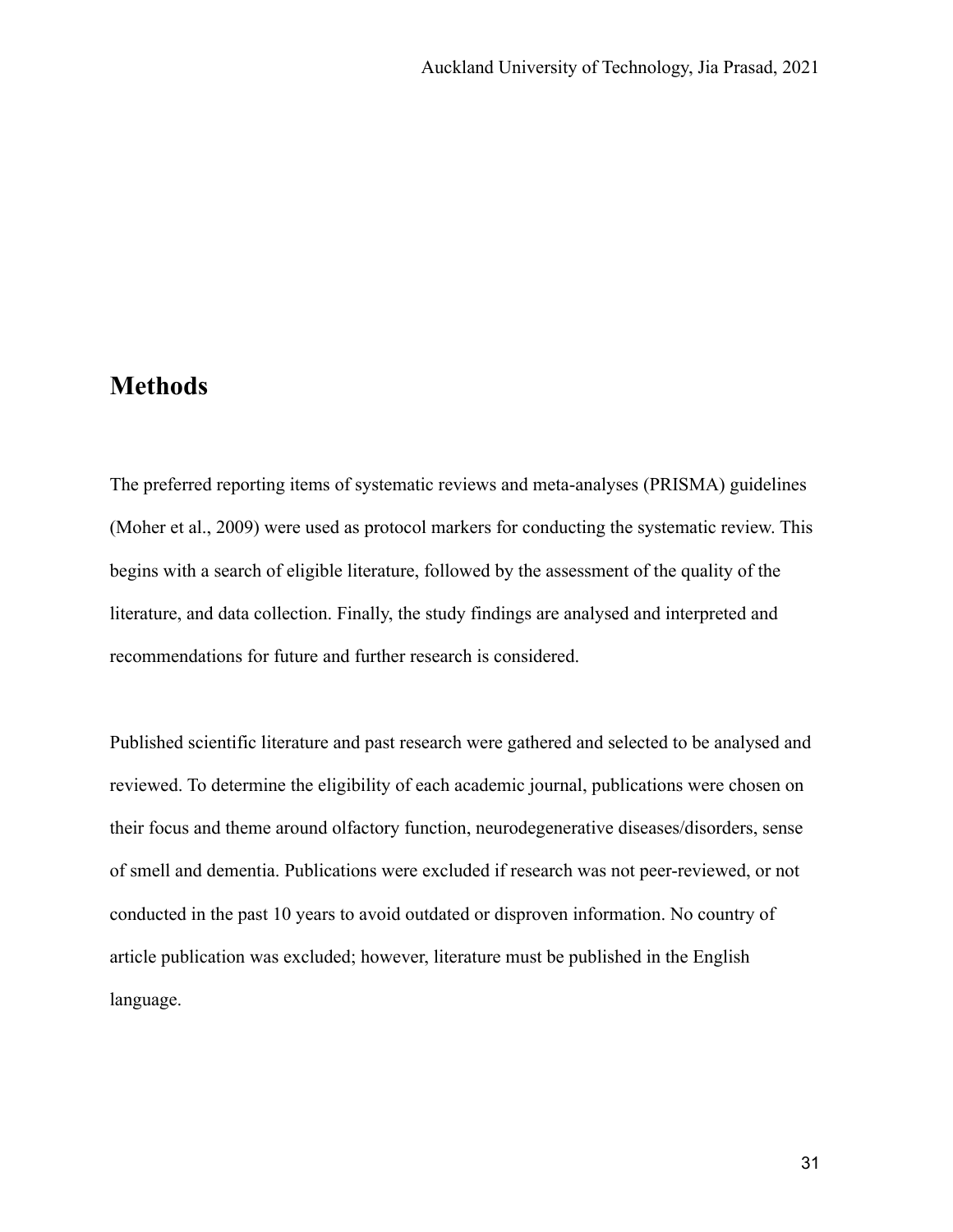To assist in finding relevant literature, the tag search on article publisher sites and engines (PubMed, Google Scholar, Medline) were used to input keywords. Different literature methodology was considered to ensure that observational studies that may assess new olfactory testing methods, and literature studies that would provide stable and conclusive evidence were both included.

To break down the total of (25) studies analysed, (14) were observational studies involving consenting participants, the remaining (11) were literature reviews that used data from existing materials similar to the current study's methodology. Out of the 14 observational studies, 7 centred around using Cognitive assessments in the forms of various MRI scans of the volumetric measures of the brain regions, 5 focused around using olfactory assessment tools to judge the sense of smell and neurodegeneration process, 2 used cell count analysis to study the protein depositions in post-mortem human brains which would not be ethically viable if subjects were alive. Out of the 11 literature reviews, 7 focused on olfactory function as a predictor, 2 researched PD discrimination, 1 centred on brain scans as predictors and 1 focused around the spread of NFTs and Lewy bodies in the brain as a measure of neurodegeneration.

Two major themes that were prevalent in exclusion were research articles that were considered outdated, or research that focused on non-human brains (typically research in rodent models). Though commonly, behaviour in animals will be generalised to the human population, and although similar findings were suggested in animals that suffered from olfactory dysfunction as suggested in the literature review, due to the sensitive and unique nature of the makeup of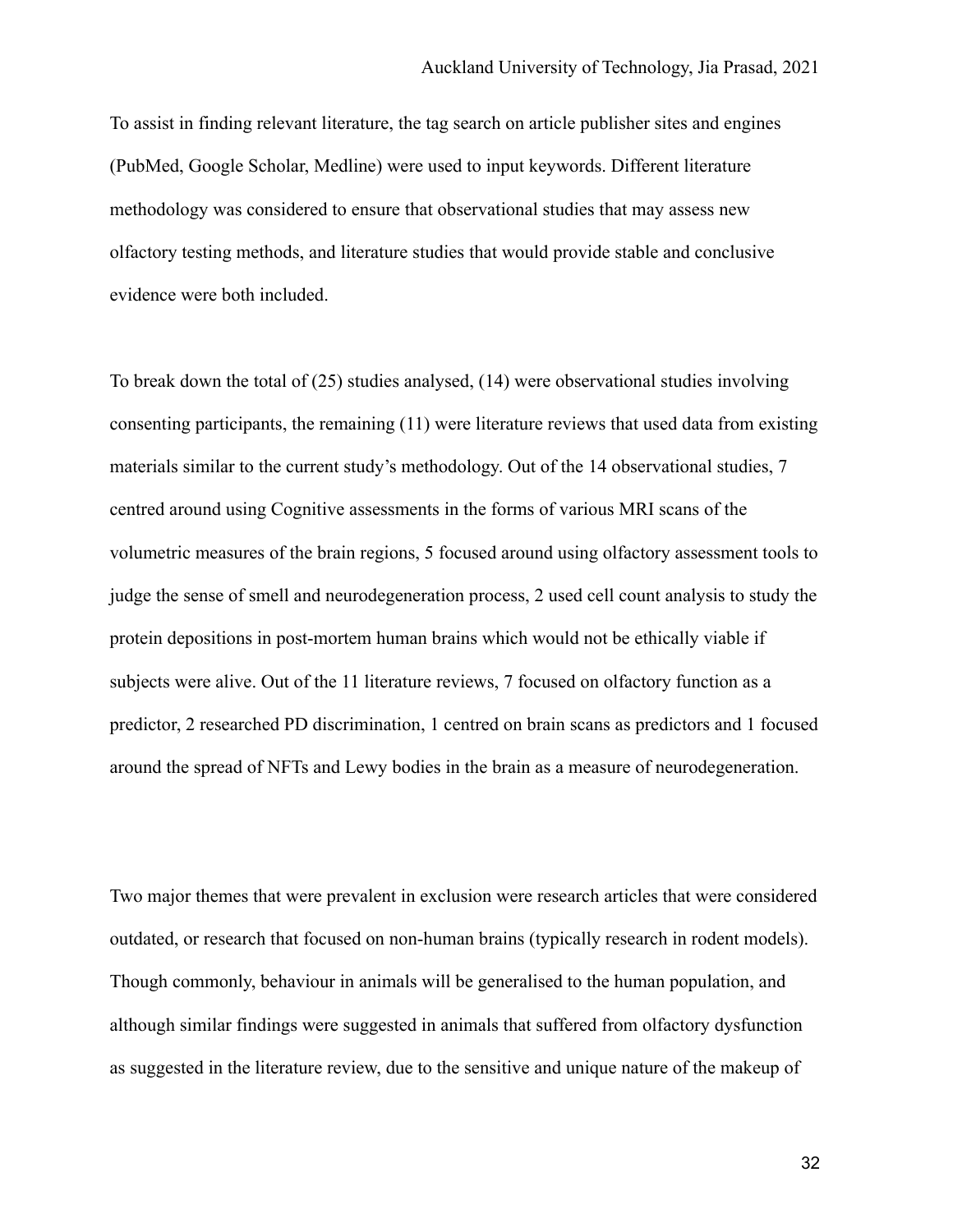the human brain, data was specifically collected from human participants. Because the link between neurodegenerative diseases and olfactory function has primarily been recently established and researched in the scientific community, it became apparent that only studies from the past 10 years would need to be considered, as often before the previous decade, information is more speculative, and very outdated due to low engagement on the topic by the scientific community.

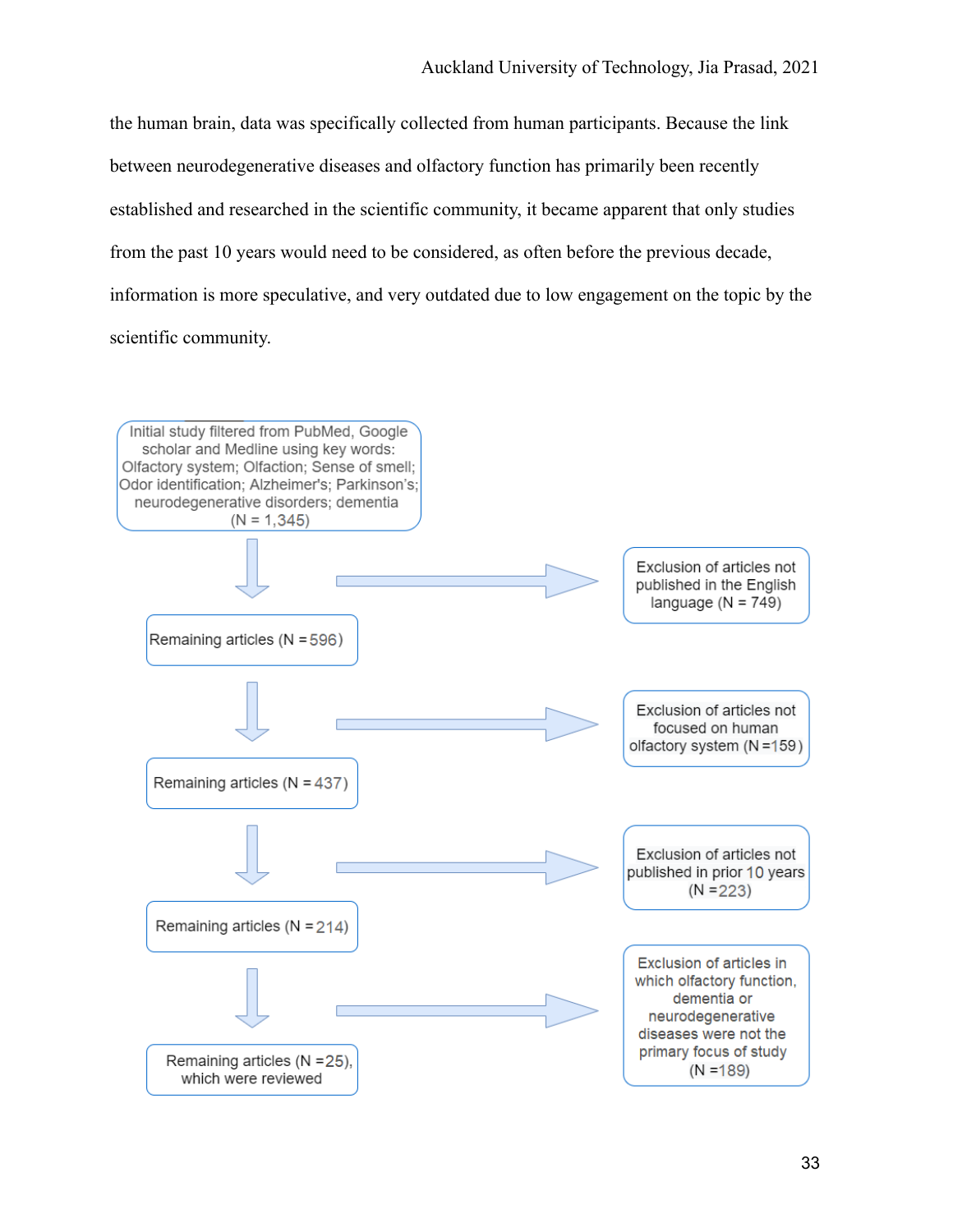**Figure 2.** Exclusion Criteria. This figure demonstrates the exclusion criteria performed in the current study.

### **Results**

To assess olfactory function tests. Yu et al., (2018) compared olfactory dysfunction (OD) ratings from self-report, the Hyposmia Rating Scale (HRS), and the Sniffin' Sticks test. 60 patients with AD dementia, 37 patients with moderate cognitive impairment related to AD (MCI), and 30 healthy controls were recruited to investigate the association between OD and clinical symptoms of AD and were categorised into AD with OD (AD-OD) and AD without OD (AD-NOD) groups. The frequency of OD based on self-report in the control, MCI, and AD dementia groups was 10.0%, 13.5%, and 18.3%, respectively, whereas based on HRS they were; 6.7%, 24.3%, and 48.3%, respectively. Finally based on the Sniffin' Sticks test they were; and 3.3%, 13.5%, and 65.0%, respectively. The diagnostic coincidence rates of OD by HRS in individuals with MCI and AD dementia were 89.2% and 66.7%, respectively, when compared to the findings of the Sniffin' Sticks test. When compared to the AD-NOD group, the scores for attention, visuospatial ability, cognition and memory were all lower ( $p<0.05$ ), whereas apathy ( $p<0.05$ ) and activities of daily living were both higher ( $p<0.01$ ). Though the prevalence and accuracy of OD by self-report are both low, these findings suggest that HRS has the potential to be used as an olfaction test in individuals with MCI caused by AD, and similarly that the Sniffin' Sticks test shows promise in validating OD in AD patients due to their overall decrease in olfactory threshold, discrimination and identification abilities.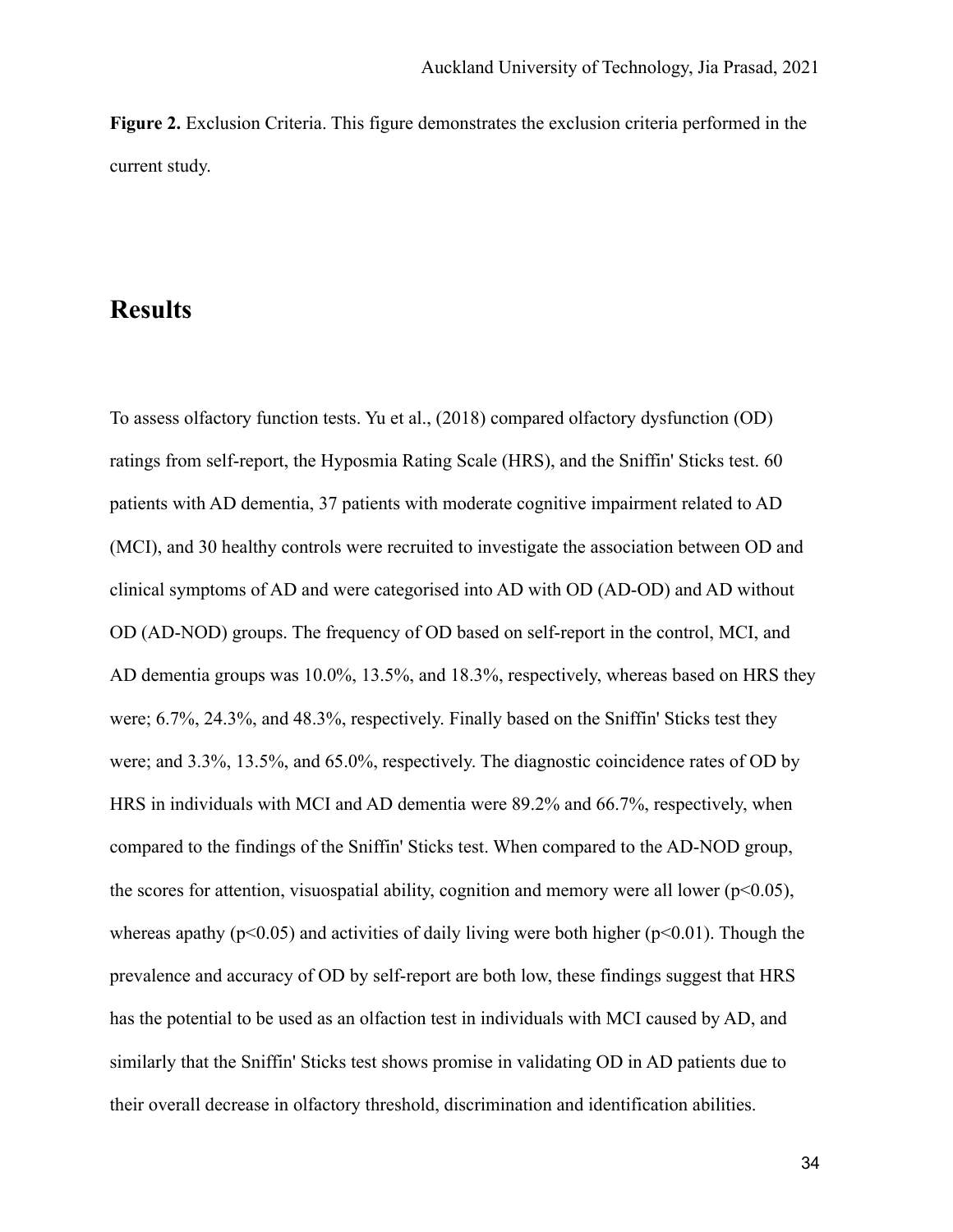Hummel et al., (2011) investigated the link between OB volume and olfactory processes such as odour threshold, odour discrimination, and odour identification in children and adolescents to further explore the volumetric growth of the OB. MRI scans and lateralized olfactory testing was conducted on 87 participants ranging in age from 1 to 17 years old (with an average age of 8 years) and manual segmentation of coronal slices across the OB yielded volumetric measurements of the right and left OB. Results indicate that no participants presented any evidence of olfactory decline or impaired sense of smell, though a significant relationship between OB volumes and olfactory function was found. Although the correlation between structure and function was not mediated by the participants' age, both OB volumes and olfactory function increased with age, suggesting that the link between OB volume and olfactory functions does also present in children.

To study PD, Wang et al., (2011) similarly used MR imaging, but uniquely combined their methodology with Japanese T&T olfactometer threshold testing (Saiki et al., 1994) to perform morphometric analyses. Patients and their healthy counterparts both had their olfactory structure evaluated with an olfactometer threshold test, which revealed olfactory recognition thresholds were significantly greater in patients with PD when compared to healthy controls, and like olfactory atrophy causing reductions in the depth of the olfactory system along with the volume of the OB was only found in the patients with PD, and not amongst the control group. Results found indicate both groups follow the established correlations between the OB volume and the strength of the olfactory function. Finally, amongst both groups, no significant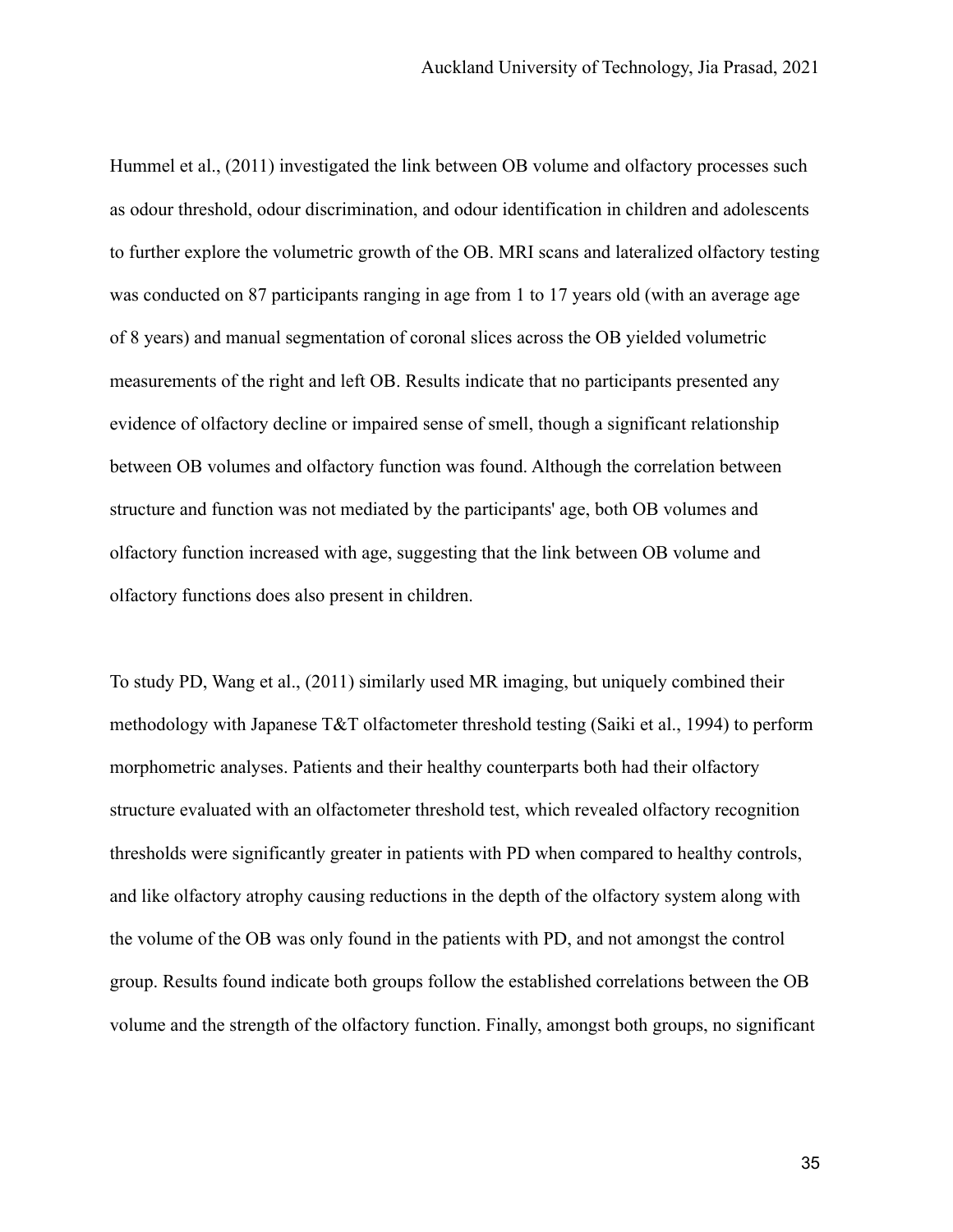correlation between olfactory system depth and ability to carry out olfactory function was found.

Similar results were also found in the Attems et al., (2015) study, which also reported that the likelihood of dysfunctional olfactory would increase the older the individual would age. This was stated after the identifying research suggesting more than half the population of individuals aged between 65 - 80 is likely to be suffering from decreased function, and an approximate range of 62-80% of individuals aged over 80 beings also likely to suffer from the same dysfunction. They continue to suggest that memory loss and weakening of cognitive abilities have some association with impaired odour identification, which supports the potential of using the sense of smell as early and crucial warnings indicating neurodegenerative disorders, which have been shown to impact the brain and damage olfactory function. Neurodegenerative disorders that lead to dementia such as AD and PD were found to be warranted as potential early identifiers in particular, as both dementia and a decrease in cognitive abilities are common symptoms that continuously worsens as the disease develops. Findings very conclusively point to the decreased quality of life suffered by individuals with impaired olfactory function, and results also may suggest that decreased olfactory function may quicken the progression of dementia in the brain of individuals with AD and PD who already suffer from mild cognitive impairment.

MRI scanning was similarly used in Al Aïn et al., (2019) to observe any potential changes in the cortical thickness and tissue density in participants who were exposed to repeated intensive odour identification training for 6 weeks. In a similar fashion to previous studies, MR imaging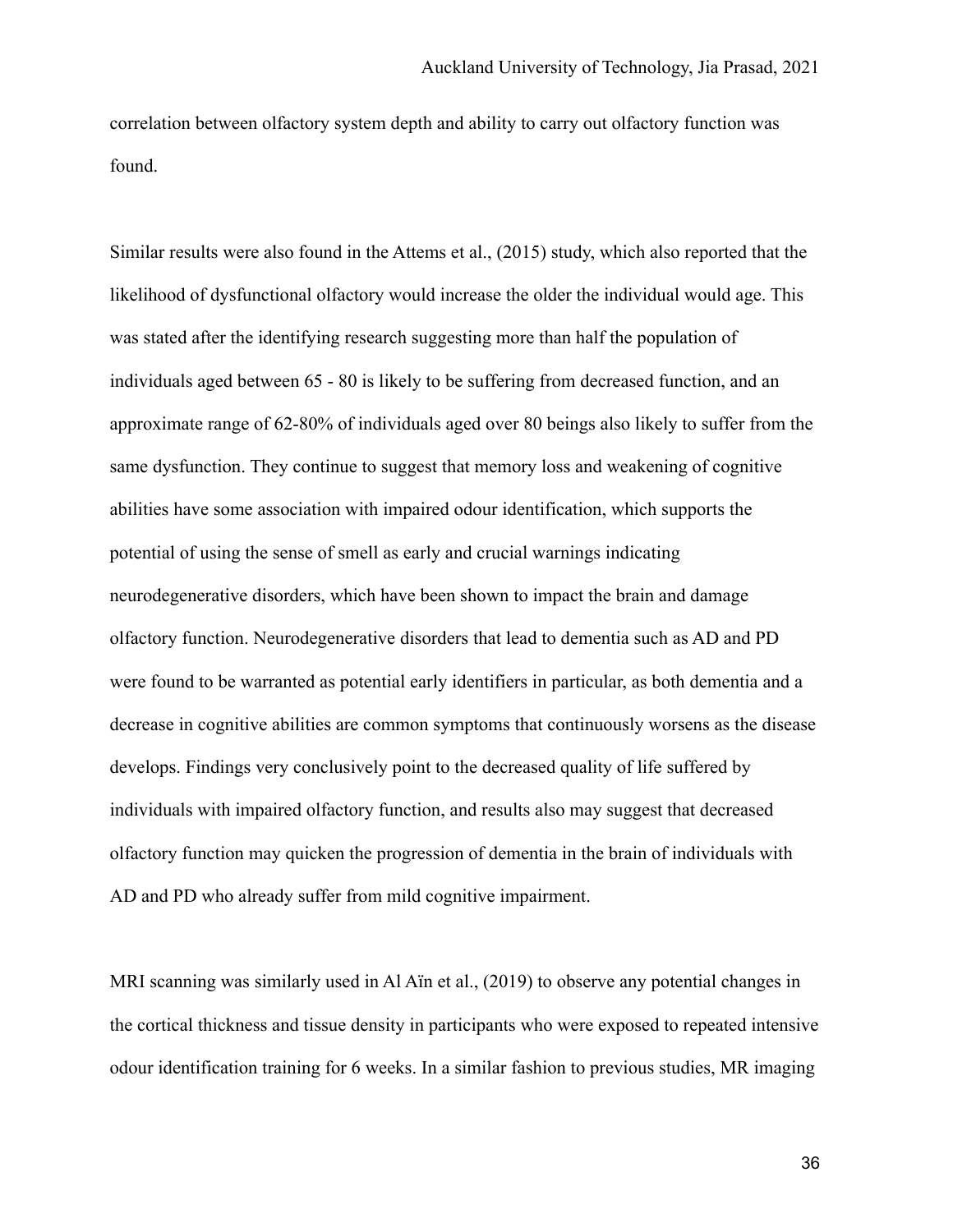was successful in finding notable differences, in particular, the authors found that following the training, the cortical thickness was increased in the right inferior frontal gyrus, the right entorhinal cortex and the bilateral fusiform gyrus regions of the brain. Participants also were observed to have significantly greater olfactory sensitivity further emphasising the association between olfactory function and structural changes in areas of the brain that correlate to olfactory processing.

Barresi et al., (2012)'s findings focus on the new instrumental approaches to diagnosing PD and AD, commenting that though the inability to discriminate and identify odours has been noted to be a potential early manifestation, it may still not be diagnosed in time to prevent late-stage development. Through the support of the olfactometer (an instrument used for measuring the sensitivity and intensity of odours) psychophysical testing has entered new potential in the form of functional magnetic resonance imaging (fMRI) and olfactory event-related potentials (OERPs), which uses electrophysiological methods to observe changes in olfactory function, via activation of brain areas including the regions of the temporal lobe, the amygdala and mid-OFC and insular cortex. Results show that this is highly effective and allows analysis of subjects without inherent individual response bias, and aids investigation when individuals have difficulty responding. Both show promise as potential candidates as clinical tools for early-stage diagnosis in neurological diseases.

Attems et al., (2014)'s research findings suggest that the major factors of neurodegenerative associated olfactory dysfunction are the olfactory tract, OB and the primary olfactory cortex, which is responsible for the learning and recalling of odours. They state the primary factors of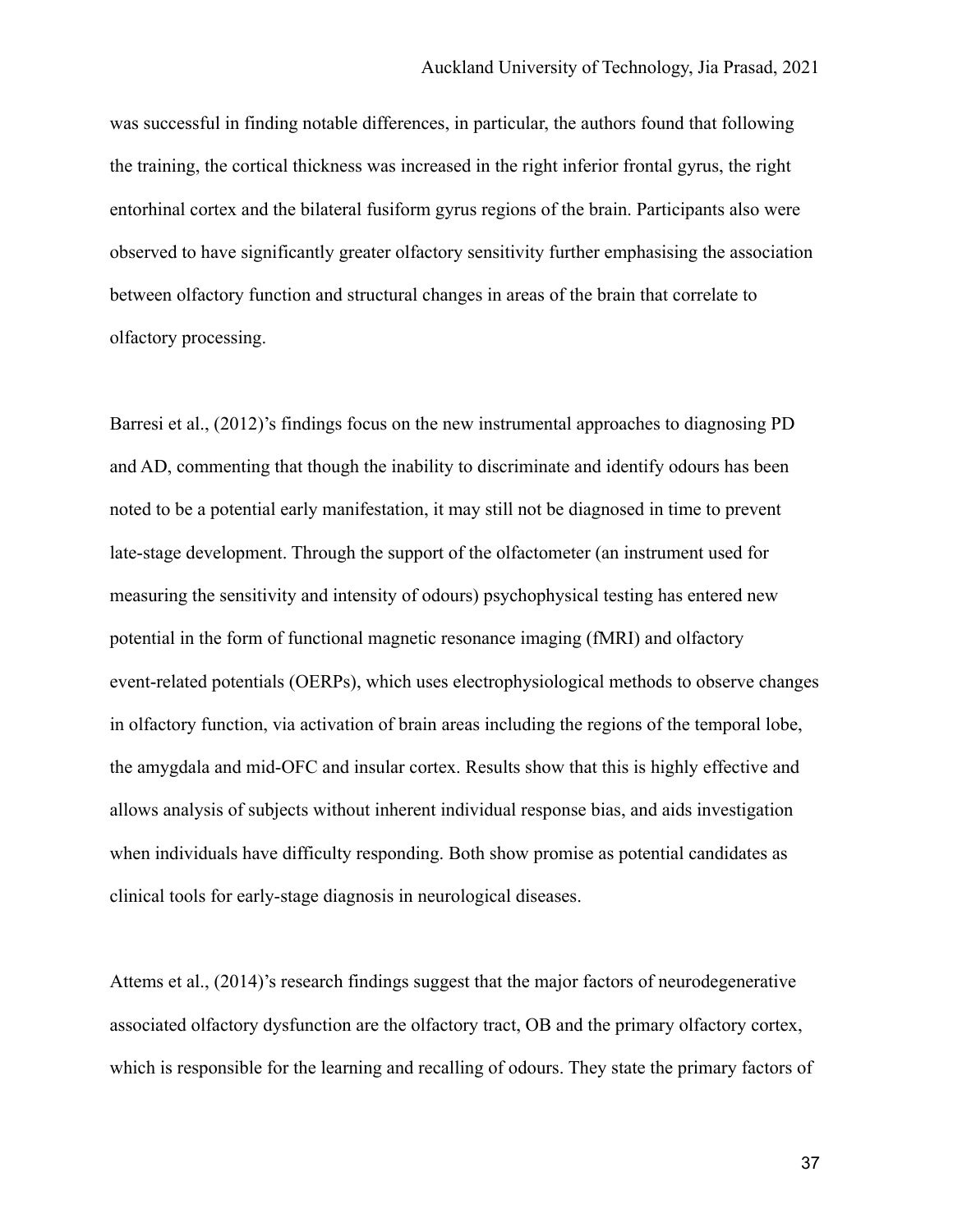olfactory dysfunction as linked to pathological proteins, including the neurofilament, tau and α-synuclein proteins, further commencing that neuroinflammation induced by changes in the molecular process, often will lead to cell death caused when the cellular process is disrupted, these brain changes are often heavily associated with severe anosmia. Findings from investigating pathophysiological modifications in the brain in individuals suffering from common neurodegenerative disorders (AD) (mean age 81.3) reveal that severity in neuropathological changes in the olfactory tract and bulb were significantly ( $p < 0.001$ ) correlated with increased neuritic Braak stages (classifiers to distinguish stages of AD and PD), with later stages being established as having a greater spread of the disease within the brain. The Braak stages additionally signalled greater Lewy body and tau protein pathology.

Kotecha et al., (2018) comment on the continuously increasing average global life expectancy, suggesting that the likelihood of AD may become more prevalent due to more individuals living to their senior years, evident by the increasing number of global AD cases in the ageing population. They state the urgency of administering effective interventions as early as possible and carried out a meta-analysis to analyse the credibility of preclinical testing olfactory function in the diagnosis of AD by contrasting individuals with AD and mild cognitive impairment (MCI) with healthy controls. The authors were able to identify that as MCI develops into AD, and that olfactory dysfunction in patients reflects this by progressively becoming worse, which showcases the ability to accurately test and recognize declined olfactory function, thus supporting the potential of using dysfunctional olfactory ability as an early identifier of preclinical AD.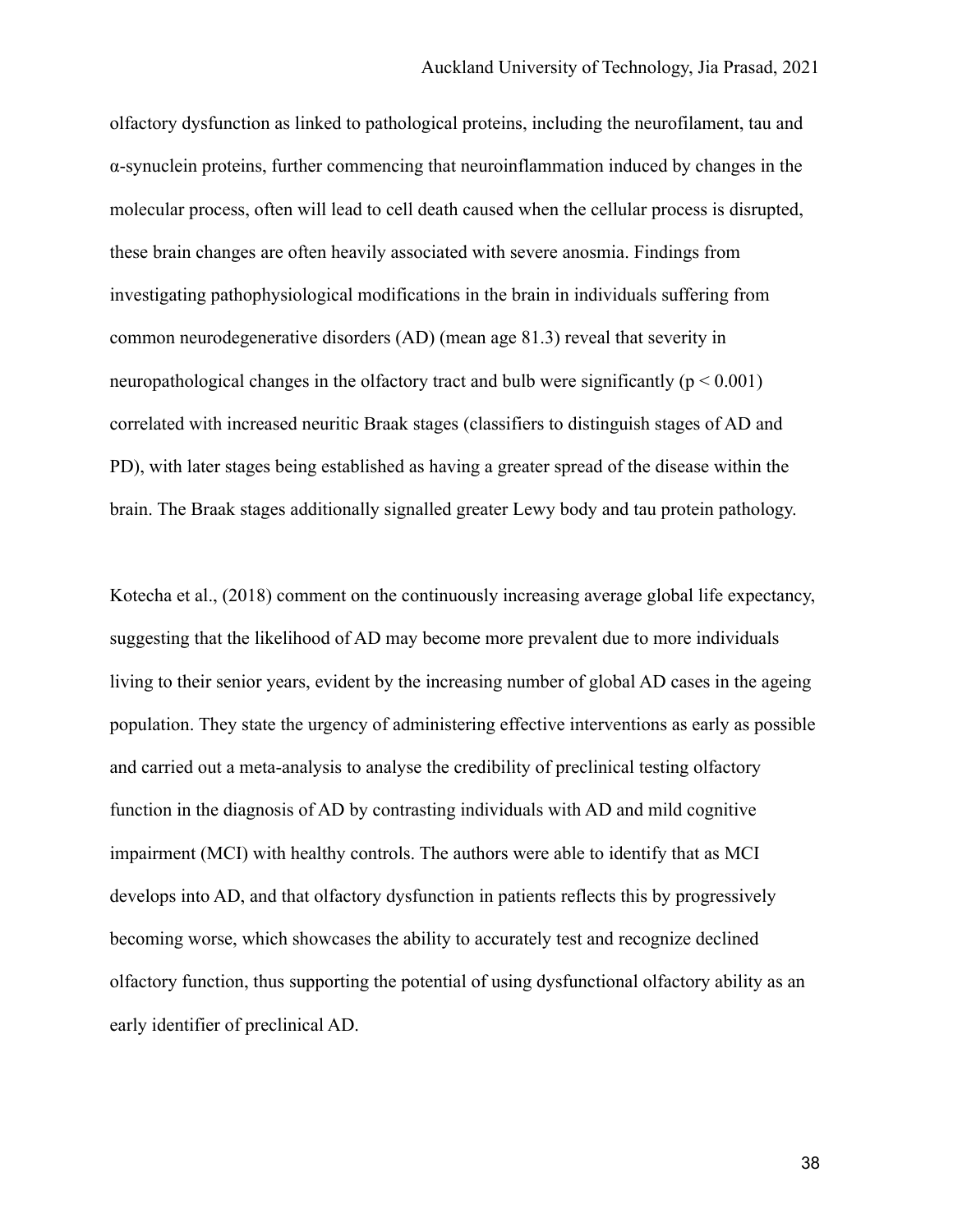To evaluate the odour identification ability of Sniffin' Sticks and determine whether the tool would reliably and accurately be able to identify PD, Mahlknecht et al., (2016) conducted a study involving 646 PD patients and 606 controls alongside 75 patients with atypical parkinsonism or essential tremors and 24 patients with idiopathic rapid eye movement sleep behaviour disorder. Findings show that in all cohorts, olfactory performance was inferior in PD patients compared to controls and non-PD patients ( $p < 0.001$ ). The findings from Sniffin' Sticks were able to very easily discriminate performance from the PD and their healthy control counterparts, and this remained unchanged when individuals with a disease duration of more than three years were eliminated from the study, indicating a strong association between PD and impaired sense of smell. The authors conclude by stating that odour identification testing has a high diagnostic accuracy in distinguishing PD patients from controls and diagnostic mimics (atypical parkinsonian), and has the potential to become a cheap, quick and consistent tool to identify PD.

Carnemolla et al., (2020) conducted a systematic review to investigate the possible linkage between olfactory function and Frontotemporal dementia (FTD), which the authors state is often difficult to diagnose due to symptomatic overlap with other psychiatric disorders. The authors examined 74 papers to explore the changes in olfactory dysfunction patterns, with a focus on the most prevalent smell measures: odour identification and discrimination. Results show that FTD patients were significantly impaired in scent identification but not in discrimination; in contrast, other psychiatric disorders showed (such as depression) showed no olfactory abnormalities, or a distinctively different olfactory pattern (impaired in discrimination, but not in identification). Due to the high incidence of scent identification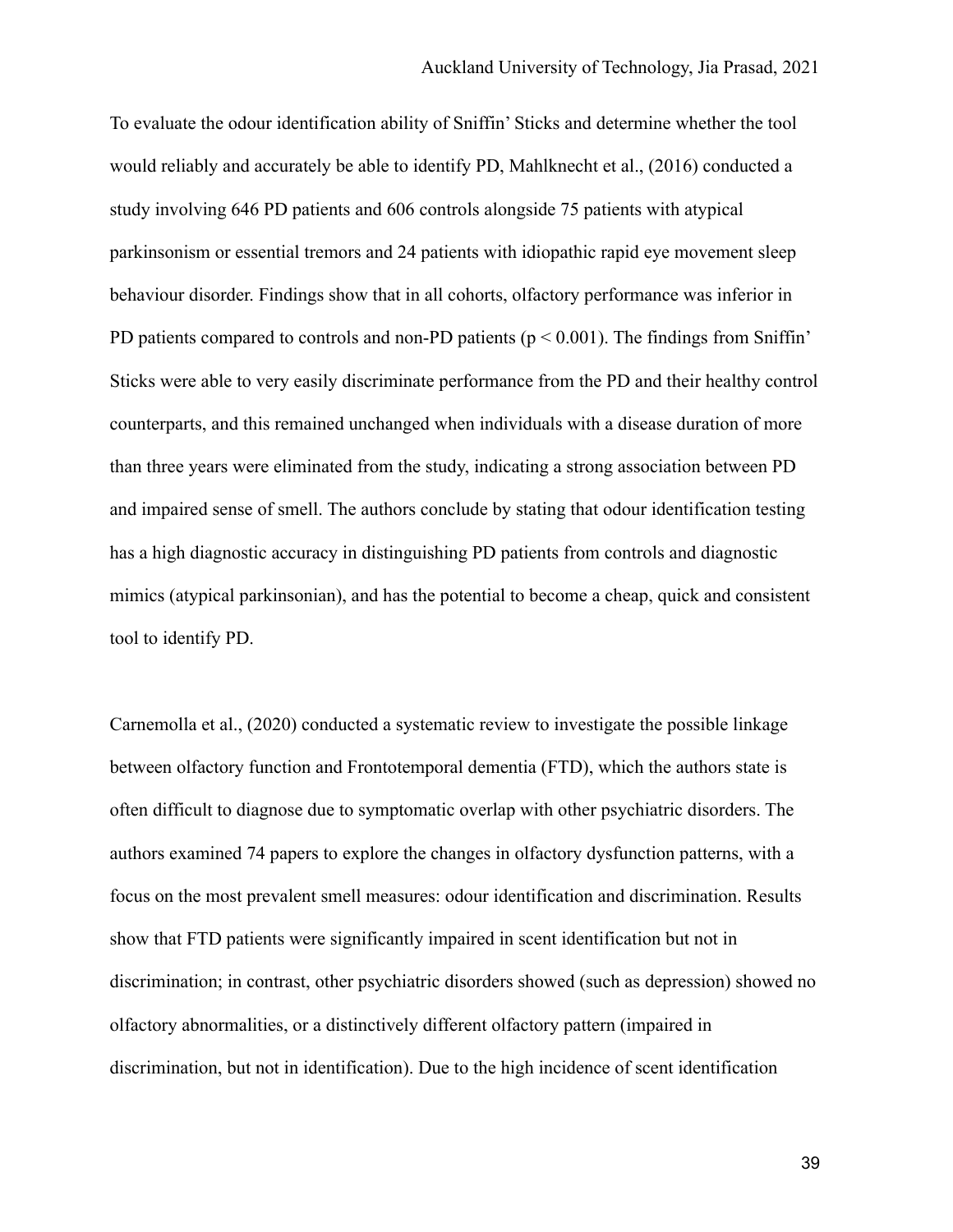defects in FTD, and further support in the evidence that smell dysfunction predicts neurodegeneration in other illnesses, the authors conclude by suggesting that olfactory testing does appear to be a viable route for supporting an earlier FTD diagnosis, and in particular aiding in discriminating against other psychiatric disorders.

Velayudhan, (2015) reviewed articles to confirm the notable impairment in olfactory function in individuals with AD when compared to their healthy control counterparts and additionally found research suggesting that poor olfactory function could serve as a marker for the progression from MCI to the development of AD. This potential is noted due to findings suggesting that severity of AD, both structural and functional MRI measures and non-cognitive neuropsychiatric symptoms are all associated with the strength of the odour identification function. Finally, this study also comments on the interaction between the apolipoprotein E genotype (APOE), and its potential risk factor in developing both dementia and AD by stating an association is present.

Brodoehl et al., (2012) comments on the neuropathological similarities in the dysfunction olfactory system among affected individuals with PD and states that MRI has not been a consistently accurate method in PD volumetric loss of the OB. To remedy this, the authors use a 3.0-Tesla MRI constructive interference to evaluate potential volumetric loss in individuals with PD to compare against a healthy control group. Results found a significant loss of OB volume in patients with PD when compared to the control group, the findings consistently note in particular that an observable decreased height was routinely found within the left OB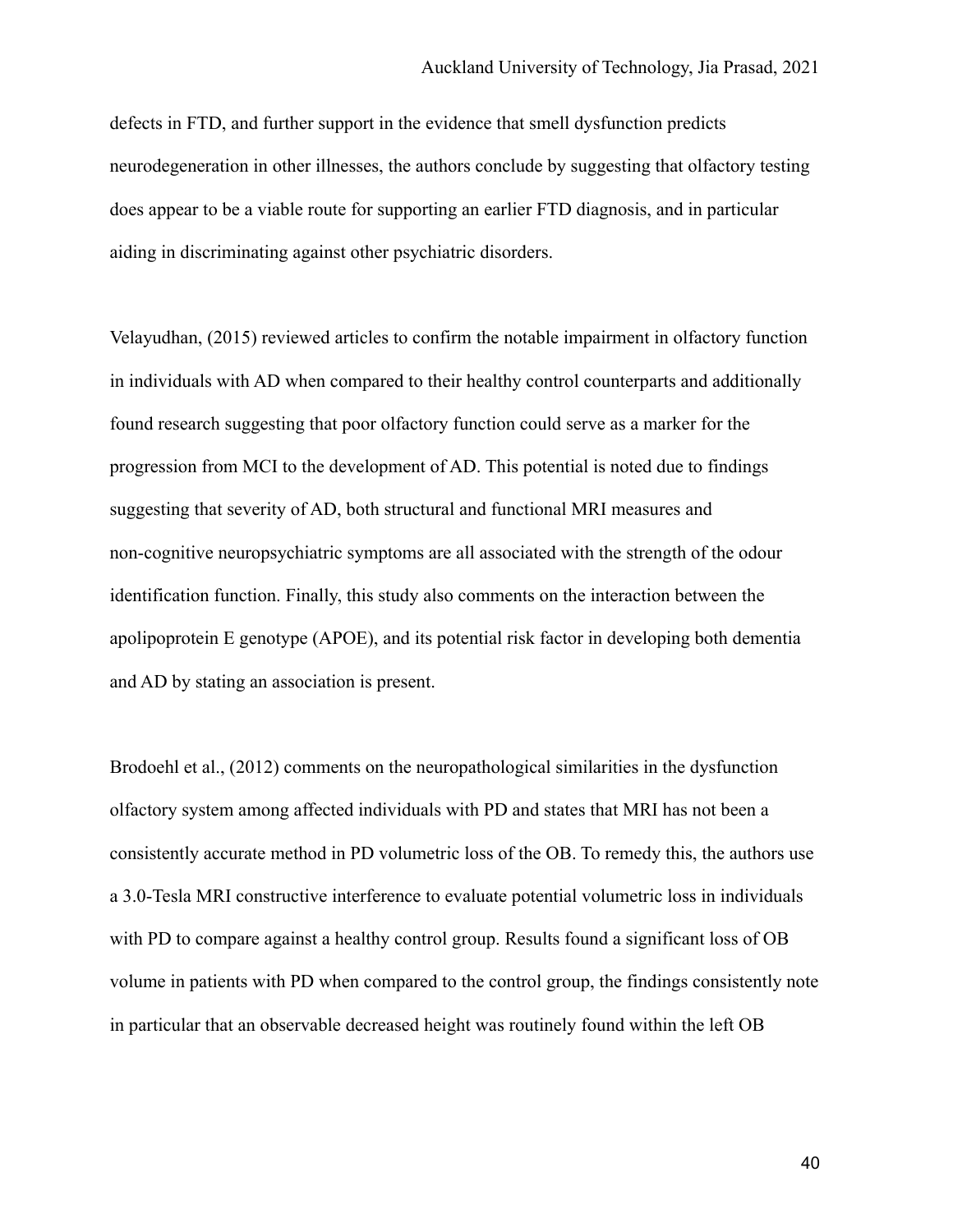showcasing a consistent and observable difference, suggesting a potentially reliable parameter for clinical investigation in patients with IPD.

Velayudhan et al., (2015) additionally tested olfactory assessment tools as a potentially useful diagnostic aid for AD, focusing on determining the pattern of the type of odour affected in individuals with AD, to improve clinical applicability. Using UPSIT, 54 outpatients aged 40 years and older that suffered from mild to moderate AD were tested against gender-matched healthy controls, data was then analysed to determine the most optimized subset of UPSIT that could accurately distinguish AD outpatients from healthy non-demented controls. A total of 12 UPSIT components were found using a Random Forest with a backwards elimination method that reliably and consistently discriminated between AD outpatients from healthy controls (sensitivity, 0.89 and specificity, 0.83, positive predictive value of 0.889, and negative predictive value of 0.833). The authors state that these 12 smells that were shown to be most affected within AD outpatients reflect traits such as food and safety, which are frequently known to be affected in people with AD, and may disrupt daily tasks, but could potentially be used to create a quick scale for detecting AD in clinical settings.

Wesson et al., (2011) comments that abnormal odour investigation, odour discrimination and odour habituation (short-term memory), are major aspects of olfactory impairment, connecting to previously established studies, which used olfactory testing tools aimed at assessing these areas. Findings suggest that amyloid deposition occurs firstly in the OB, and then is followed by developing in the olfactory cortex and finally hippocampus. These imply that amyloid deposition in these areas may play a role in olfactory impairment in both early and later stages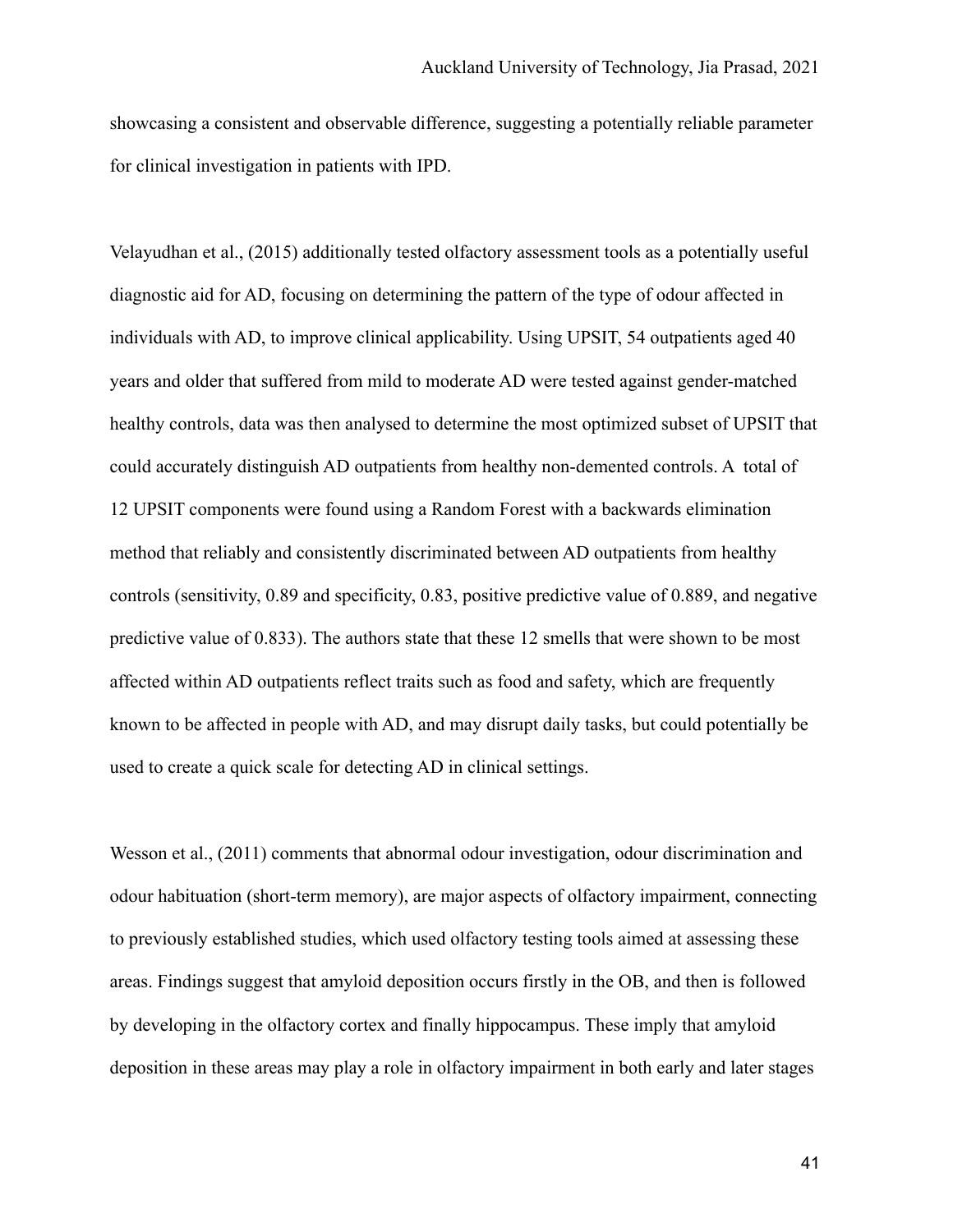of life. The authors comment on the significant prevalence of anosmia in other dementias, including PD, frontotemporal dementia, and Lewy body disorder, suggesting that through olfactory impairment alone current measures are insufficient as a specific diagnostic for AD. However, if combined with other potential markers, olfactory screening for AD could improve diagnostic sensitivity, because they are noninvasive and reflect accurate functioning of brain regions affected in the early stages of the disease.

Links have also been found between dementia and hearing, vision and taste (Behrman et al., 2014), and results found by Behrman et al. through review of established literature suggest that individuals suffering from dementia have more trouble recognising and identifying odours than they do detecting them, hinting at a relationship with higher cognitive function. The authors further state that with approximately 85.2% sensitivity, olfactory function impairment has been found to predict development from moderate cognitive impairment to the progression of AD. They conclude by stating that to aid in the care of individuals with dementia, sensory considerations should be expected to play a larger role in the future.

Recent findings by Haehner et al., (2014) through the usage of published research suggest that approximately 90% of individuals with PD struggle with significant olfactory loss, due to its bilateral and widespread nature in PD that affects all olfactory regions. The authors state the unique factors of olfactory loss in PD as being clinically measured to be independent of both disease duration and severity, though this is countered somewhat due to the authors' acknowledgements of imaging that demonstrate olfactory impairment progressing in early phases of motor development. Because these may occur before clinical symptoms appear, they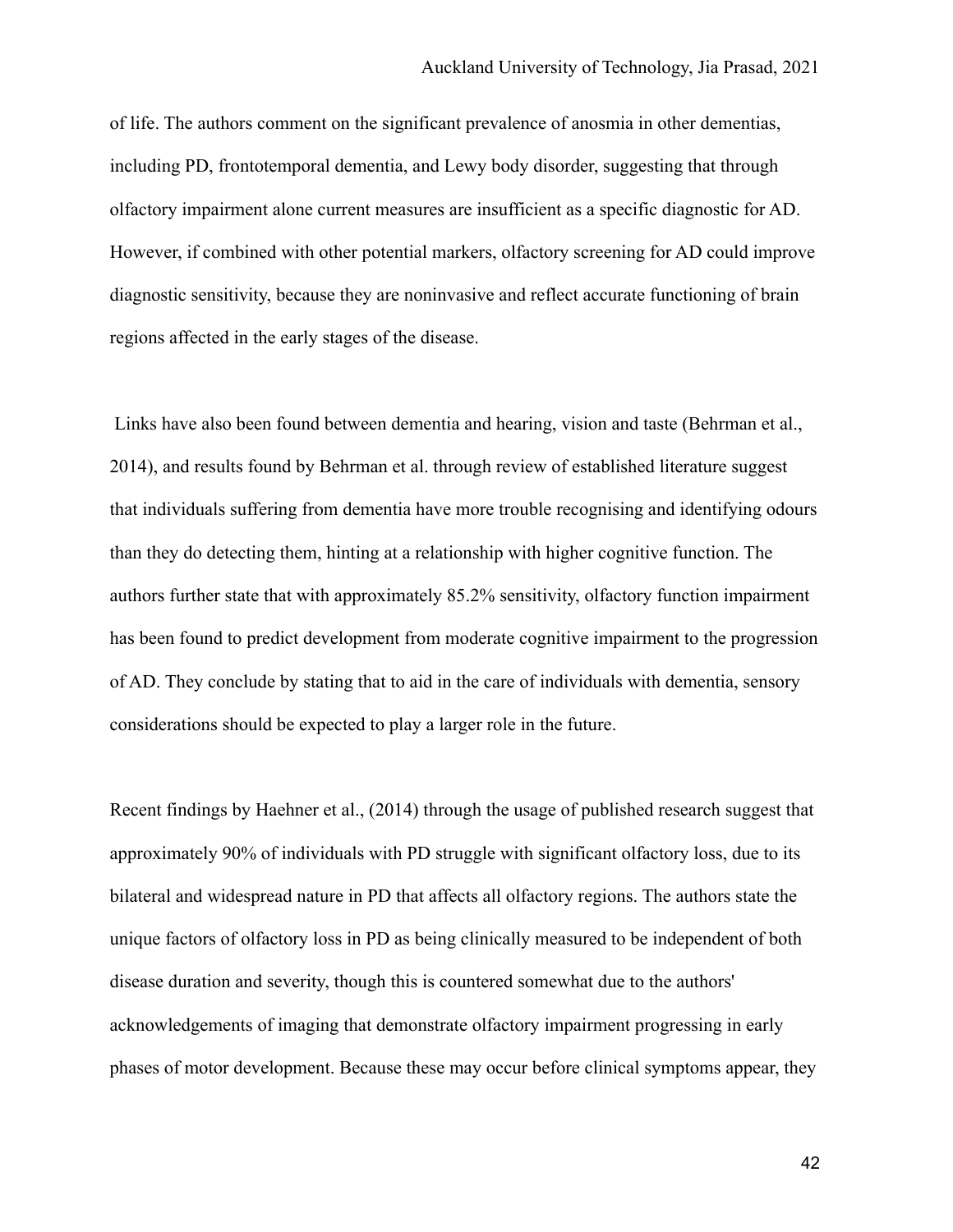therefore may potentially be used as a predictor of the likelihood of developing PD in otherwise asymptomatic observed individuals. Findings suggest that olfactory probes show significant value in aiding early and differential diagnosis as olfactory alterations specifically found in PD may be beneficial in discriminating the disease from other potential dementia causing disorders.

Tarakad and Jankovic, (2017) comments on the established knowledge of Anosmia as a frequently appearing non-motor symptom of PD, remarking on its relation to the more under-researched linkage to ageusia (loss taste) and PD. Findings suggest that the olfactory tract is intertwined with early stages of PD, and the authors refer to evidence demonstrating occurrences of hyposmia and anosmia manifesting potentially years before motor symptoms. Additionally, autopsy studies suggest pathology in both the anterior olfactory nucleus and olfactory tract at the first stages of PD. Consistent evidence points to the strong link between olfactory loss and cognitive status, though associations with other PD features or specific PD phenotypes remain unconfirmed, but heavily debated in the scientific community. Finally, results also suggest the linkage between hyposmia, and the severity of PD, manifesting more frequently in individuals with severe cases of the PD than typically any other Parkinsonian syndromes, opening up suggestions on being used as a potential biomarker

Mundiñano et al., (2011) comment on olfactory dysfunction, stating that though typical in both AD and PD, it is considered rare in individuals with frontotemporal dementia (FTD). Mechanisms involving early protein deposition in the OB result in smell impairments, similar to what is commonly demonstrated in clinical analysis within AD and PD patients. The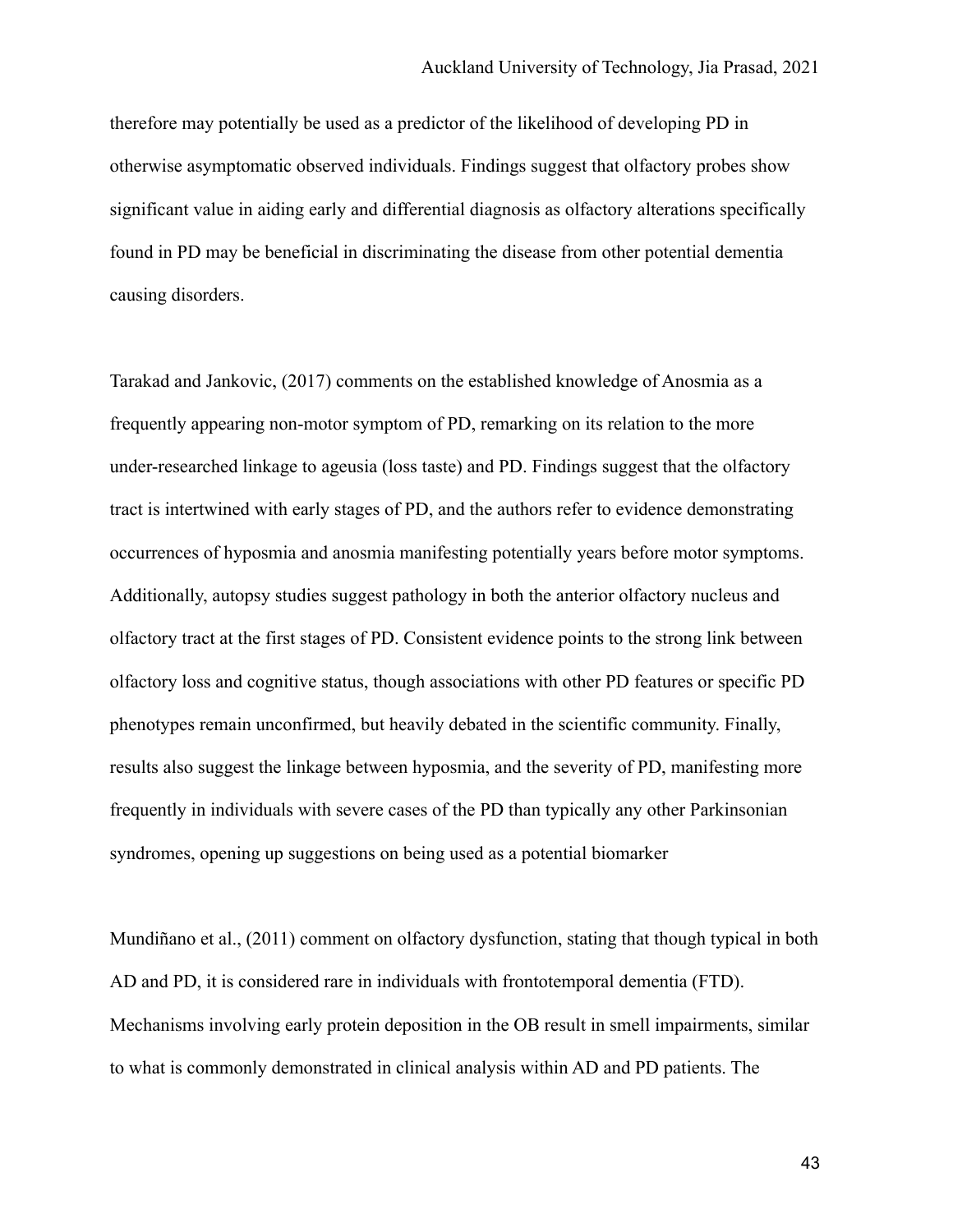authors compared the deposits of amyloid, alpha-synuclein and tau in the OB of 41 patients with a historical diagnosis of FTD ( $n = 11$ ), AD ( $n = 24$ ) and PD ( $n = 6$ ) with the OBs of 15 healthy individuals. Findings reveal that regardless of diagnosis, tau pathology was found in the OB of all patients, whereas -amyloid and -synuclein protein deposits were predominantly present in AD and PD. Additionally, a greater number of dopaminergic periglomerular neurons (the central source of dopamine in the central nervous system) was observed in the OB of FTD, AD and PD individuals through the use of stereological techniques. Results found through volumetric measures of the OB demonstrate that only individuals with AD show a substantial decline, whereas, in FTD and PD patients, OB volume was measured to be identical to controls. The authors conclude that changes resulting in increased dopaminergic tone may be a compensatory mechanism caused by early degradation of the neurotransmitter systems, leading to the possibility of olfactory impairment in patients suffering from neurodegenerative disorders.

To investigate the links between ageing, cognitive function, and olfaction in patients with olfactory impairment, Suzuki et al., (2021) conducted a study that included 141 participants that suffered from olfactory deterioration and were diagnosed with dementia, age-related hyposmia, postviral olfactory dysfunction (PVOD) or MCI. To assess cognitive and olfactory impairment, a self-administered odour questionnaire (SAOQ), visual analogue scale (VAS), and a Mini-Mental State Examination and T&T olfactometry assessment were all performed on the patients. The T&T measures odour thresholds through the amount of odorous substance required to elicit a response, the lowest concentration amount is scored at -2, and the greatest concentration amount is scored at 6. The results indicate that T&T odour recognition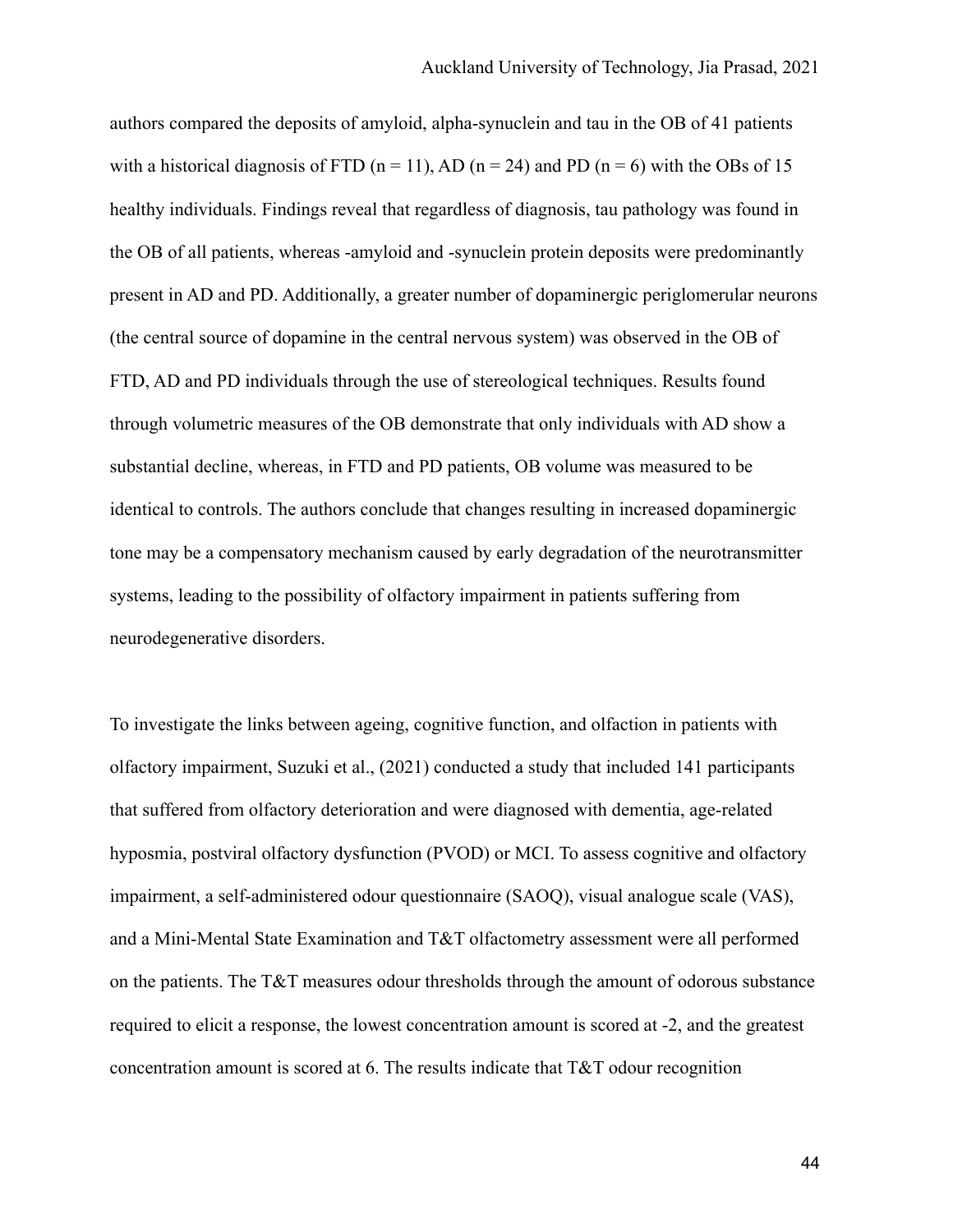thresholds decreased with both age ( $p < 0.01$ ) and cognitive impairment ( $p < 0.08$ ). Patients with dementia required the greatest average T&T concentration threshold at 5.1 ( $p < 0.05$ ), whereas for patients with MCI, PVOD, and age-related hyposmia the average recognition thresholds were 4.6, 3.7 and 4.2, respectively. Additionally, the greatest average differences between detection and recognition thresholds were also found amongst dementia patients at  $3.7$  ( $p < 0.05$ ), whereas in patients with MCI, PVOD and age-related hyposmia, the average differences were 2.8, 2.3, and 2.0 respectively. When compared to the other groups' averages, hyposmia with dementia had the highest SAOQ and VAS scores (p < 0.05). With greater differences between the T&T detection and recognition thresholds indicating greater olfactory impairment, the authors conclude that patients with hyposmia should be analysed for dementia, including those who scored high SAOQ and VAS averages.

Devanand et al., (2014) analysed the predictability of AD and future cognitive impairment through assessing the odour identification abilities in 1,037 participants with the UPSIT, follow ups were also carried out at 2 and 4 years post the initial assessment. Results indicate That lower baseline UPSIT scores were correlated with cognitive decline in logistic regression analyses (relative risk 1.067 per point interval; 95% confidence interval [CI] 1.040, 1.095; p < 0.0001), and remained significant after covariates were included (relative risk 1.065 per point interval; 95% CI 1.034, 1.095;  $p < 0.0001$ ). The authors state the strength of UPSIT's ability to predict cognitive decline in participants, which did not require baseline cognitive impairment, and was reflected in the follow-up assessments, finding 101 participants having transitioned from poor cognitive ability to an AD diagnosis. Lower baseline UPSIT scores were additionally correlated with AD transition (hazard ratio 1.099 per point interval; 95% CI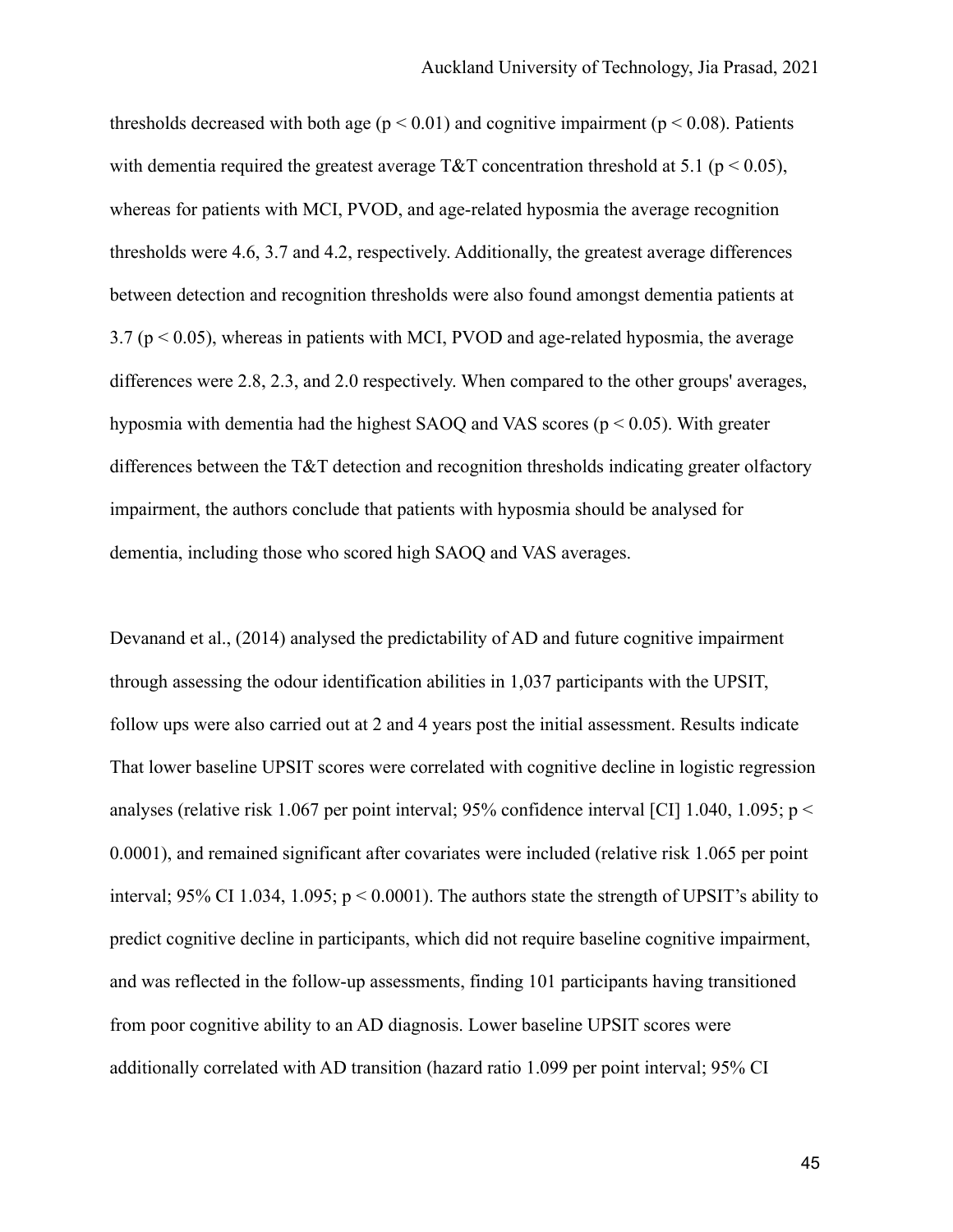1.067, 1.131;  $p \le 0.0001$ ), and remained highly significant after functional, demographic and cognitive covariates were included (hazard ratio 1.072 per point interval; 95% CI 1.036, 1.109;  $p \le 0.0001$ ). These findings suggest that in cognitively healthy adults, impairment in olfactory identification showed greater predictability of cognitive deterioration than deficiencies in verbal episodic memory, supporting the potential of using relatively inexpensive odour identification assessments as biomarkers of the development of dementia and cognitive impairment.

Voegels et al., (2014) state that the majority of patients with AD and PD are unaware of their olfactory loss prior to doing an olfactory test, and reveal that 85 - 90% of patients in the early stages have an olfactory impairment. These olfactory abnormalities are generally accompanied by neuropathologic changes (NFTs) in olfaction-related brain areas in AD such as the OB, olfactory tract, transentorhinal and entorhinal cortex, anterior olfactory nucleus, and amygdala. The amount of NFTs reflects the severity of dementia and has been linked to reduced olfaction at the time of death even in individuals who neither had dementia nor MCIs. Due to the association between the sense of smell and dementia, the authors conclude by suggesting that otolaryngologists should remember the necessities of olfaction assessment in aiding diagnosis, and in general, all physicians should consider the use and benefits of olfactory screening tests.

To compare selective olfactory dysfunction and OB volume Altinayar et al., (2014) conducted a study on 41 patients diagnosed with IPD and 19 healthy age and gender-matched controls, IPD patients were classified as either tremor dominant (TDPD) (65.9%) or non-tremor dominant (NTDPD) (34.1%), and all participants completed neurological, ear, nose, and throat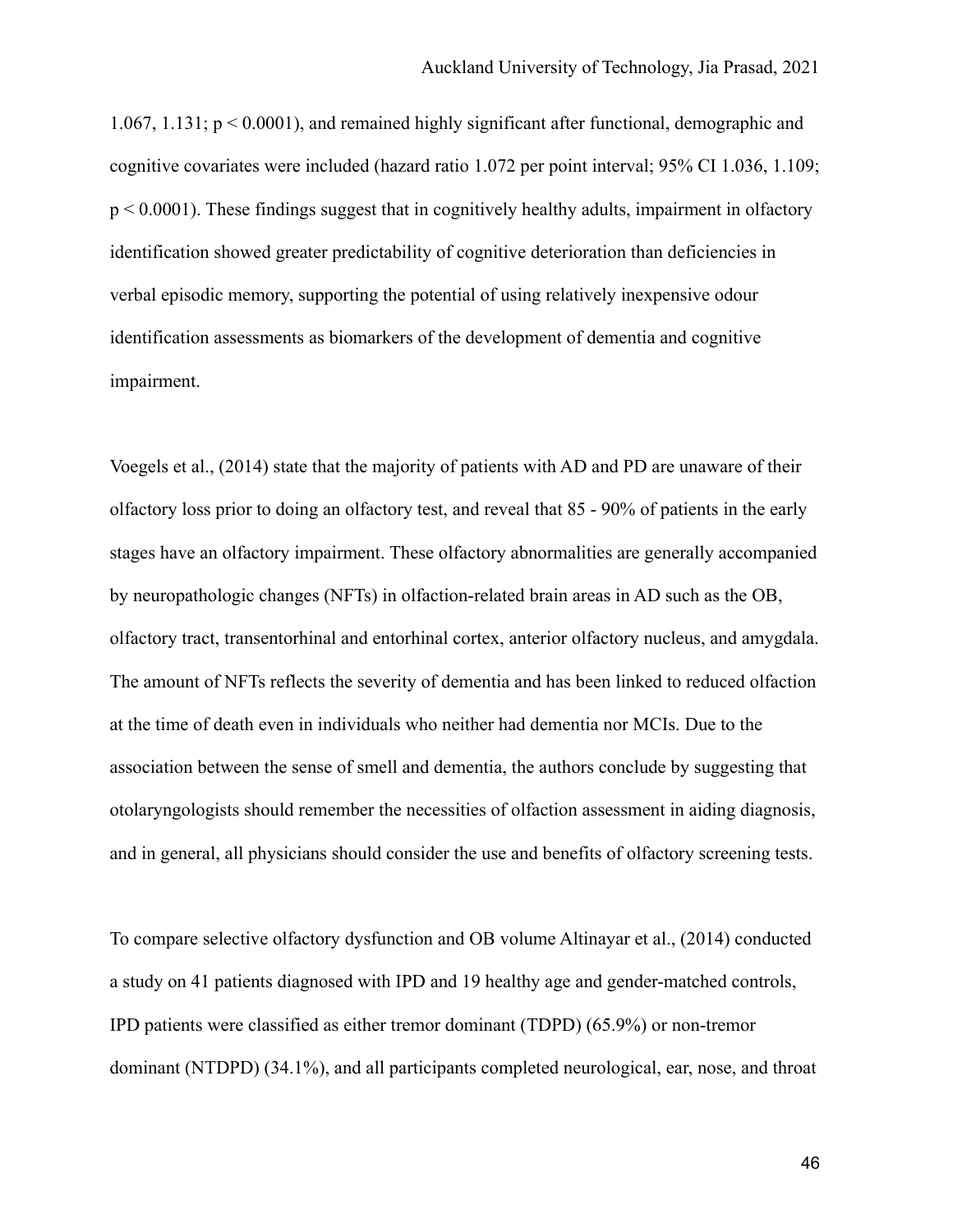exams, as well as orthonasal olfaction tests.OB volume was measured through MRI and results found that the IPD group had significantly decreased scores in the olfactory identification tests, in particular having difficulty distinguishing between the aromas of mothballs, chocolate, Turkish coffee, and soap. The OB volume levels were not significantly different between the TDPD patients and the control group, however, it was determined that the NTDPD patients OB volumes were lower than the control groups. However, when compared to their healthy counterparts, TDPD individuals showed a decreased odour detection ability. The authors state that the most common non-motor symptom of IPD is olfactory impairment and findings suggest that OBV values in all PD patients did not alter with age, duration of the disease, age at beginning of the disease, or Unified Parkinson's Disease Rating Scale motor scores (UPDRS-m). This suggests that olfactory function is a complicated process that involves both olfactory and cerebral components and therefore changes in OBV alone do not appear to be directly connected to olfactory impairment in IPD.

To investigate the link between amyloid-related depression and the development of AD, Qiu et al., (2016) conducted an observational study including 223 participants who did not have a dementia diagnosis at the start of the study, and were all given a second cognitive examination for incident AD. The genotype of Apolipoprotein E (ApoE) was established, and Non-amyloid (NAD) vs. amyloid-associated depression (AAD) was classified by having a low vs. high plasma amyloid-peptide 40 (A40)/A42 ratio, and any antidepressant use was noted. After an average of 6.2 years of follow-up, 15 participants (7% of the total count) developed AD, whereas no patients with NAS developed AD, on the other hand, 20 (9%) patients with AAD did develop AD. Additionally, ApoE4 carriers had a greater risk of AD than ApoE4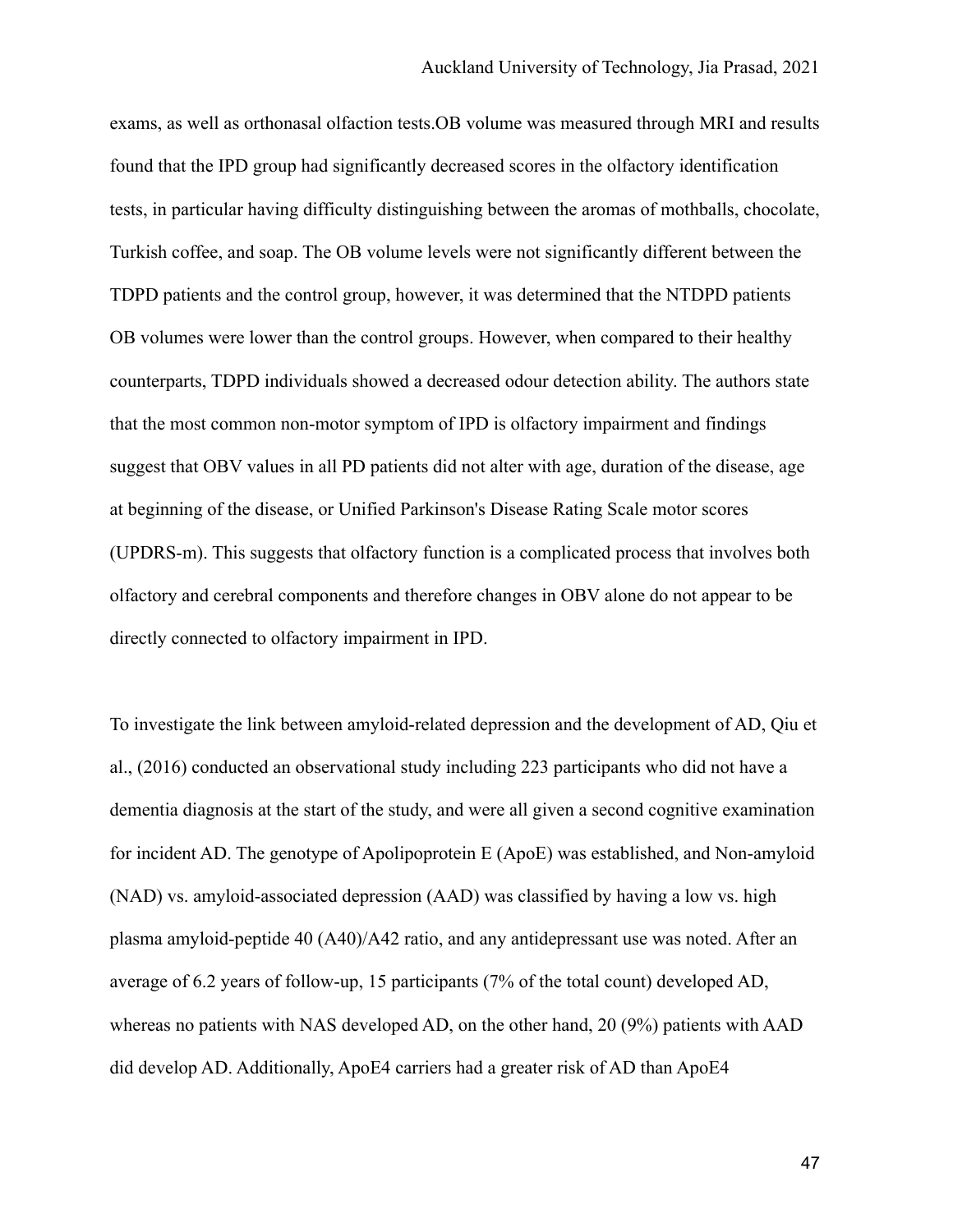non-carriers (40% vs. 4%,  $p = 0.06$ ) among individuals with AAD. In comparison, only 17 (8%) of individuals who did not have depression at the start of the study developed AD, although results indicate that there was no difference in AD risk between ApoE4 carriers and non-carriers. After controlling for age, the interaction between ApoE4 and AAD ( $\beta$  = +0.113,  $SE = 0.047$ ,  $p < 0.02$ ) was linked with the risk of developing AD, suggesting that AAD may be a precursor to AD, particularly when also in the presence of ApoE4.

Jobin et al., (2020) conducted a systematic review to summarise the existing understanding of the volume and cortical thickness of olfactory brain areas throughout the progression of AD. 12 papers were able to meet the strict criteria that included needing participants to already have a diagnosis of AD or MCI, a control group of the same age, the use of MRI scans to calculate cortical volume or thickness, and finally an assessment of olfactory capacities. Results were consistent, as all papers reported decreased olfactory capacities in patients (AD or MCI). Among these individuals, 8 studies found lower hippocampus volume, while 9 studies linked olfactory capabilities to hippocampal volume. The main olfactory cortex yielded similar results, although the volumes of the amygdala and entorhinal cortex are similarly changed, results on their association to olfactory ability remains inconclusive. Among the 12 papers, only a single one examined the link between OB volume and found no significant results. Olfactory measures were also linked to the volume of the pre-central gyrus, ventricles, and neocortex, suggesting that the olfactory deterioration seen in the early stages of AD may be reflecting damage already present in these stages, particularly to the hippocampus and primary olfactory cortex. The authors conclude by stating that olfactory deterioration might be an early indicator of AD.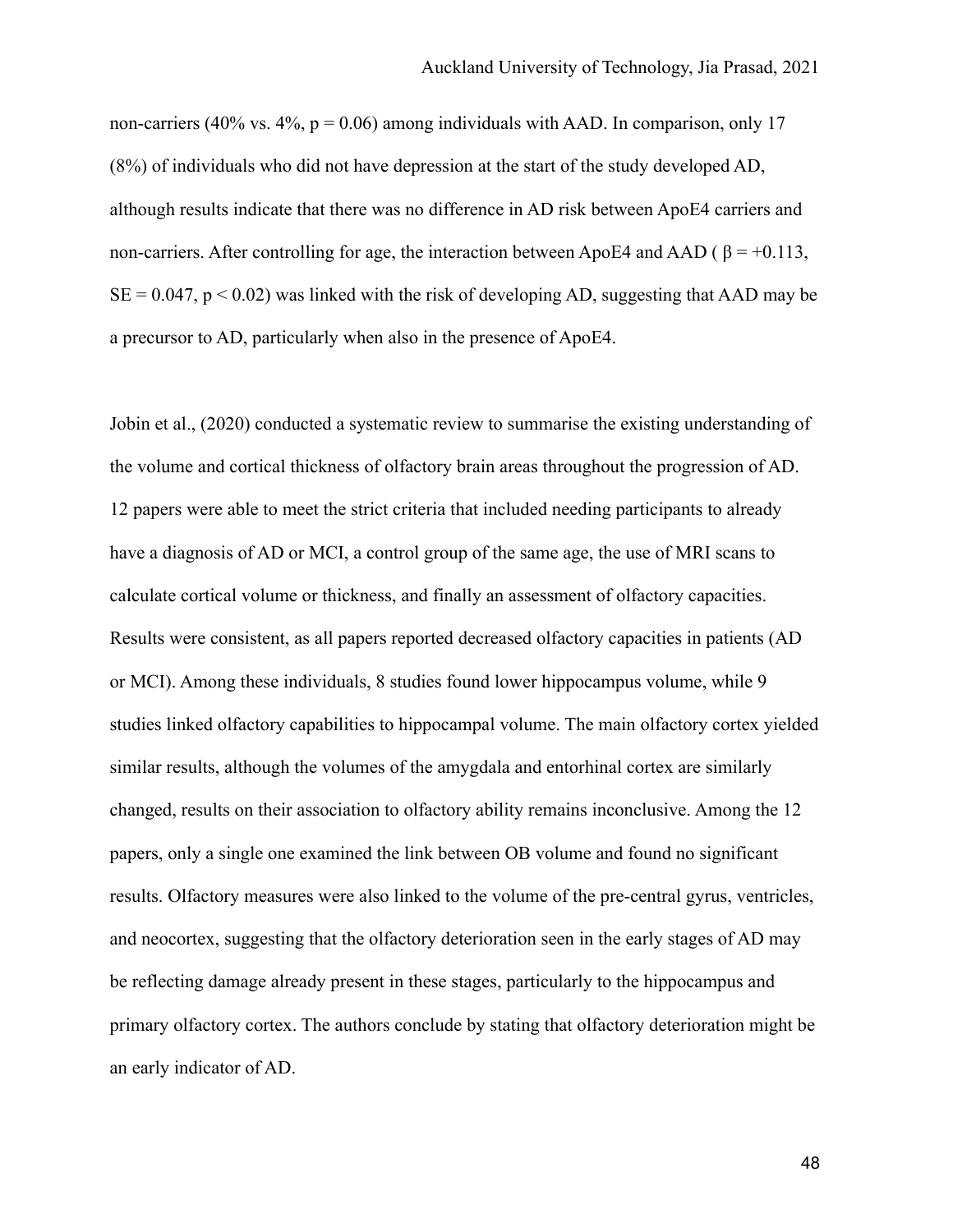Servello et al., (2011) investigated the role of the volume of the hippocampus and the ability of olfactory tests to predict the development of MCI into AD. The study involved using Sniffin' Sticks to evaluate the olfactory function of 18 patients with amnestic MCI (mean age 68.05 years) who were divided into normosmic, hyposmic, and anosmic groups, all of which had hippocampus volumes measured by MRI brain scans. Results found that during the one-year follow-up period, 5 MCI patients had developed AD, with an annual conversion rate of 27.7%. 4 patients (22.2%) were normosmic, 12 (66.6%) were classified as hyposmic, and 2 were found to be anosmic (11.1% ). 4 out of 5 MCI patients who had developed AD showed considerable bilateral hippocampus volume loss  $(1.3cm<sup>3</sup>)$ , which was found to be related with poorer threshold, discrimination, and identification scores when compared to patients who did not develop AD. Findings suggest there was a statistically significant connection between MCI and hippocampus volume reduction ( $p < 0.05$ ), additionally, 8 MCI patients (46%) had olfactory deficits in addition to hippocampus volume loss, 6 MCI patients (34%) suffered hippocampal volume loss, 1 MCI patient (3%)had an olfactory impairment only, and finally 3 MCI patients (17%) had both normal olfactory function and hippocampal volume. These findings suggest that in MCI patients who progressed to AD, there were significant olfactory threshold, discrimination, and identification abnormalities, as well as cognitive and MRI hippocampus volume reduction, implying that olfactory testing and the measuring of hippocampus volumes may be useful in the early diagnosis of AD.

Vasavada et al., (2015) conducted an observational study to investigate if structural degeneration of the primary olfactory cortex (POC) would be observable in both AD and MCI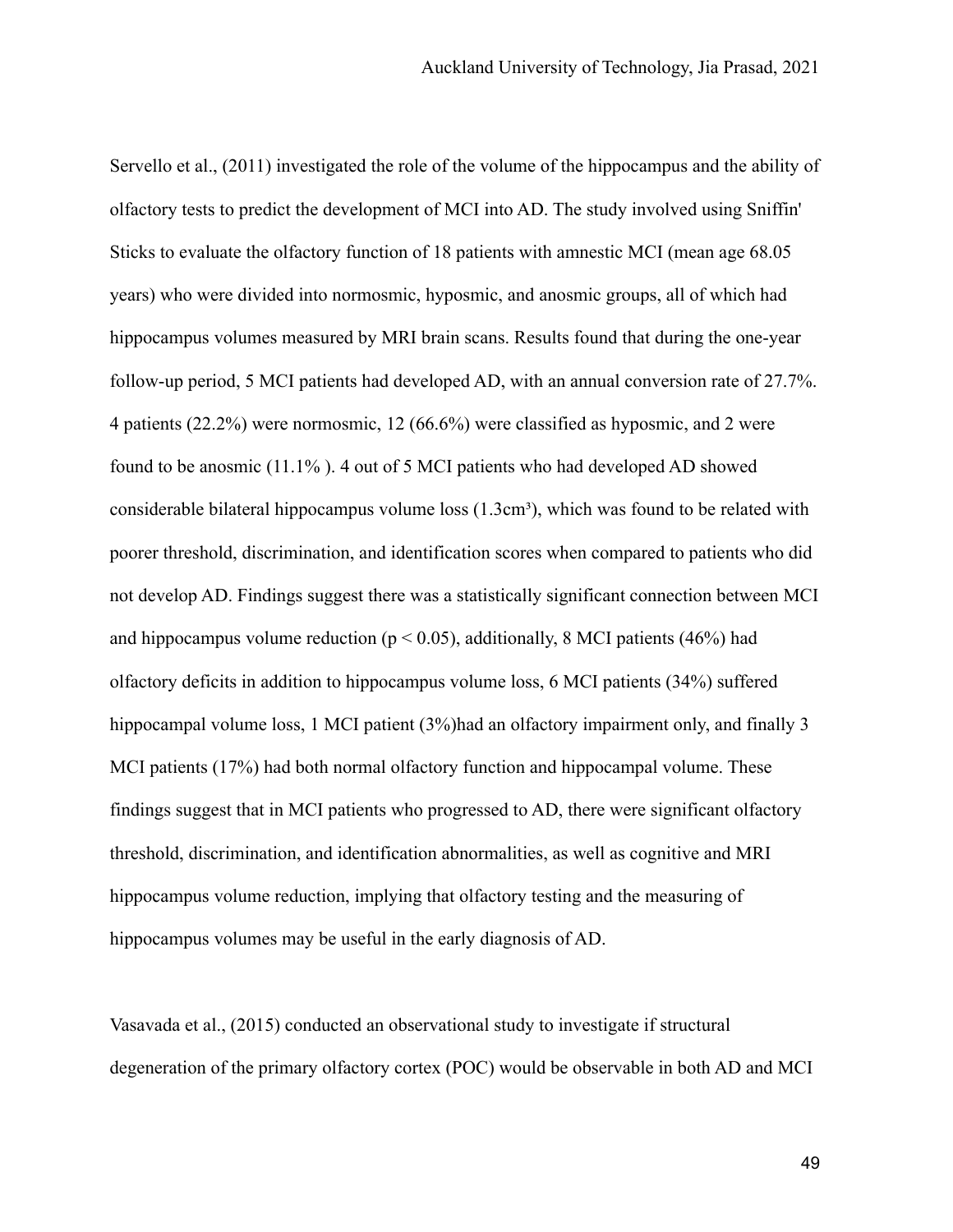patients through functional magnetic resonance imaging (fMRI) scans. The process involved 27 cognitively normal (CN), 21 MCI, and 15 AD participants, who all had their total structural volumes, volumes of their POC and hippocampus, as well as olfactory and cognitive behavioural functions, evaluated. Results found that both AS and MCI patient groups had significant atrophy in the POC and hippocampus. Behavioural and volumetric assessments revealed a steady deterioration from CN through MCI to AD, however, the MCI group demonstrated a quicker decline in the olfactory activation volume in the POC and hippocampus when compared to similar tissue volume in the AD group. The authors conclude by stating that the decline in olfactory activity was associated with the structural deterioration of the POC in AD patients and that within MCI patients there was a greater impairment in olfactory activity than in behavioural and tissue volume. These results indicate the potential of fMRI to produce a sensitive marker of functional neurodegeneration in patients with MCI and AD.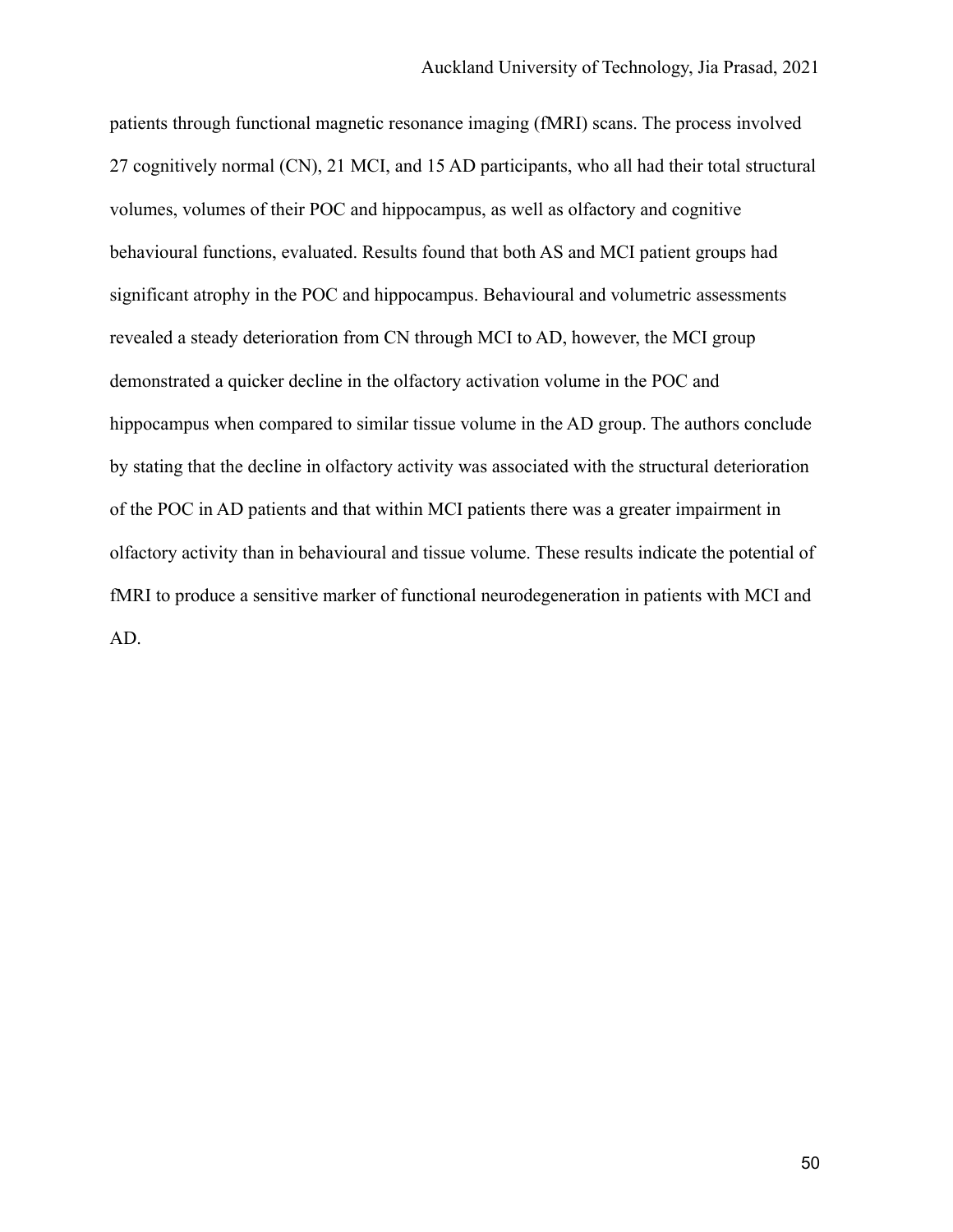## **Discussion**

The hypothesis declared at the beginning of the current study stated that a link between AD and PD development, OB volume and olfactory function (sense of smell) was expected. Findings were fairly consistent across all studies, and the main findings of the results do support this prediction as overall with (23) out of (25) studies confirming and therefore strengthening knowledge on the link between sense of smell and OB deterioration caused by neurodegenerative disorders. Additionally, there was evidence supporting the ApoE4 gene and its role in the development of neurodegenerative disorders and AD in particular. Studies that delved into the assessment of neurodegenerative disorders have provided a strong case of why olfactory testing kits should be taken under consideration when screening for dementia in higher-risk individuals, and showcased its usefulness in accurately assisting in pinpointing the stage of degeneration due to its correlation inability to discriminate and identify odours.

Our main findings suggest that olfactory function was directly correlated with the development of neurodegenerative disorders, supported by all 25 studies. During the development of these dementias, the brain will begin to deteriorate, losing many memory and olfactory functions due to the location of tau and Lewy bodies first appearing in the amygdala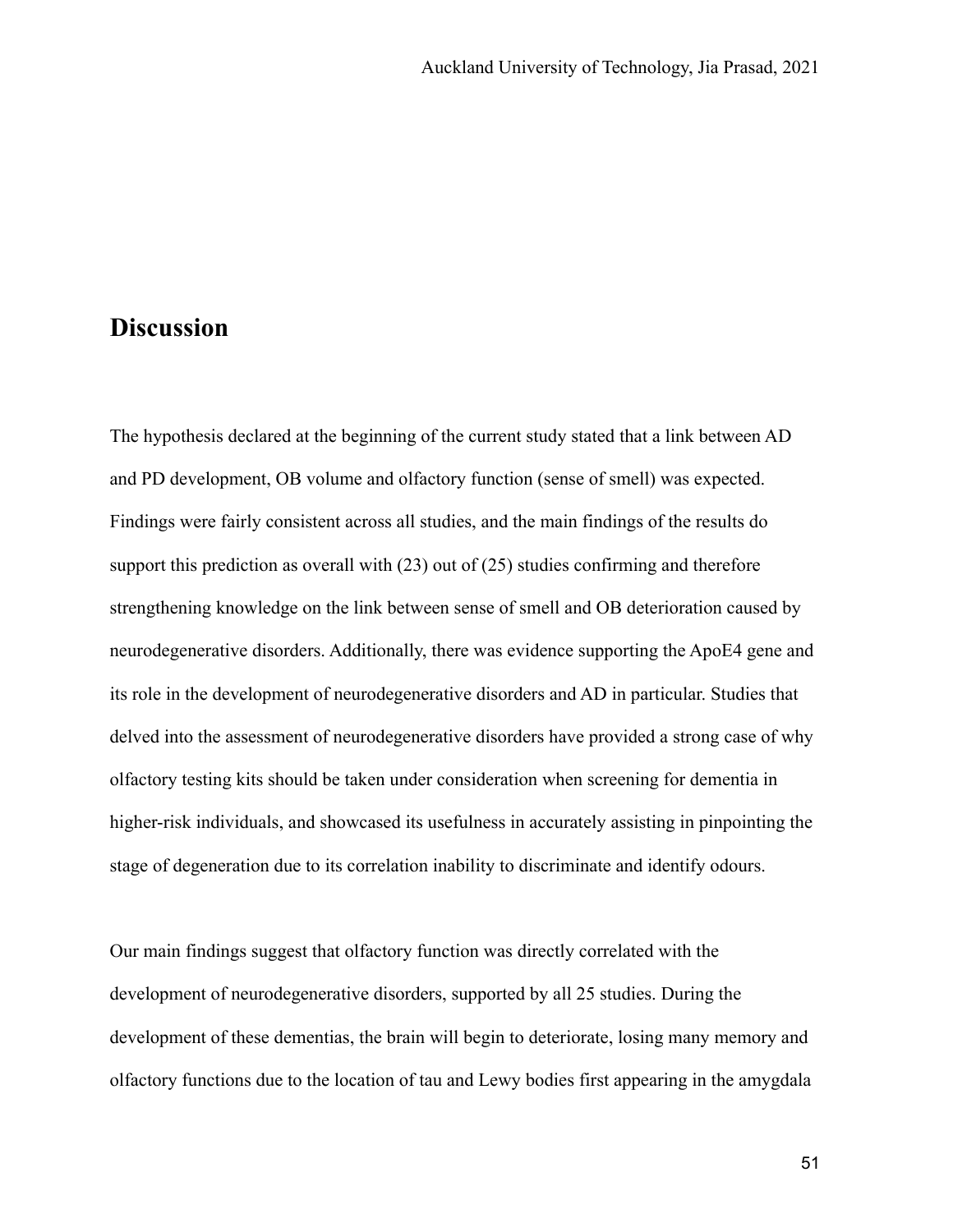and hippocampus, which are each responsible for recalling and processing memories, and the sense of smell, respectively. This is supported by findings from Jobin et al., (2020) indicating that the volume of the pre-central gyrus, ventricles, and neocortex was correlated to olfactory performance in AD patients, proposing that the deterioration of the primary olfactory cortex and hippocampus would directly reflect the severity of AD and impaired olfactory function. Attems et al., (2015) additionally comment that not only does an impaired sense of smell affect the quality of life in individuals, but may quicken the progression of the stage of dementia in AD and PD patients who also have a form of MCI. This suggestion is also supported by findings from Kotecha et al., (2018), which indicates that olfactory impairment progressively worsens as MCI develops into AD. This aligns with findings from Behrman et al., (2014) which imply that an individual's olfactory performance is able to predict their potential transition from MCI to AD with an approximately 85.2% sensitivity, showcasing the reliability and accuracy of using impaired olfactory function as a biomarker for the development for AD. This is also true for FTD, as findings by Carnemolla et al., (2020) showcases individuals diagnosed with FTD also possessing greater instances of odour identification defects. Additionally, this was also evident with patients suffering from PD as evident by results from Tarakad and Jankovic, (2017) and Suzuki et al., (2021) indicating that hyposmia would manifest more frequently in patients diagnosed with more severe cases of PD, and therefore individuals with loss of smell should also be assessed for dementia.

The correlation found between the sense of smell and neurodegeneration further highlight our results indicating the potential of using olfactory ability testing as an early identifier of neurodegenerative diseases, this is reinforced by results from the Mahlknecht et al., (2016)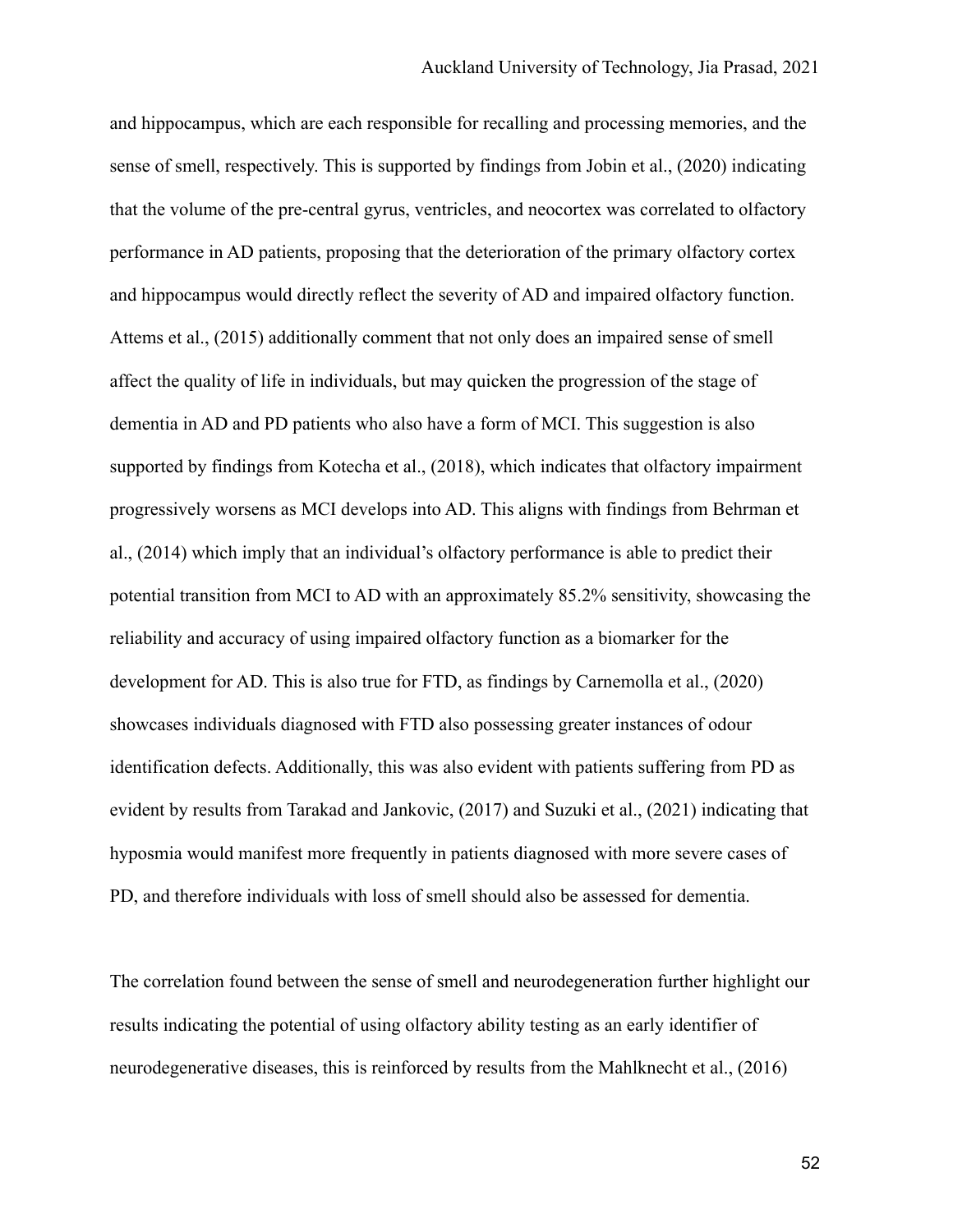study, which demonstrates the strength of Sniffin' Sticks as a highly accurate, fast and inexpensive tool that is able to identity PD due to the strong association between PD and impaired olfactory function. This aligns with findings suggested by Devanand et al., (2014) which reveal that even in adults with normal cognitive ability, the UPSIT was able to predict cognitive deterioration more effectively and accurately than impaired verbal episodic memory, as the UPSIT scores were directly correlated to MCI to AD transition 2-4 years prior to diagnosis, indicating the strength and potential of odour identification measurements as early biomarkers of cognitive decline and dementia. The potential of the UPSIT is additionally reinforced by results found by Velayudhan et al., (2015) which indicate that the test was able to pick up on the 12 odours which affected AD patients the most, and therefore could be used for a rapid clinical scale for AD detection due to the frequency and effect of these scents on individuals who have or are developing the disease. Findings by Haehner et al., (2014) strongly imply that due to the olfactory abnormalities specific to PD being an early indicator of the disease, olfactory assessments are highly useful in distinguishing the disease from other dementia-causing conditions and aiding early and differential diagnosis. Results found by Wesson et al., (2011) supports using olfactory impairment tests, which possess both accurate readings of brain function and high diagnostic sensitivity for AD in combination with other markers to create an accurate measurement of other dementias, and reflects on the noninvasive nature as beneficial and less threatening for many patients.

The findings surrounding OB volume somewhat imply a relation to neurodegenerative disorders, however, findings from Altinayar et al., (2014) suggests that OB volumes do not appear to correlate with IPD, as individuals with NTDPD had an observable volumetric loss,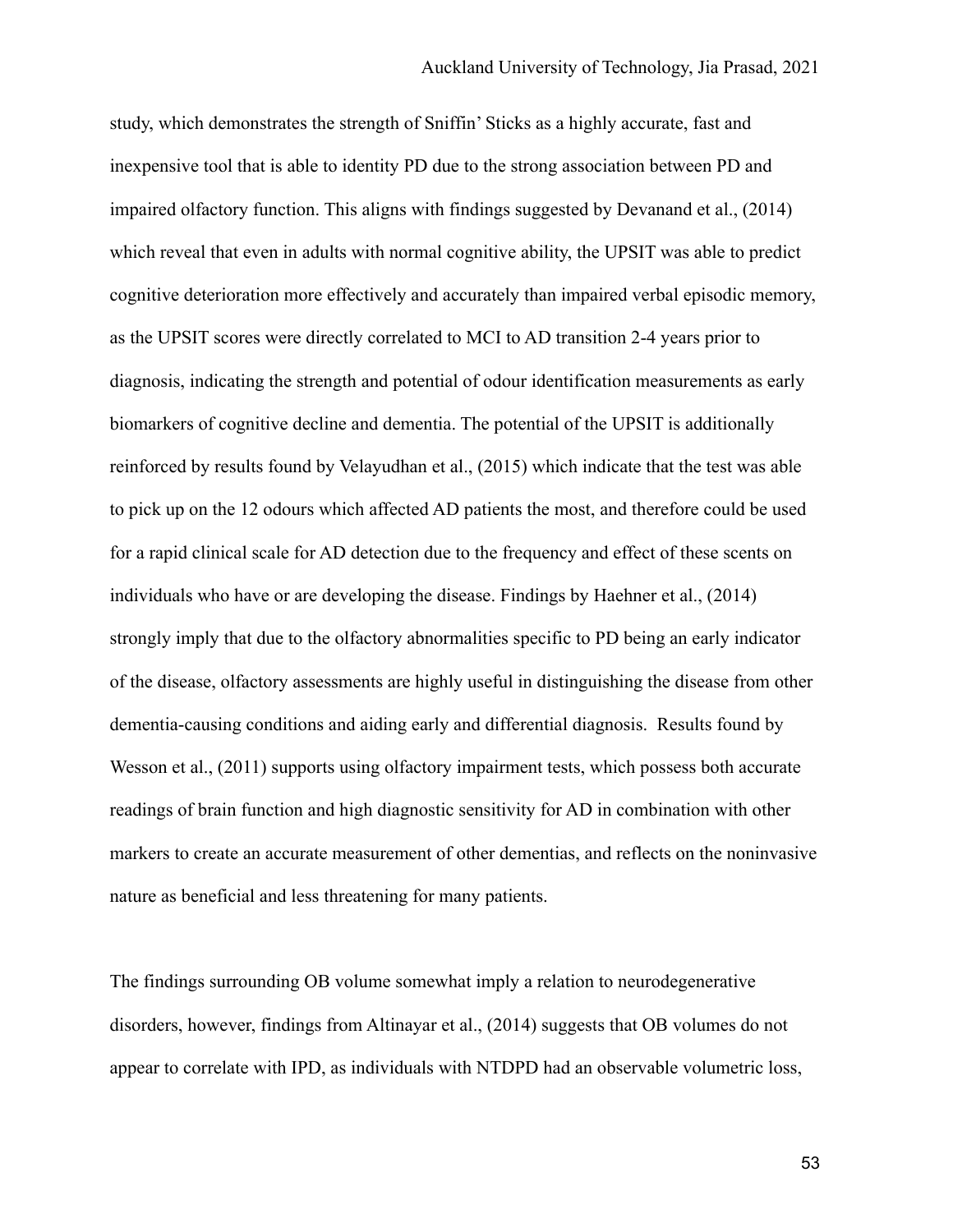but did not perform significantly differently from the control group, whereas individuals with TDPD demonstrated a weaker performance, but no difference in OB, additionally OB volume did not significantly change during the duration of IPD or age of the patients. Wang et al., (2011) report that both reductions in both the depth of the OB volume and system were found in patients with PD and that a correlation between the OB volume and the strength of the olfactory function was found. These support findings by Buschhüter et al., (2008) implying that a greater sense of smell was observable in individuals with greater OB, additionally a significant correlation between age and decreased OB volumes was found, which may suggest why the elderly have a poorer sense of smell. This is supported by Barresi et al., (2012)'s findings, which show excellent potential in brain scans and OERPs as highly effective early-stage clinical tools due to its lack of inherent response bias and its benefit to patients who have difficulty speaking or communicating, allowing for subject analysis in many situations. Findings by Al Aïn et al., (2019) suggest similar claims, as results demonstrate that the cortical thickness of the right inferior frontal gyrus, the bilateral fusiform gyrus and the right entorhinal cortex, which receives direct input from the OB, was significantly correlated to olfactory function. This was seen through results indicating that olfactory training would improve the cortical thickness, which in turn would allow better olfactory performance in individuals. To add to this, Brodoehl et al., (2012) state that studies using MRI were not consistently providing conclusive answers on the relation between volumetric loss of the OB and PD, which may imply why results from Altinayar et al., (2014) did not align with other studied reviewed. By choosing to use a 3.0-Tesla MRI constructive interference, the authors were able to find significant and observable height decline in the left OB. This may suggest that the differences in the tool of measurement affected the imaging of the brain, and therefore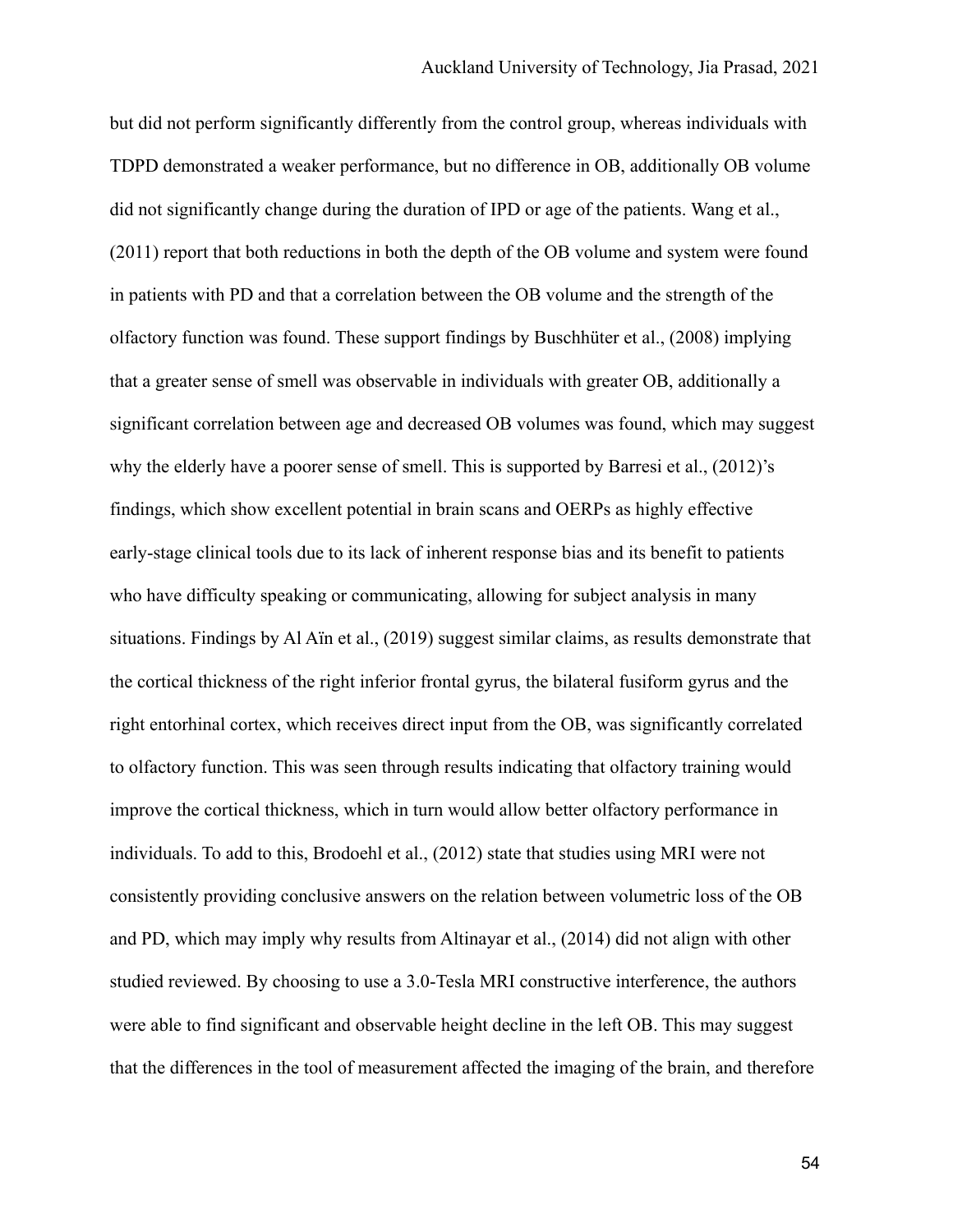differences were only observable when particular tools or tool settings were utilised, however, at this time results surrounding PD, in particular, remain somewhat implied.

However, regarding AD and its link to diminished OB volume and olfactory function, on the other hand, was very conclusive as Servello et al., (2011) report significant hippocampus volume loss in patients which transitioned from MCI to an AD diagnosis, this important to note as the OB is directly connected to the hippocampus, suggesting a possible linkage. This similarly reflects findings by Vasavada et al., (2015), which state that deterioration of the POC in MCI and AD patients are not only observable but can be used as a potential market for neurodegeneration in MCI and AD patients, also suggesting that AD patients, in particular, showed an observable volumetric loss. This is further evident by Mundiñano et al., (2011)'s findings, which found a significant decline of the OB volume in AD patients only, whereas, in patients that suffered from PD or FTD, OB volumes did not show significant differences when compared to controls. This is completely in line with results found by Attems et al., (2012), which suggest that changes in the OB and olfactory tract in patients with AD were directly correlated with Braak stages, indicating that lower volume was linked with greater Lewy bodies and tau proteins signalling greater AD progression, linking with evidence found by Ubeda-Bañon et al., (2020). This reflects the findings of Kovács et al., (2001) suggesting that NFT spread causes further AD progression, and therefore measuring the OB, where NFTs will be found, can be a suitable measure of AD in individuals. This is also supported by Voegels et al., (2014)'s results which suggested that the number of NFTs in the OB, olfactory tract, olfactory nucleus, amygdala and other olfactory-related areas in the brain is associated with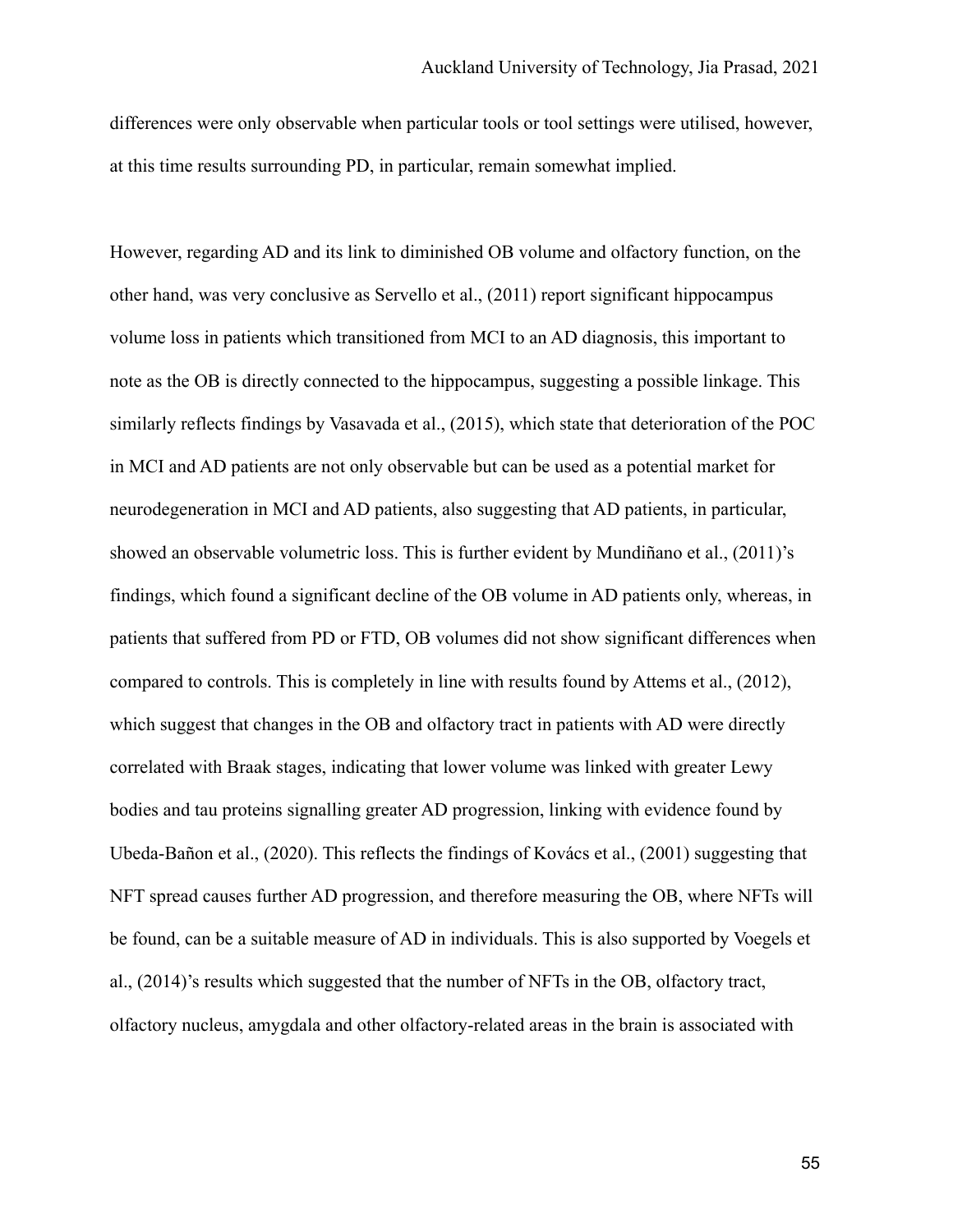diminished olfaction at the time of death, particularly in patients with AD but are found even in cognitive impairment and dementia-free individuals.

Finally, this current study found evidence suggesting a link between ApoE as a potential risk factor in AD patients due to its ability to influence receptors, the binding of lipids and amyloid-β (Aβ), which aggregates in plaques within the brain, causing the formation of NFTs. This is supported by results by Velayudhan, (2015) who found an association between the gene and the development of AD and dementia, linking back to Burke et al., (2008) who suggested that the spread of NFTs were directly linked to the progression of AD and Braak stages. Findings by Qiu et al., (2016) further supports this by revealing AD was much more likely to develop in individuals with ADD who were also carriers of the ApoE4 gene than individuals who were not, suggesting that the presence of ApoE4 may manifest as transitioning from ADD to AD. This is supported by Hawkes (2006)'s results, which found that individuals carrying the ApoE4 allele would be approximately 5 times at risk to develop AD, though this does not necessarily mean that it is guaranteed, it does account for genetic risk in AD.

#### *Limitations*

A major prevalent limitation of the current review includes the general nature of the methodology, in which evidence was only as strong as the studies that were chosen, and a large majority of the studies that investigated OB volume through volumetric scans included a low participant count. Though understandable that the population available for research is very slim and niche as they are generally much older  $(60+)$ , and often must be diagnosed with a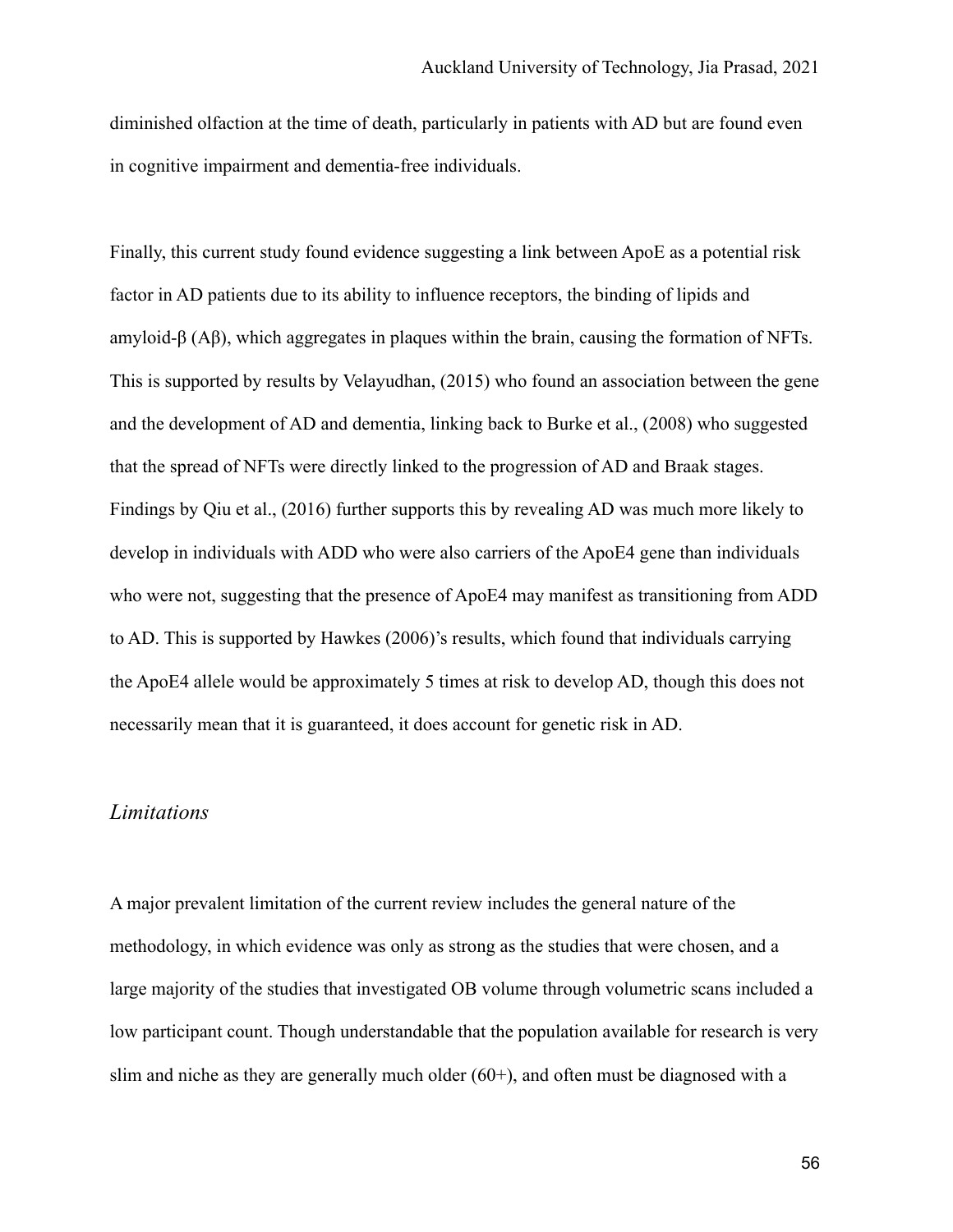form of dementia, studies with lower participant count may be considered as having weaker evidence.

Potential bias may be introduced in studies assessing olfactory function testing tools, such as the UPSIT or the Sniffin' Sticks tests. Coffee is a very frequent scent in these tests, and for instance, might be more easily identifiable to individuals from Brazil and the United States of America which are countries more readily exposed to the scent of coffee (Czarniecka-Skubina et al., 2021), serving as a partial advantage due to familiarity of odours. Additionally, Stafford, & Orgill, (2020) comments that drinking coffee before the assessment may enhance odour (threshold) sensitivity but reduce odour identification, possibly giving a potential advantage to certain individuals in some test areas.

MRI scans which measure the nasal cavity, piriform cortex and olfactory bulb are located deep in the brain, where MRI may be affected by noisy signals (magnetic artefacts), which could potentially adversely influence the detectability and reproducibility of the scans leading to inaccurate information that may compromise the strength of the research (Lu et al., 2018).

Recent studies surrounding ApoE were difficult to find due to the majority of research surrounding non-human subjects, often due to ethical reasons, or being considered as outdated. The frequency of studies that were used in this current research based on the topic was not equal, as the majority of studies surrounding MRI scans favoured discussion of AD rather than PD. Due to the nature of these observational (quantitative) studies, lived experiences of the elderly community's olfactory dysfunction was not stated nor collected here, which would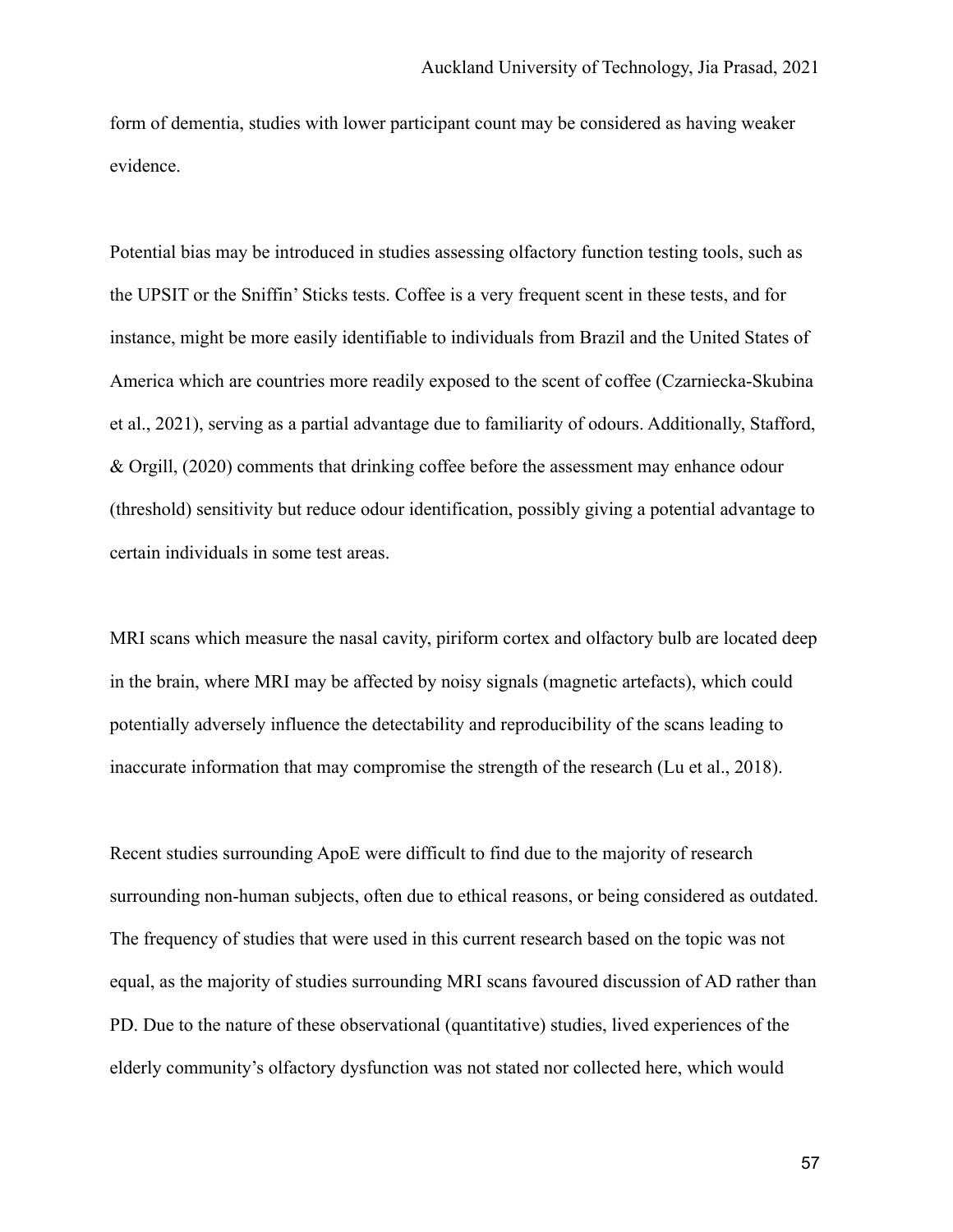have given a deeper insight into how this affects daily life on a personal level, rather than simply understanding and acknowledging how this creates non-personal quality of life changes.

Observational studies are prone to a common limitation of lacking the ability to control the environment. Though most studies did include the use of control groups to represent the alternative of the independent variables, in research which simply aimed to view the differences between the healthy and dementia affected brains, they are unable to account for possible other variables and therefore it becomes more difficult to determine causation.

### *Future Research*

Future studies may aid in contributing to other currently unexplored links between sense of smell and neurodegenerative disorders by investigating and finding more conclusive evidence around the association between additional PD symptoms and phenotypes, olfactory function, and olfactory bulb, which was implied but may not be strongly suggested. Research with the 3.0-Tesla MRI may prove to show more conclusive findings, and consistent data due to its stronger imaging power, and in particular, could be used to further analyse the spread of NFTs and Lewy bodies in the brains of AD and PD patients. Additionally, deeper studying into the ApoE genes and how it affects the development of AD in humans and how it is activated could be beneficial to discriminate between the gene variants and plan future treatments. Further research may also look into comparing olfactory testing with new emerging blood testing, which recent evidence suggests may have high accuracy in identifying neurodegenerative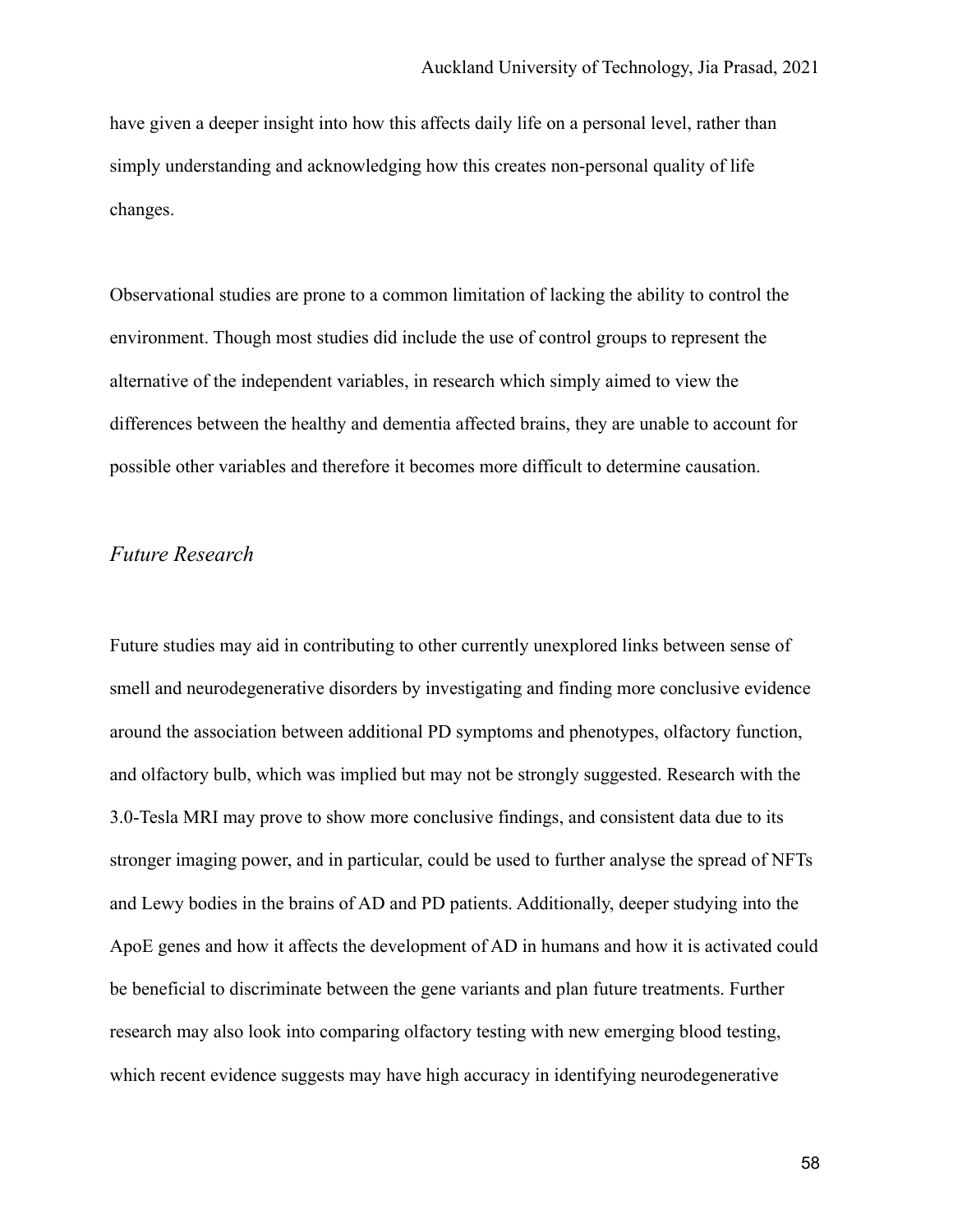disorders before key symptoms identifiers, and has been noted as a potential biomarker for AD in particular (Kim et al., 2021).

This current study focused on articles primarily heavily centred around AD and PD, and though aligning with the purpose of the current study, additional research into less common types of dementia and neurodegenerative disorders may also have provided some benefit to a deeper understanding of how other forms of disorders may have associations with olfactory function. Future research may also investigate relations between new viruses (SARS-CoR-2) and the link between ageusia (loss of taste) and loss of smell.

Overall, deeper and larger research involving further observational testing could prove to improve research in this field.

### *Conclusion*

The clear evidence of olfactory function as a measurement of dementia supports the use of olfactory testing as an early identifier of preclinical dementia. Specific regions of the brain impacted by dementia (hippocampus and amygdala) are directly connected to the olfactory system, and therefore an impaired sense of smell could signal the spread of NFTs and Lewy bodies in these regions, indicating the development of AD and PD. Furthermore, the use of UPSIT as a predictor of MCI transitioning into AD is significant, due to showing greater promise than verbal episodic memory loss which is a key factor in AD development. Some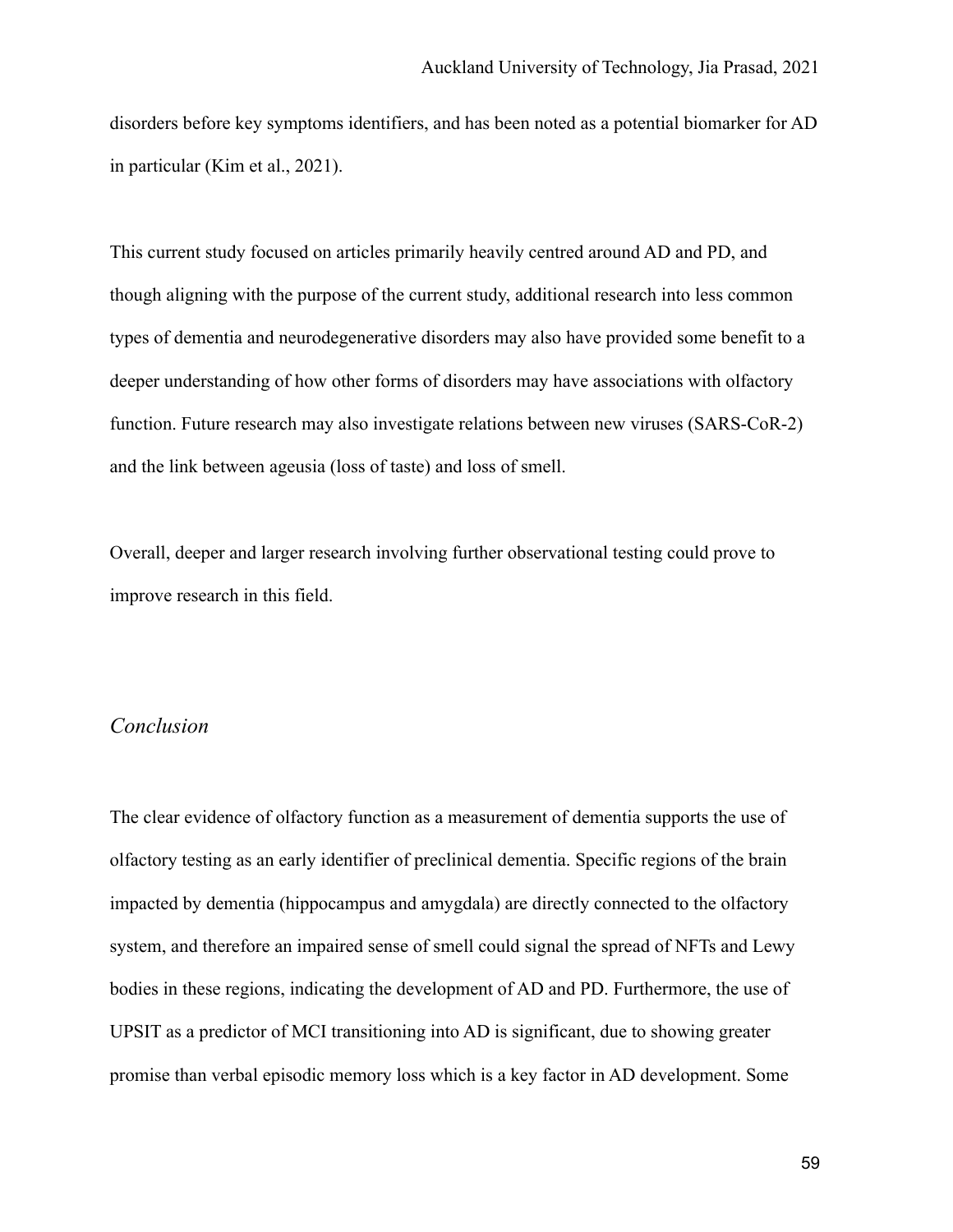research indicating training of olfactory functions may help as a preventive measure against volumetric loss of the OB, particularly in healthy individuals, which is connected to the strength in one's sense of smell.

The new variety of assessment tools that all directly (through brain scans) or indirectly (through olfactory function) measure the structure of the brain and the volume of the OB shine a light on the bright future for earlier detection of neurodegenerative disorders. Though this study does not recommend one specific olfactory test over another, the use of these assessments serves as an inexpensive and quick tool that may cut down the time of neurodegeneration detection, leading to an earlier diagnosis and therefore earlier treatment being administered helping improve outcomes for individuals with dementia.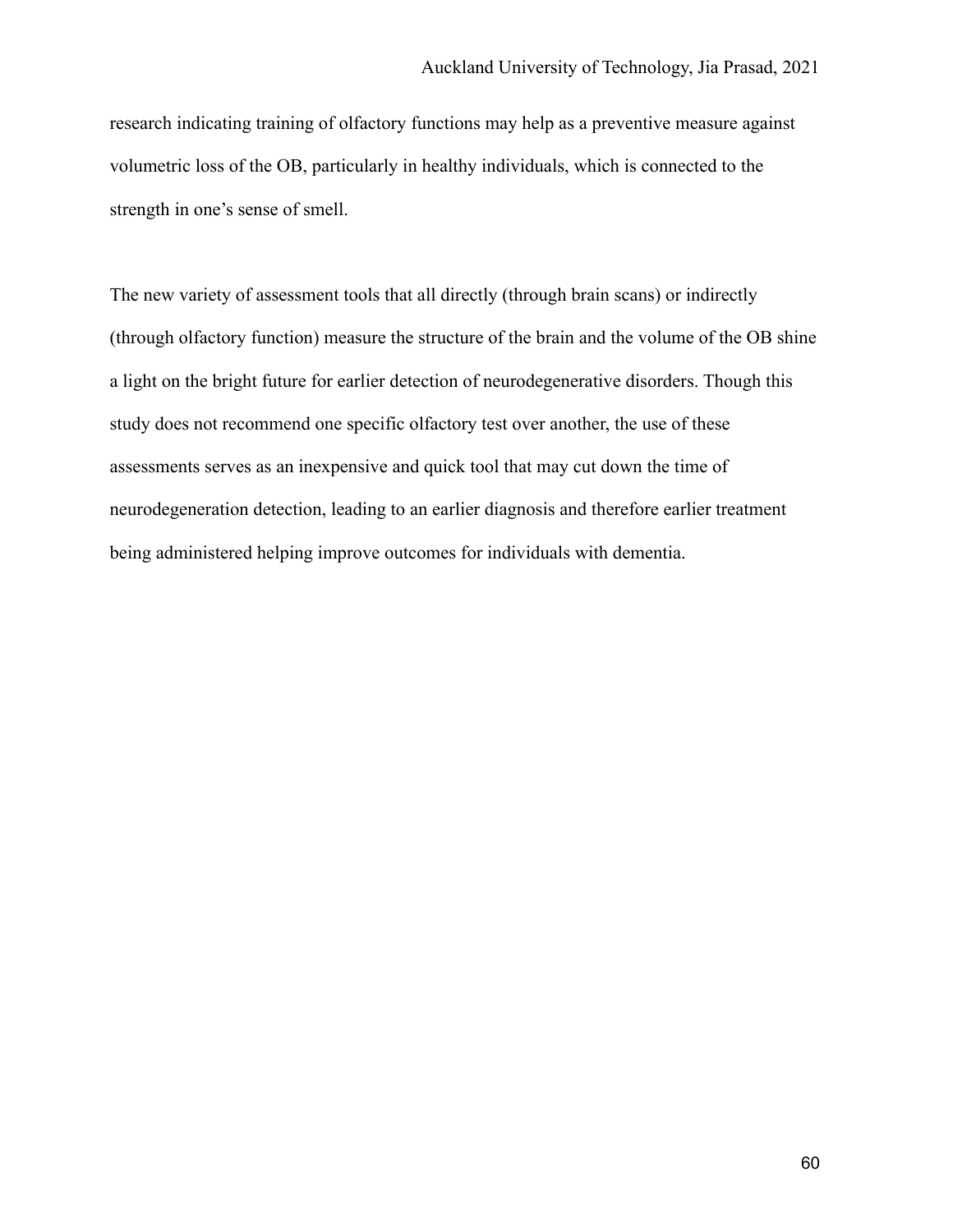# **References**

Aarsland, D., Andersen, K., Larsen, J. P., Perry, R., Wentzel-Larsen, T., Lolk, A., & Kragh-Sørensen, P. (2004). The rate of cognitive decline in Parkinson's disease. Archives of Neurology, 61(12). <https://doi.org/10.1001/archneur.61.12.1906>

Al Aïn, S., Poupon, D., Hétu, S., Mercier, N., Steffener, J., & Frasnelli, J. (2019). Smell training improves olfactory function and alters brain structure. Neuroimage, 189, 45-54. <https://doi.org/10.1016/j.neuroimage.2019.01.008>

Altinayar, S., Oner, S., Can, S., Kizilay, A., Kamisli, S., & Sarac, K. (2014). Olfactory dysfunction and its relation olfactory bulb volume in Parkinson's disease. European review for medical and pharmacological sciences, 18(23), 3659–3664.PMID: 25535137

Alves, J. (2014). Olfactory dysfunction in dementia. World Journal Of Clinical Cases, 2(11), 661. <https://doi.org/10.12998/wjcc.v2.i11.661>

Arnold, S. E., Lee, E. B., Moberg, P. J., Stutzbach, L., Kazi, H., Han, L.-Y., Lee, V. M., & Trojanowski, J. Q. (2009). Olfactory epithelium amyloid-β and paired helical filament-tau pathology in Alzheimer's disease. Annals of Neurology, 67(4), 462–469. <https://doi.org/10.1002/ana.21910>

Ambron, E., Piretti, L., Lunardelli, A., & Coslett, H. B. (2018). Closing-in behavior and parietal lobe deficits: Three single cases exhibiting different manifestations of the same behavior. Frontiers in Psychology, 9. <https://doi.org/10.3389/fpsyg.2018.01617>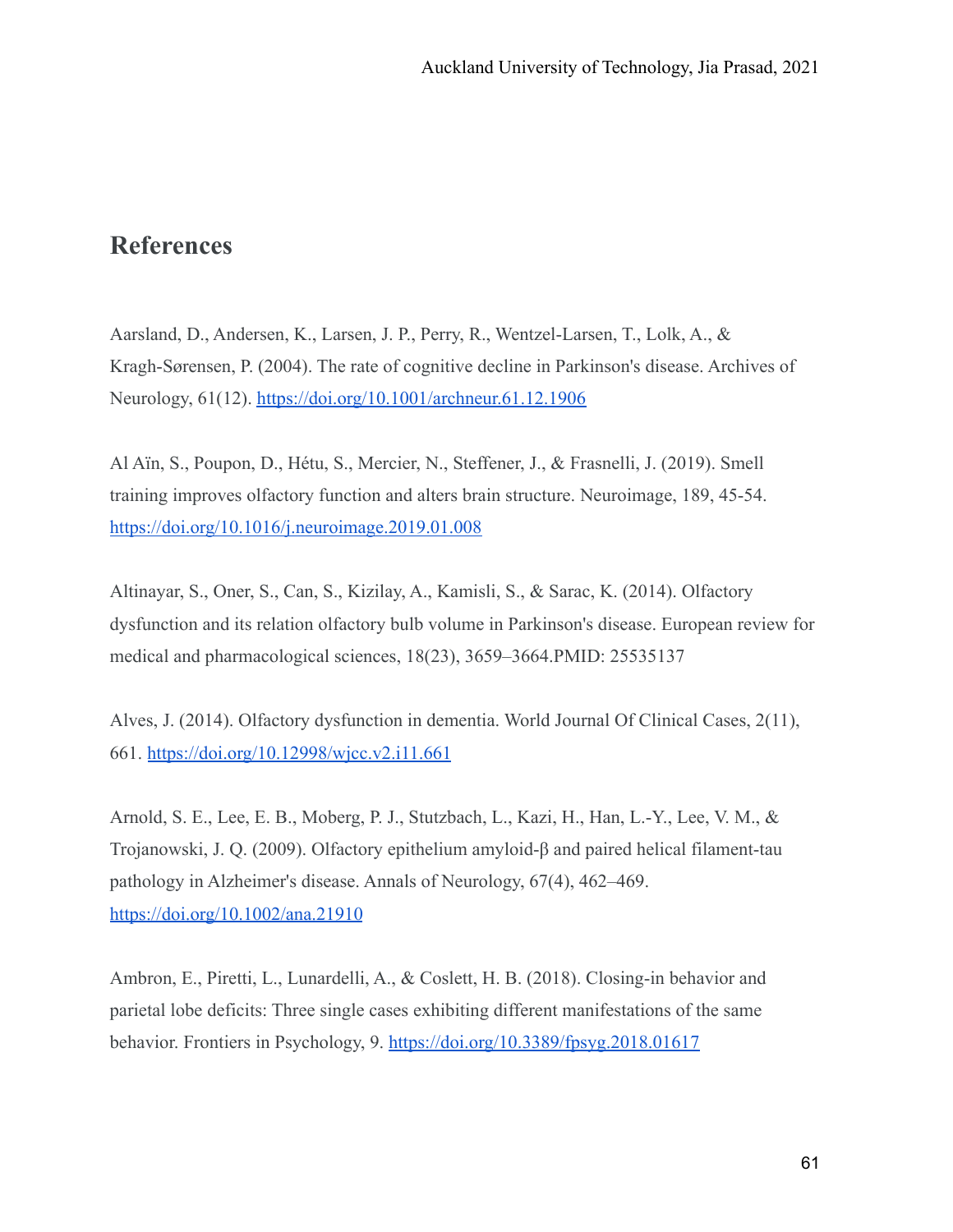American Psychiatric Association. (2013). Diagnostic and statistical manual of mental disorders (5th ed.). <https://doi.org/10.1176/appi.books.9780890425596>

Ashford, J.W. APOE genotype effects on Alzheimer's disease onset and epidemiology. J Mol Neurosci 23, 157–165 (2004). <https://doi.org/10.1385/JMN:23:3:157>

Attems, J., Walker, L., & Jellinger, K. (2014). Olfactory bulb involvement in neurodegenerative diseases. Acta Neuropathologica, 127(4), 459-475. doi: 10.1007/s00401-014-1261-7

Attems, J., Walker, L., & Jellinger, K. (2015). Olfaction and Aging: A Mini-Review. Gerontology, 61(6), 485-490. <https://doi.org/10.1159/000381619>

Aversi-Ferreira, T. A., Tamaishi-Watanabe, B. H., Magri, M. P., & Aversi-Ferreira, R. A. G. M. F. (2019). Neuropsychology of the temporal lobe: Luria's and contemporary conceptions. Dementia & Neuropsychologia, 13(3), 251–258. <https://doi.org/10.1590/1980-57642018dn13-030001>

Bacon Moore, A., Paulsen, J., & Murphy, C. (1999). A Test of Odor Fluency in Patients with Alzheimer's and Huntington's Disease. Journal Of Clinical And Experimental Neuropsychology, 21(3), 341-351. <https://doi.org/10.1076/jcen.21.3.341.918>

Barresi, M., Ciurleo, R., Giacoppo, S., Foti Cuzzola, V., Celi, D., Bramanti, P., & Marino, S. (2012). Evaluation of olfactory dysfunction in neurodegenerative diseases. Journal of the Neurological Sciences, 323(1-2), 16–24. <https://doi.org/10.1016/j.jns.2012.08.028>

Behrman, S., Chouliaras, L., & Ebmeier, K. (2014). Considering the senses in the diagnosis and management of dementia. Maturitas, 77(4), 305-310. <https://doi.org/10.1016/j.maturitas.2014.01.003>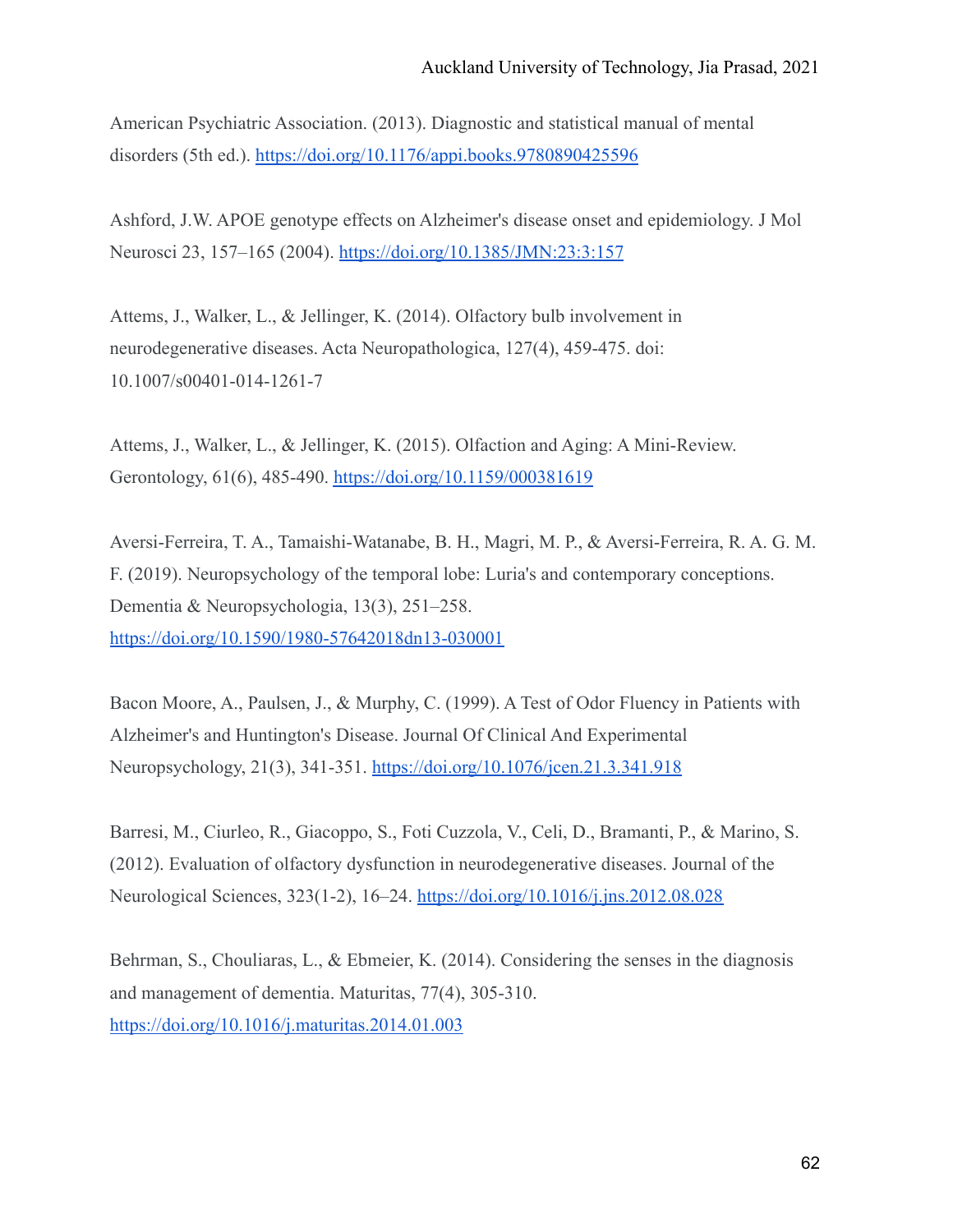Bergmann, O., Liebl, J., Bernard, S., Alkass, K., Yeung, M. S. Y., Steier, P., Kutschera, W., Johnson, L., Landén, M., Druid, H., Spalding, K. L., & Frisén, J. (2012). The age of olfactory bulb neurons in humans. Neuron, 74(4), 634–639. <https://doi.org/10.1016/j.neuron.2012.03.030>

Boesveldt, S., & amp; Parma, V. (2021). The importance of the olfactory system in human well-being, through nutrition and Social Behavior. Cell and Tissue Research, 383(1), 559–567. <https://doi.org/10.1007/s00441-020-03367-7>

Brodoehl, S., Klingner, C., Volk, G., Bitter, T., Witte, O., & Redecker, C. (2012). Decreased olfactory bulb volume in idiopathic Parkinson's disease detected by 3.0-Tesla magnetic resonance imaging. Movement Disorders, 27(8), 1019-1025. doi: 10.1002/mds.25087

Burke, R., Dauer, W., & Vonsattel, J. (2008). A critical evaluation of the Braak staging scheme for Parkinson's disease. Annals Of Neurology, 64(5), 485-491. <https://doi.org/10.1002/ana.21541>

Buschhüter, D., Smitka, M., Puschmann, S., Gerber, J., Witt, M., Abolmaali, N., & Hummel, T. (2008). Correlation between olfactory bulb volume and olfactory function. Neuroimage, 42(2), 498-502. <https://doi.org/10.1016/j.neuroimage.2008.05.004>

Carnemolla, S. E., Hsieh, J. W., Sipione, R., Landis, B. N., Kumfor, F., Piguet, O., & Manuel, A. L. (2020). Olfactory dysfunction in frontotemporal dementia and psychiatric disorders: A systematic review. Neuroscience & Biobehavioral Reviews, 118, 588–611. <https://doi.org/10.1016/j.neubiorev.2020.08.002>

Czarniecka-Skubina, E., Pielak, M., Sałek, P., Korzeniowska-Ginter, R., & Owczarek, T. (2021). Consumer choices and habits related to coffee consumption by Poles. International Journal of Environmental Research and Public Health, 18(8), 3948. <https://doi.org/10.3390/ijerph18083948>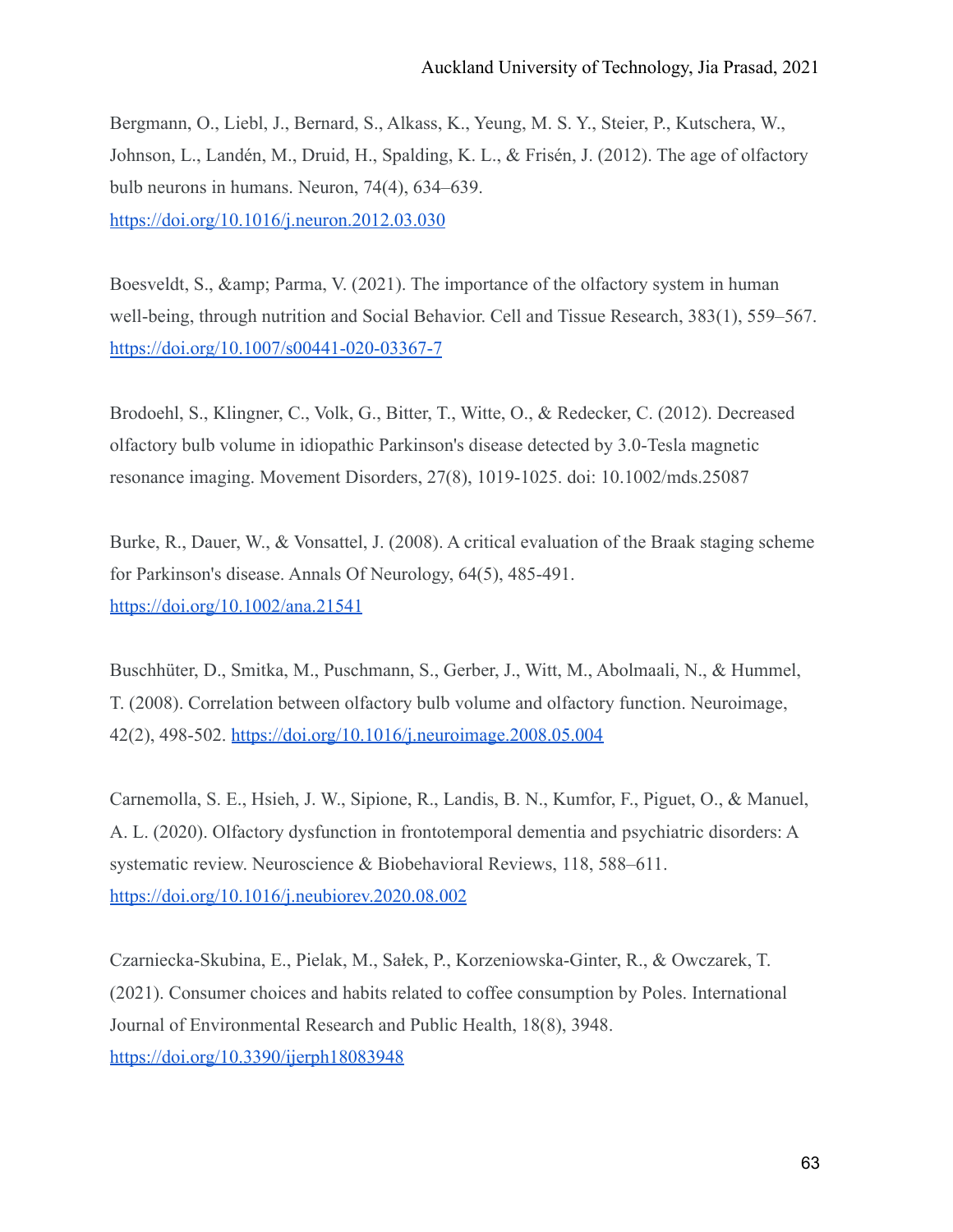Dalton, P., & Maute, C. (2018). Odours and incontinence: What does the nose know? Proceedings of the Institution of Mechanical Engineers, Part H: Journal of Engineering in Medicine, 233(1), 127–134. <https://doi.org/10.1177/0954411918781409>

DeMaagd, G., & Philip, A. (2015). Parkinson's Disease and Its Management: Part 1: Disease Entity, Risk Factors, Pathophysiology, Clinical Presentation, and Diagnosis. P & T: a peer-reviewed journal for formulary management, 40(8), 504–532.

Devanand, D. P., Lee, S., Manly, J., Andrews, H., Schupf, N., Doty, R. L., Stern, Y., Zahodne, L. B., Louis, E. D., & Mayeux, R. (2014). Olfactory deficits predict cognitive decline and Alzheimer dementia in an Urban Community. Neurology, 84(2), 182–189. <https://doi.org/10.1212/wnl.0000000000001132>

Dibattista, M., Pifferi, S., Menini, A., & Reisert, J. (2020). Alzheimer's Disease: What Can We Learn From the Peripheral Olfactory System?. Frontiers In Neuroscience, 14. <https://doi.org/10.3389/fnins.2020.00440>

Dintica, C. S., Marseglia, A., Rizzuto, D., Wang, R., Seubert, J., Arfanakis, K., Bennett, D. A., & Xu, W. (2019). Impaired olfaction is associated with cognitive decline and neurodegeneration in the brain. Neurology, 92(7). <https://doi.org/10.1212/wnl.0000000000006919>

Doty, R. L., & Kamath, V. (2014). The influences of age on olfaction: A Review. Frontiers in Psychology, 5. <https://doi.org/10.3389/fpsyg.2014.00020>

Feigin, V. L., Stark, B. A., Johnson, C. O., Roth, G. A., Bisignano, C., Abady, G. G., Abbasifard, M., Abbasi-Kangevari, M., Abd-Allah, F., Abedi, V., Abualhasan, A., Abu-Rmeileh, N. M. E., Abushouk, A. I., Adebayo, O. M., Agarwal, G., Agasthi, P., Ahinkorah, B. O., Ahmad, S., Ahmadi, S., … Murray, C. J. (2021). Global, regional, and national burden of stroke and its risk factors, 1990–2019: A systematic analysis for the global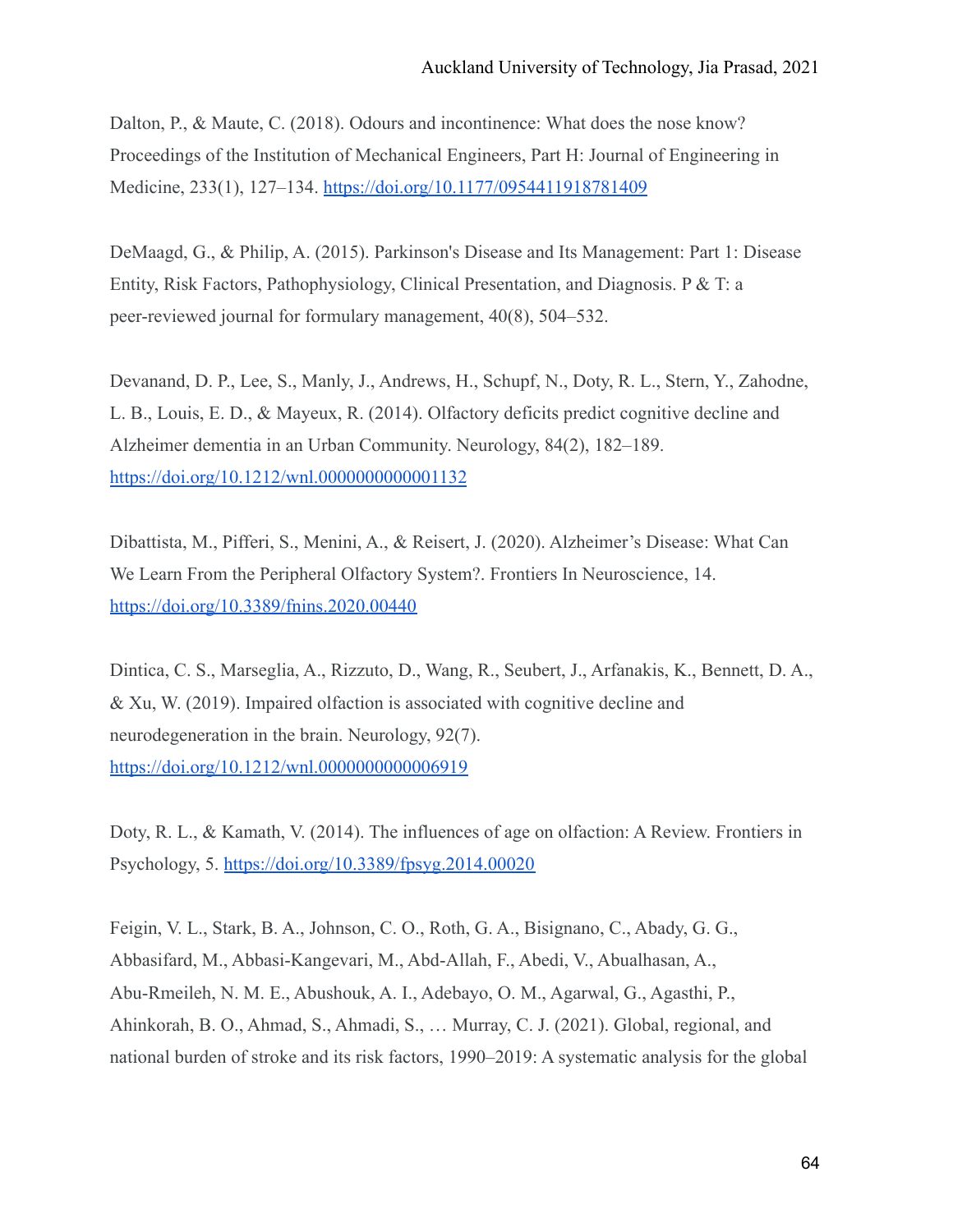burden of disease study 2019. The Lancet Neurology, 20(10), 795–820. [https://doi.org/10.1016/s1474-4422\(21\)00252-0](https://doi.org/10.1016/s1474-4422(21)00252-0)

Geißler, K., Reimann, H., Gudziol, H., Bitter, T., & Guntinas-Lichius, O. (2013). Olfactory training for patients with olfactory loss after upper respiratory tract infections. European Archives Of Oto-Rhino-Laryngology, 271(6), 1557-1562. <https://doi.org/10.1007/s00405-013-2747-y>

Growdon, M. E., Schultz, A. P., Dagley, A. S., Amariglio, R. E., Hedden, T., Rentz, D. M., Johnson, K. A., Sperling, R. A., Albers, M. W., & Marshall, G. A. (2015). Odor identification and Alzheimer disease biomarkers in clinically normal elderly. Neurology, 84(21), 2153–2160. <https://doi.org/10.1212/wnl.0000000000001614>

Gudziol, V., Hoenck, I., Landis, B., Podlesek, D., Bayn, M., & Hummel, T. (2013). The impact and prospect of traumatic brain injury on olfactory function: A cross-sectional and prospective study. European Archives of Oto-Rhino-Laryngology, 271(6), 1533–1540. <https://doi.org/10.1007/s00405-013-2687-6>

Haehner, A., Hummel, T., & Reichmann, H. (2014). A Clinical Approach Towards Smell Loss in Parkinson's Disease. Journal Of Parkinson's Disease, 4(2), 189-195. <https://doi.org/10.3233/jpd-130278>

Hawkes, C. (2006). Olfaction in neurodegenerative disorder. Taste and Smell, 133–151. <https://doi.org/10.1159/000093759>

Hoffmann, M. (2013). The human frontal lobes and frontal network systems: An evolutionary, clinical, and treatment perspective. ISRN Neurology, 2013, 1–34. <https://doi.org/10.1155/2013/892459>

Hoogland, P. V., Van Den Berg, R., & Huisman, E. (2003). Misrouted olfactory fibres and ectopic olfactory glomeruli in normal humans and in Parkinson and Alzheimer patients.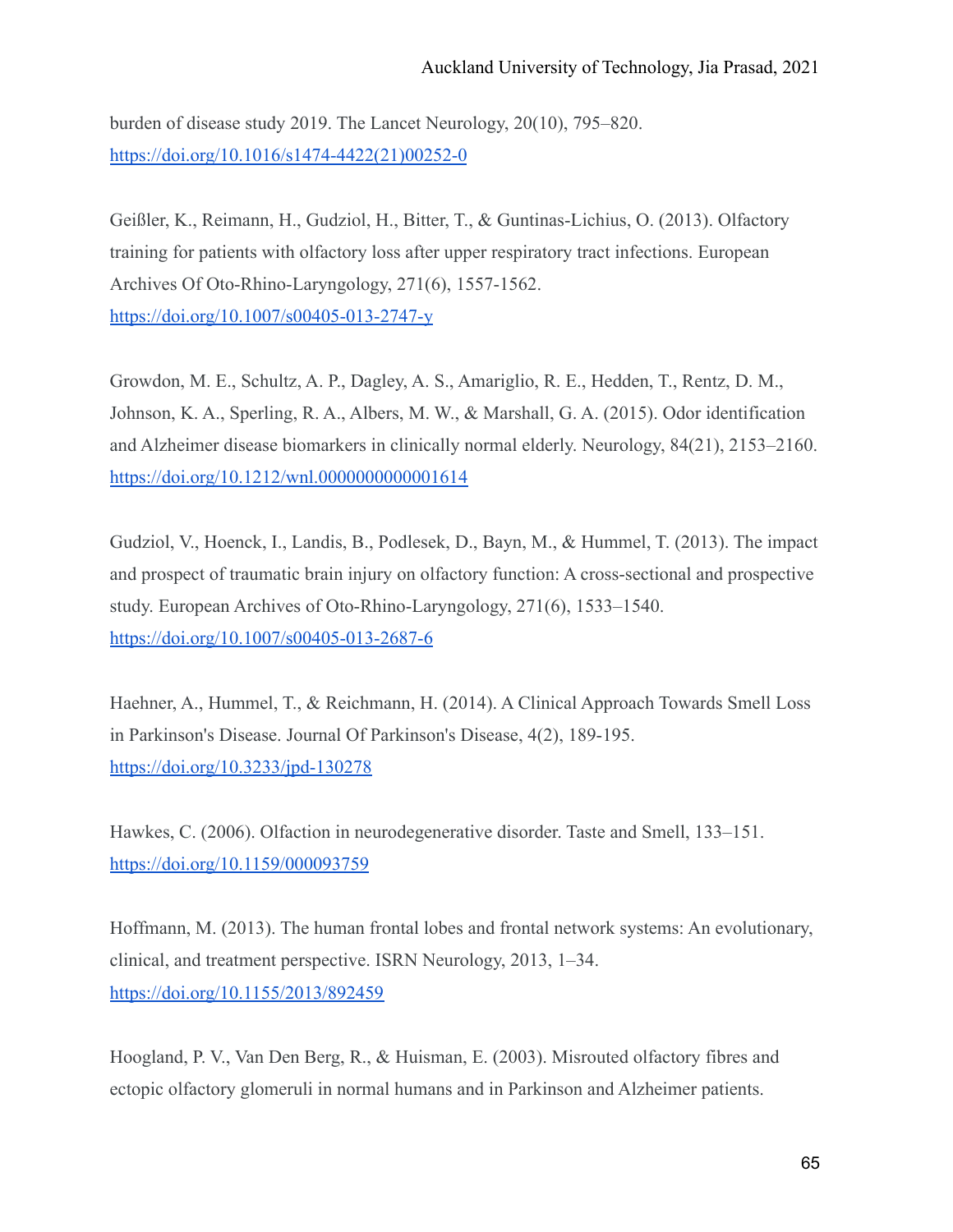Neuropathology and Applied Neurobiology, 29(3), 303–311. <https://doi.org/10.1046/j.1365-2990.2003.00459.x>

Hüttenbrink, K., Hummel, T., Berg, D., Gasser, T., & Hähner, A. (2013). Olfactory Dysfunction. Deutsches Ärzteblatt International. doi: 10.3238/arztebl.2013.0001 Hummel, T., Sekinger, B., Wolf, S. R., Pauli, E., & Kobal, G. (1997). 'sniffin' sticks': Olfactory performance assessed by the combined testing of odour identification, odour discrimination and olfactory threshold. Chemical Senses, 22(1), 39–52. <https://doi.org/10.1093/chemse/22.1.39>

Hummel, T., Smitka, M., Puschmann, S., Gerber, J. C., Schaal, B., & Buschhüter, D. (2011). Correlation between olfactory bulb volume and olfactory function in children and adolescents. Experimental Brain Research, 214(2), 285–291. <https://doi.org/10.1007/s00221-011-2832-7>

Husain, M. A., Laurent, B., & amp; Plourde, M. (2021). APOE and Alzheimer's disease: From lipid transport to physiopathology and therapeutics. Frontiers in Neuroscience, 15. <https://doi.org/10.3389/fnins.2021.630502>

James, B. D., Boyle, P. A., Buchman, A. S., Barnes, L. L., & Bennett, D. A. (2011). Life space and risk of Alzheimer's disease, mild cognitive impairment, and cognitive decline in old age. The American Journal of Geriatric Psychiatry, 19(11), 961–969. <https://doi.org/10.1097/jgp.0b013e318211c219>

Jobin, B., Frasnelli, J., & Boller, B. (2020). Volumetry and cortical thickness of olfactory‐related structures in Alzheimer's disease: A systematic review and meta‐analysis. Alzheimer's & Dementia, 16(S5). <https://doi.org/10.1002/alz.040582>

Kim, H. J., Park, J.-C., Jung, K. S., Kim, J., Jang, J. S., Kwon, S., Byun, M. S., Yi, D., Byeon, G., Jung, G., Kim, Y. K., Lee, D. Y., Han, S.-H., & amp; Mook-Jung, I. (2021). The clinical use of blood-test factors for Alzheimer's disease: Improving the prediction of cerebral amyloid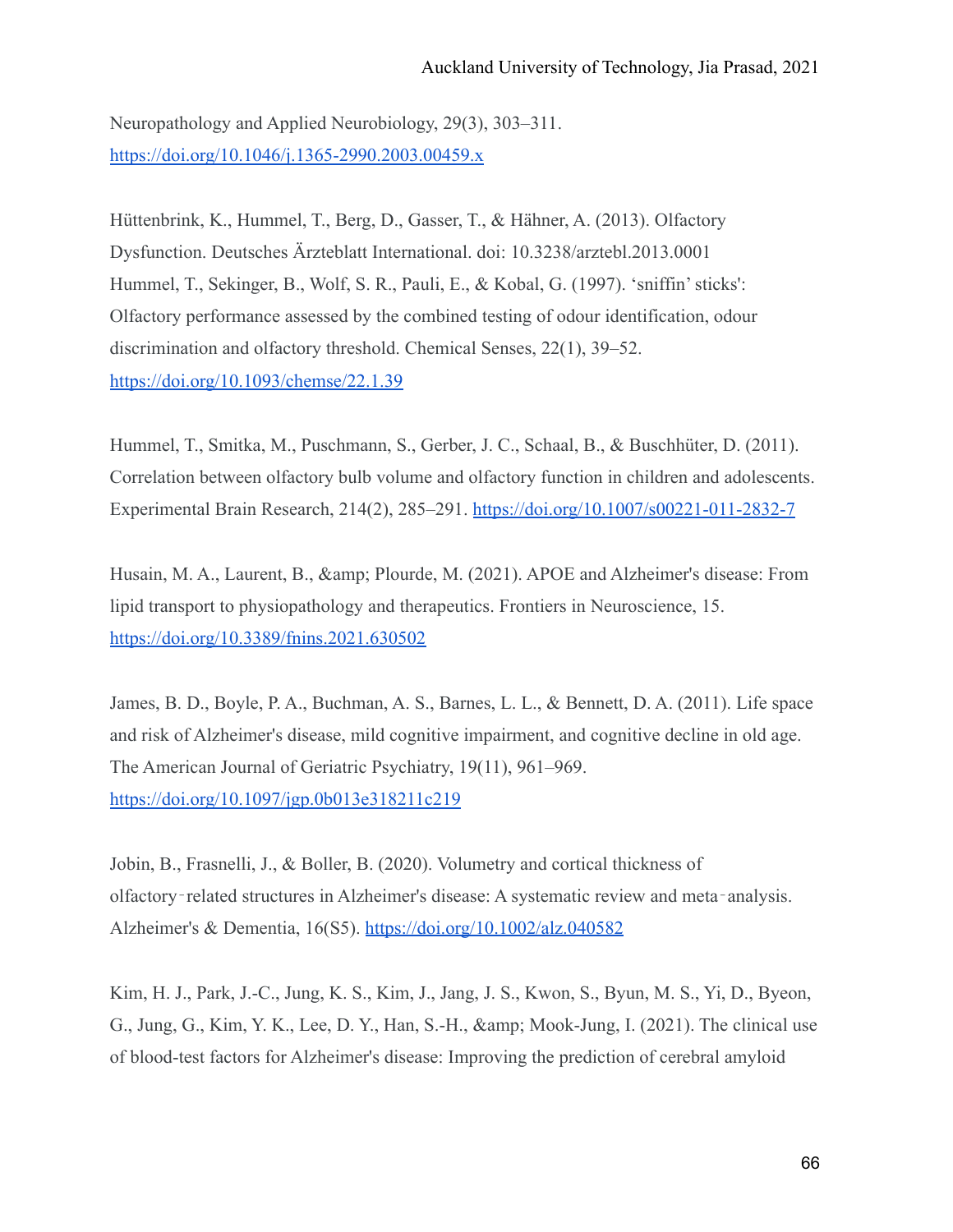deposition by the QPLEXTM ALZ Plus Assay Kit. Experimental & amp; Molecular Medicine, 53(6), 1046–1054. <https://doi.org/10.1038/s12276-021-00638-3>

Kondo, K., Kikuta, S., Ueha, R., Suzukawa, K., & Yamasoba, T. (2020). Age-Related Olfactory Dysfunction: Epidemiology, Pathophysiology, and Clinical Management. Frontiers In Aging Neuroscience, 12. <https://doi.org/10.3389/fnagi.2020.00208>

Kotecha, A., Corrêa, A., Fisher, K., & Rushworth, J. (2018). Olfactory Dysfunction as a Global Biomarker for Sniffing out Alzheimer's Disease: A Meta-Analysis. Biosensors, 8(2), 41. doi: 10.3390/bios8020041

Kovács, T., Cairns, N., & Lantos, P. (2001). Olfactory centres in Alzheimer's disease: olfactory bulb is involved in early Braak's stages. Neuroreport, 12(2), 285-288. doi: 10.1097/00001756-200102120-00021

Li, A., Rao, X., Zhou, Y., & Restrepo, D. (2019). Complex neural representation of odour information in the olfactory bulb. Acta Physiologica, 228(1). https://doi.org/10.1111/apha.13333

Lim, Y. Y., Maruff, P., Pietrzak, R. H., Ames, D., Ellis, K. A., Harrington, K., Lautenschlager, N. T., Szoeke, C., Martins, R. N., Masters, C. L., Villemagne, V. L., & Rowe, C. C. (2013). Effect of amyloid on memory and non-memory decline from preclinical to clinical Alzheimer's disease. Brain, 137(1), 221–231. <https://doi.org/10.1093/brain/awt286>

Lu, J., Wang, X., Qing, Z., Li, Z., Zhang, W., Liu, Y., Yuan, L., Cheng, L., Li, M., Zhu, B., Zhang, X., Yang, Q. X., & Zhang, B. (2018). Detectability and reproducibility of the olfactory fmri signal under the influence of magnetic susceptibility artifacts in the primary olfactory cortex. NeuroImage, 178, 613–621. <https://doi.org/10.1016/j.neuroimage.2018.06.008>

Luzzi, S., Snowden, J., Neary, D., Coccia, M., Provinciali, L., & Lambon Ralph, M. (2007). Distinct patterns of olfactory impairment in Alzheimer's disease, semantic dementia,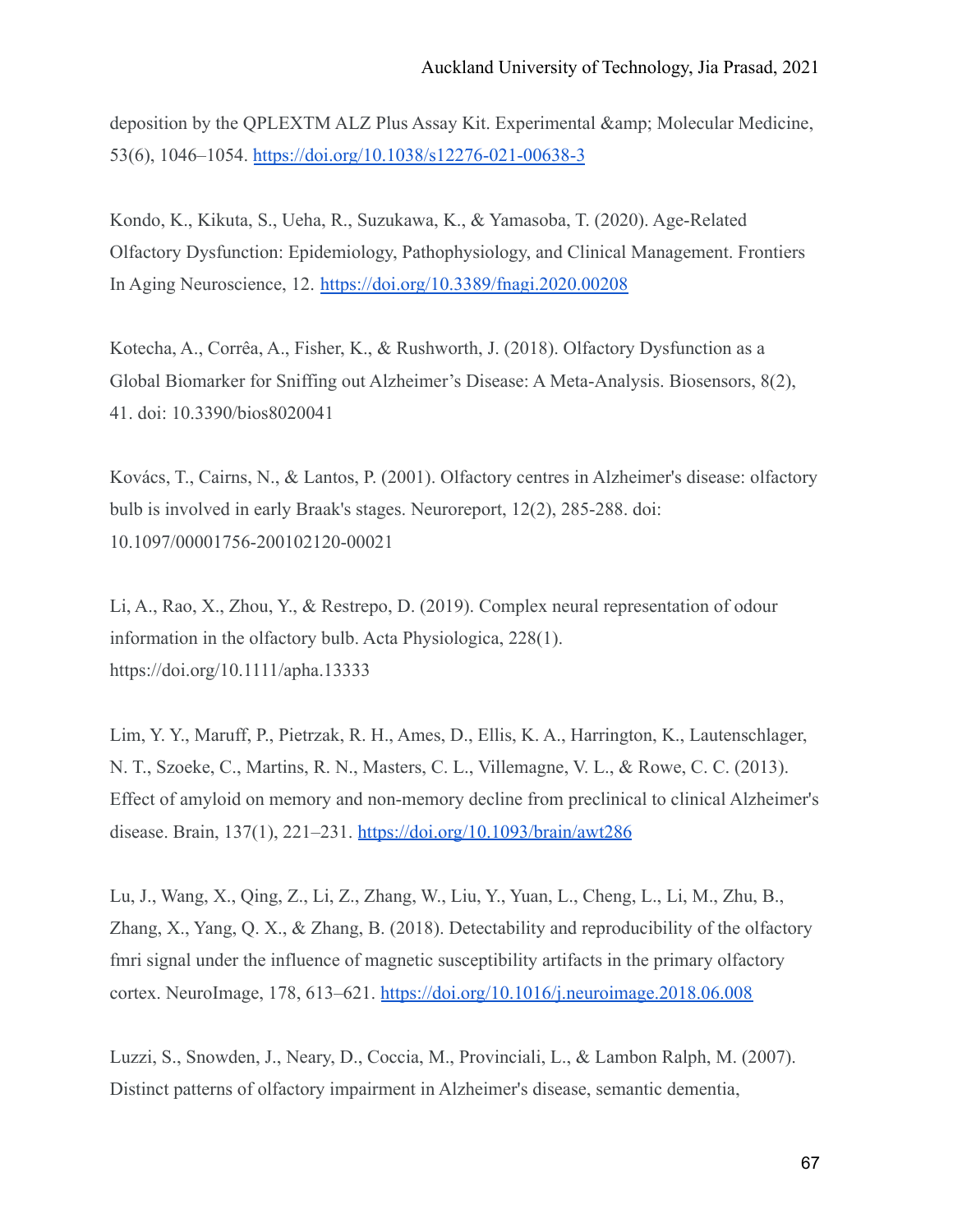frontotemporal dementia, and corticobasal degeneration. Neuropsychologia, 45(8), 1823-1831. doi: 10.1016/j.neuropsychologia.2006.12.008

Mahlknecht, P., Pechlaner, R., Boesveldt, S., Volc, D., Pinter, B., Reiter, E., Müller, C., Krismer, F., Berendse, H. W., van Hilten, J. J., Wuschitz, A., Schimetta, W., Högl, B., Djamshidian, A., Nocker, M., Göbel, G., Gasperi, A., Kiechl, S., Willeit, J., … Seppi, K. (2016). Optimizing odor identification testing as quick and accurate diagnostic tool for parkinson's disease. Movement Disorders, 31(9), 1408–1413. <https://doi.org/10.1002/mds.26637>

Markopoulos, F., Rokni, D., Gire, D. H., & Murthy, V. N. (2012). Functional properties of cortical feedback projections to the olfactory bulb. Neuron, 76(6), 1175–1188. <https://doi.org/10.1016/j.neuron.2012.10.028>

Mena, M. A., Rodríguez-Navarro, J. A., & de Yébenes, J. G. (2009). The multiple mechanisms of amyloid deposition: The role of parkin. Prion, 3(1), 5–11. <https://doi.org/10.4161/pri.3.1.8122>

Moher, D., Liberati, A., Tetzlaff, J., & Altman, D. (2009). Preferred reporting items for systematic reviews and meta-analyses: the PRISMA statement. BMJ, 339(jul21 1), b2535-b2535. <https://doi.org/10.1136/bmj.b2535>

Morgan, C. D., Nordin, S., & Murphy, C. (1995). Odor identification as an early marker for Alzheimer's disease: Impact of lexical functioning and detection sensitivity. Journal of Clinical and Experimental Neuropsychology, 17(5), 793–803. <https://doi.org/10.1080/01688639508405168>

Morley, J. F., Cohen, A., Silveira-Moriyama, L., Lees, A. J., Williams, D. R., Katzenschlager, R., Hawkes, C., Shtraks, J. P., Weintraub, D., Doty, R. L., & Duda, J. E. (2018). Optimizing olfactory testing for the diagnosis of Parkinson's disease: Item analysis of the University of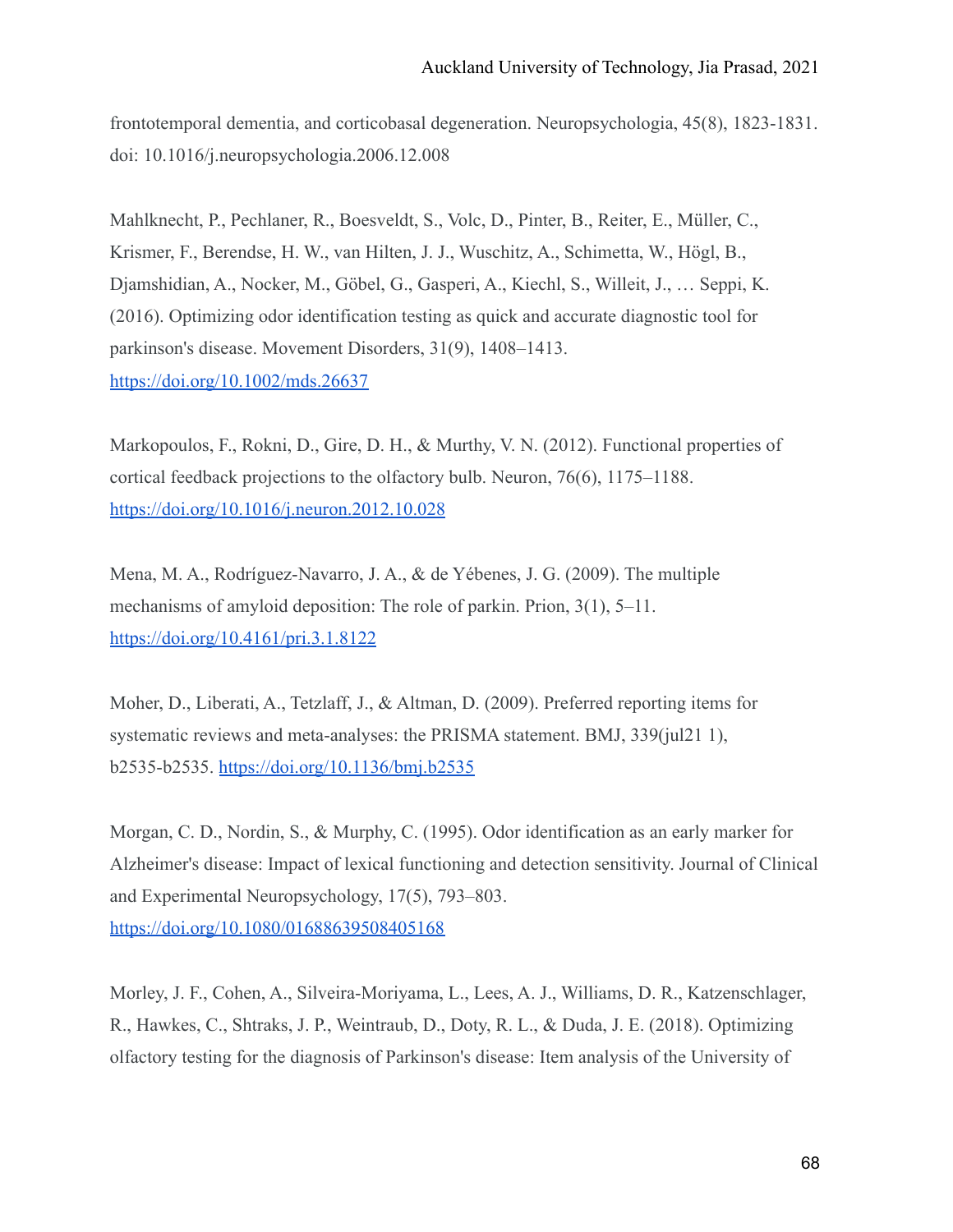Pennsylvania Smell Identification Test. Npj Parkinson's Disease, 4(1). <https://doi.org/10.1038/s41531-017-0039-8>

Mundiñano, I., Caballero, M., Ordóñez, C., Hernandez, M., DiCaudo, C., & Marcilla, I. et al. (2011). Increased dopaminergic cells and protein aggregates in the olfactory bulb of patients with neurodegenerative disorders. Acta Neuropathologica, 122(1), 61-74. <https://doi.org/10.1007/s00401-011-0830-2>

Murphy, C. (2018). Olfactory and other sensory impairments in Alzheimer disease. Nature Reviews Neurology, 15(1), 11-24. <https://doi.org/10.1038/s41582-018-0097-5>

Murphy, C., Gilmore, M., Seery, C., Salmon, D., & Lasker, B. (1990). Olfactory thresholds are associated with degree of dementia in Alzheimer's disease. Neurobiology Of Aging, 11(4), 465-469. [https://doi.org/10.1016/0197-4580\(90\)90014-q](https://doi.org/10.1016/0197-4580(90)90014-q)

Narr, K., Woods, R., Thompson, P., Szeszko, P., Robinson, D., & Dimtcheva, T. et al. (2006). Relationships between IQ and Regional Cortical Gray Matter Thickness in Healthy Adults. Cerebral Cortex, 17(9), 2163-2171. <https://doi.org/10.1093/cercor/bhl125>

Null, G., Pennesi, L., & amp; Feldman, M. (2016). Nutrition and lifestyle intervention on mood and neurological disorders. Journal of Evidence-Based Complementary & amp; Alternative Medicine, 22(1), 68-74. <https://doi.org/10.1177/2156587216637539>

O'Brien, R. J., & Wong, P. C. (2011). Amyloid precursor protein processing and Alzheimer's disease. Annual Review of Neuroscience, 34(1), 185–204. <https://doi.org/10.1146/annurev-neuro-061010-113613>

Olofsson, J. K., Ekström, I., Larsson, M., & Nordin, S. (2021). Olfaction and aging: A review of the current state of research and Future Directions. i-Perception, 12(3), 204166952110203. <https://doi.org/10.1177/20416695211020331>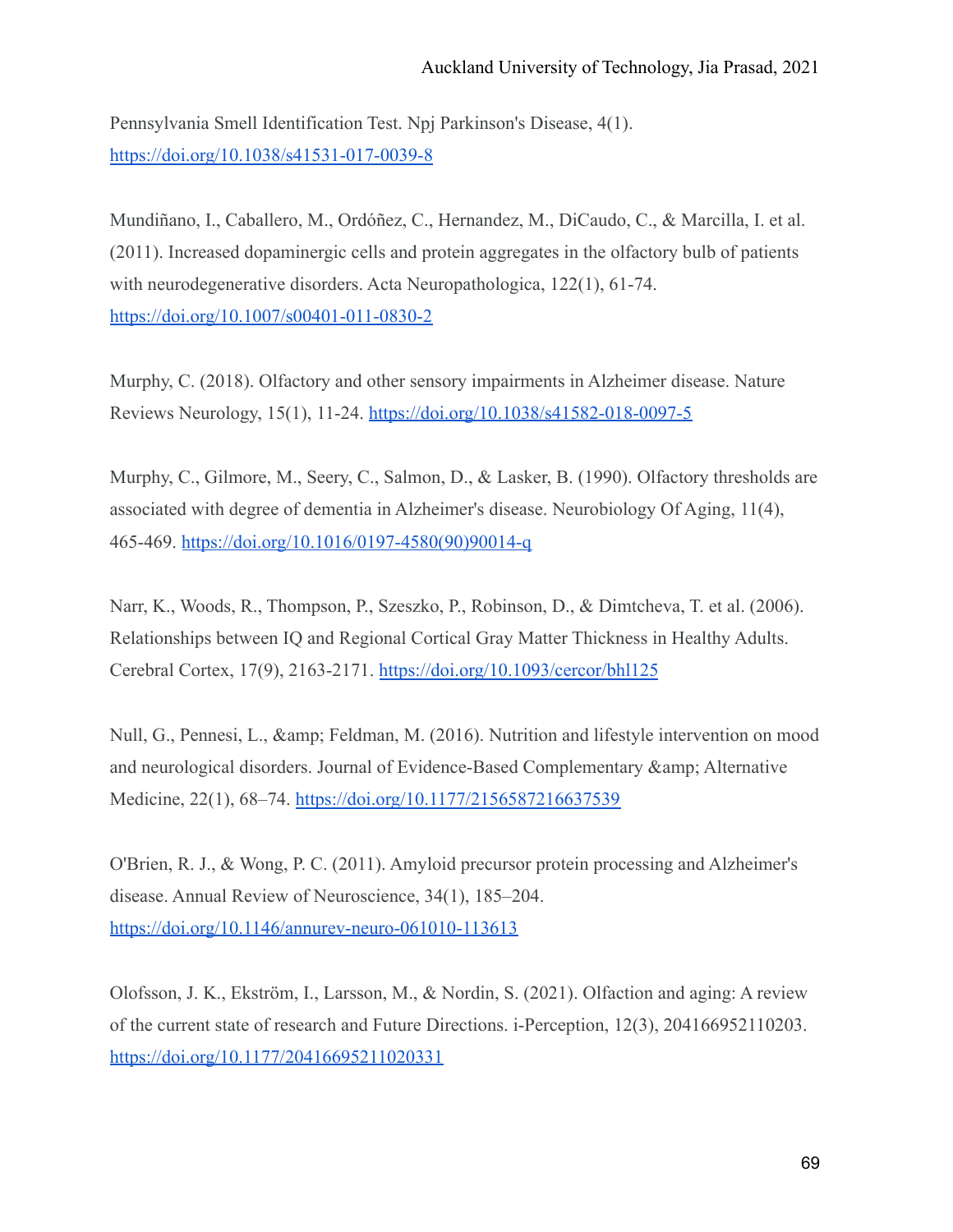Qiu, W. Q., Zhu, H., Dean, M., Liu, Z., Vu, L., Fan, G., Li, H., Mwamburi, M., Steffens, D. C., & Au, R. (2015). Amyloid-associated depression and APOE4 allele: Longitudinal follow-up for the development of Alzheimer's disease. International Journal of Geriatric Psychiatry, 31(3), 316–322. <https://doi.org/10.1002/gps.4339>

Reeve, A., Simcox, E., & Turnbull, D. (2014). Ageing and Parkinson's disease: Why is advancing age the biggest risk factor?. Ageing Research Reviews, 14, 19-30. <https://doi.org/10.1016/j.arr.2014.01.004>

Rombaux, P., Potier, H., Markessis, E. et al. Olfactory bulb volume and depth of olfactory sulcus in patients with idiopathic olfactory loss. Eur Arch Otorhinolaryngol 267, 1551–1556 (2010). <https://doi.org/10.1007/s00405-010-1230-2>

Roses, M.D, A. D. (1996). Apolipoprotein E alleles as risk factors in Alzheimer's disease. Annual Review of Medicine, 47(1), 387–400. https://doi.org/10.1146/annurev.med.47.1.387 Rothermel, M., & Wachowiak, M. (2014). Functional imaging of cortical feedback projections to the olfactory bulb. Frontiers In Neural Circuits, 8. doi: 10.3389/fncir.2014.00073

Rumeau, C., Nguyen, D. T., & Jankowski, R. (2016). How to assess olfactory performance with The sniffin' sticks test ®. European Annals of Otorhinolaryngology, Head and Neck Diseases, 133(3), 203–206. <https://doi.org/10.1016/j.anorl.2015.08.004>

Saiki, K., Fukazawa, O., Asaka, H., & Takagi, S. (1994). T&T Olfactometer for Standardized Olfactory Test and Its Uses. Olfaction And Taste XI, 340-340. doi: 10.1007/978-4-431-68355-1\_140

Santos, D. V., Reiter, E. R., DiNardo, L. J., & Costanzo, R. M. (2004). Hazardous events associated with impaired olfactory function. Archives of Otolaryngology-Head & Neck Surgery, 130(3), 317. <https://doi.org/10.1001/archotol.130.3.317>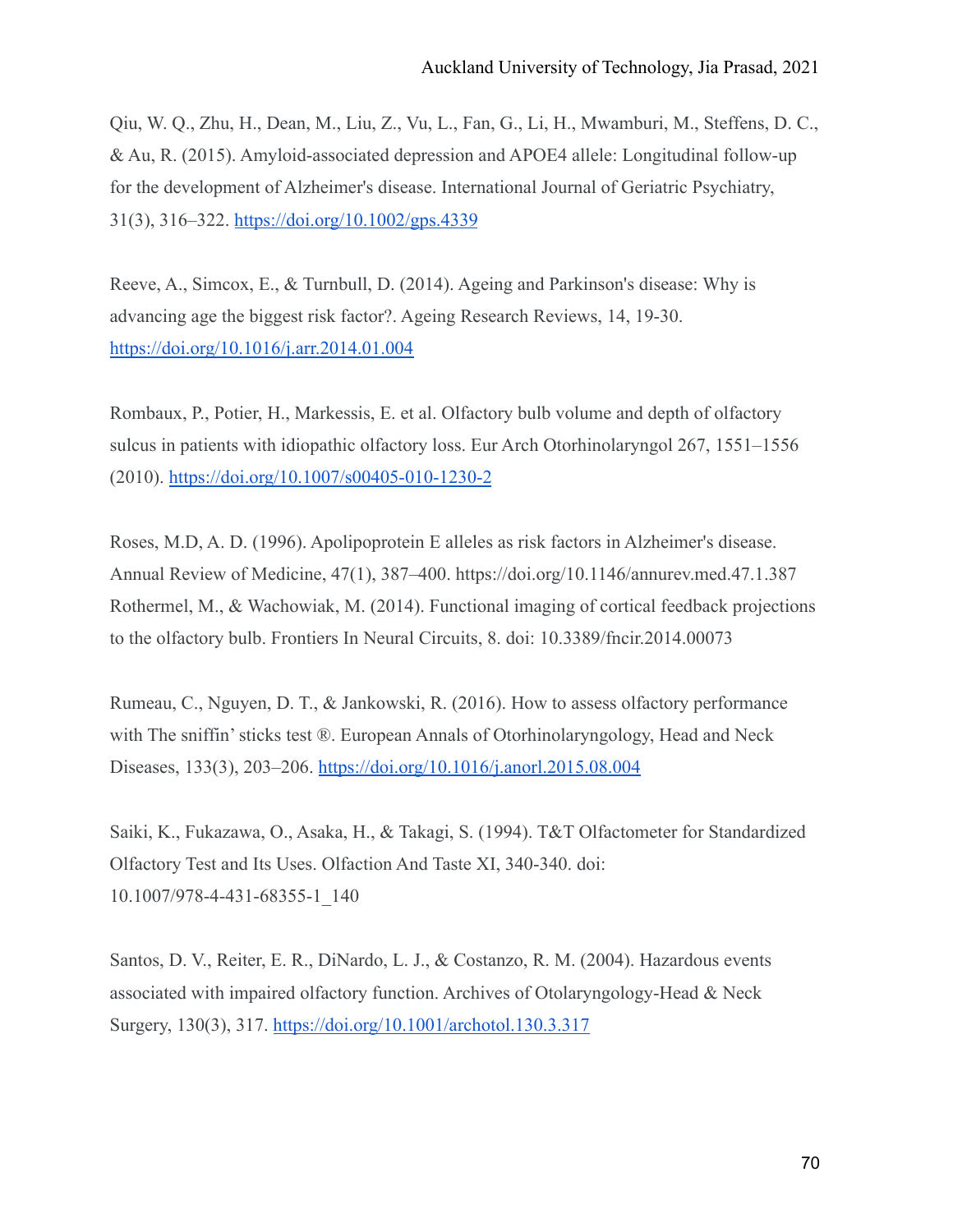Scott, K. R., & Barrett, A. M. (2007). Dementia syndromes: Evaluation and treatment. Expert Review of Neurotherapeutics, 7(4), 407–422. https://doi.org/10.1586/14737175.7.4.407 Serrano-Pozo, A., Frosch, M. P., Masliah, E., & Hyman, B. T. (2011). Neuropathological alterations in Alzheimer's disease. Cold Spring Harbor Perspectives in Medicine, 1(1). <https://doi.org/10.1101/cshperspect.a006189>

Servello, A., Fioretti, A. B., Lambusier, L., Eibenstein, A., Fusetti, M., Ettorre, E., Marigliano, B., Di Biasi, C., Gualdi, G., & Della Volpe, L. (2011). P1‐195: Olfactory deficit and hippocampal volume loss for early diagnosis of Alzheimer's disease. Alzheimer's & Dementia, 7(4S\_Part\_5). <https://doi.org/10.1016/j.jalz.2011.05.475>

Sharma, A., Kumar, R., Aier, I., Semwal, R., Tyagi, P., & Varadwaj, P. (2019). Sense of smell: Structural, functional, mechanistic advancements and challenges in human olfactory research. Current Neuropharmacology, 17(9), 891–911. <https://doi.org/10.2174/1570159x17666181206095626>

Stafford, L. D., & Orgill, K. (2020). The effects of caffeine on olfactory function and mood: An exploratory study. Psychopharmacology, 237(12), 3511–3517. <https://doi.org/10.1007/s00213-020-05695-6>

Suzuki, H., Teranishi, M., Katayama, N., Nakashima, T., Sugiura, S., & Sone, M. (2021). Relationship between cognitive impairment and olfactory function among older adults with olfactory impairment. Auris Nasus Larynx, 48(3), 420–427. <https://doi.org/10.1016/j.anl.2020.11.020>

Tarakad, A., & Jankovic, J. (2017). Anosmia and Ageusia in Parkinson's Disease. International Review Of Neurobiology, 541-556. https://doi.org/10.1016/bs.irn.2017.05.028 Taylor, J. E., Lau, H., Seymour, B., Nakae, A., Sumioka, H., Kawato, M., & Koizumi, A. (2020). An evolutionarily threat-relevant odor strengthens human fear memory. Frontiers in Neuroscience, 14. <https://doi.org/10.3389/fnins.2020.00255>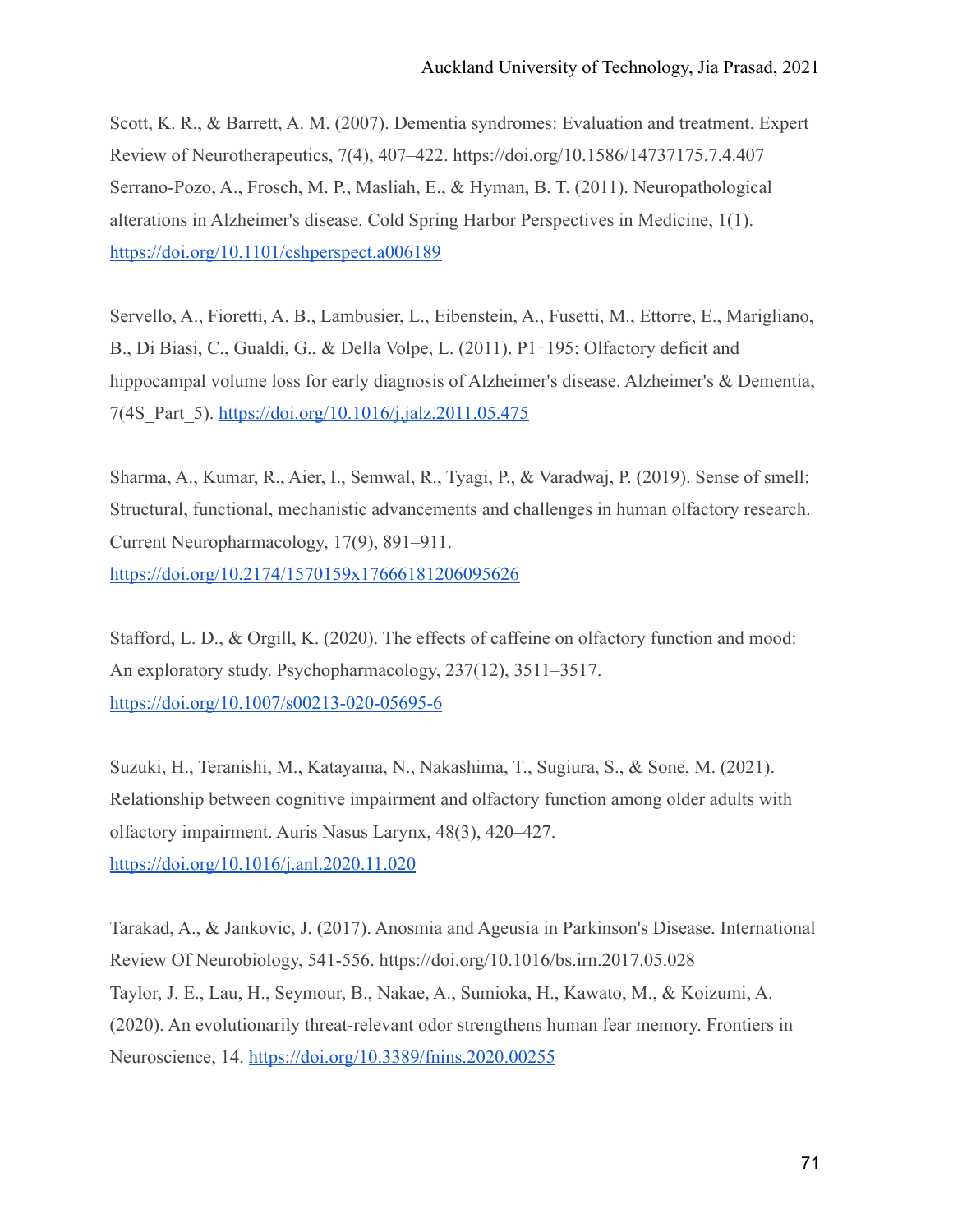Tordesillas-Gutierrez, D., Ayesa-Arriola, R., Delgado-Alvarado, M., Robinson, J. L., Lopez-Morinigo, J., Pujol, J., Dominguez-Ballesteros, M. E., David, A. S., & Crespo-Facorro, B. (2018). The right occipital lobe and poor insight in first-episode psychosis. PLOS ONE, 13(6). <https://doi.org/10.1371/journal.pone.0197715>

Trentin, S., Fraiman de Oliveira, B. S., Ferreira Felloni Borges, Y., & de Mello Rieder, C. R. (2021). Systematic Review and meta-analysis of Sniffin sticks test performance in Parkinson's disease patients in different countries. European Archives of Oto-Rhino-Laryngology. <https://doi.org/10.1007/s00405-021-06970-8>

Ubeda-Bañon, I., Saiz-Sanchez, D., Flores-Cuadrado, A., Rioja-Corroto, E., Gonzalez-Rodriguez, M., & Villar-Conde, S. et al. (2020). The human olfactory system in two proteinopathies: Alzheimer's and Parkinson's diseases. Translational Neurodegeneration, 9(1). <https://doi.org/10.1186/s40035-020-00200-7>

Vasavada, M. M., Wang, J., Eslinger, P. J., Gill, D. J., Sun, X., Karunanayaka, P., & amp; Yang, Q. X. (2015). Olfactory cortex degeneration in Alzheimer's disease and mild cognitive impairment. Journal of Alzheimer's Disease, 45(3), 947–958. <https://doi.org/10.3233/jad-141947>

Velayudhan, L. (2015). Smell identification function and Alzheimer's disease. Current Opinion In Psychiatry, 28(2), 173-179. doi:10.1097/YCO.0000000000000146 Velayudhan, L., Gasper, A., Pritchard, M., Baillon, S., Messer, C., & Proitsi, P. (2015). Pattern of Smell Identification Impairment in Alzheimer's Disease. Journal Of Alzheimer's Disease, 46(2), 381-387. doi:10.3233/jad-142838

Voegels, R., Pinna, F., Imamura, R., Farfel, J., & Godoy, M. (2014). Olfaction in neurologic and Neurodegenerative Diseases: A literature review. International Archives of Otorhinolaryngology, 19(02), 176–179. <https://doi.org/10.1055/s-0034-1390136>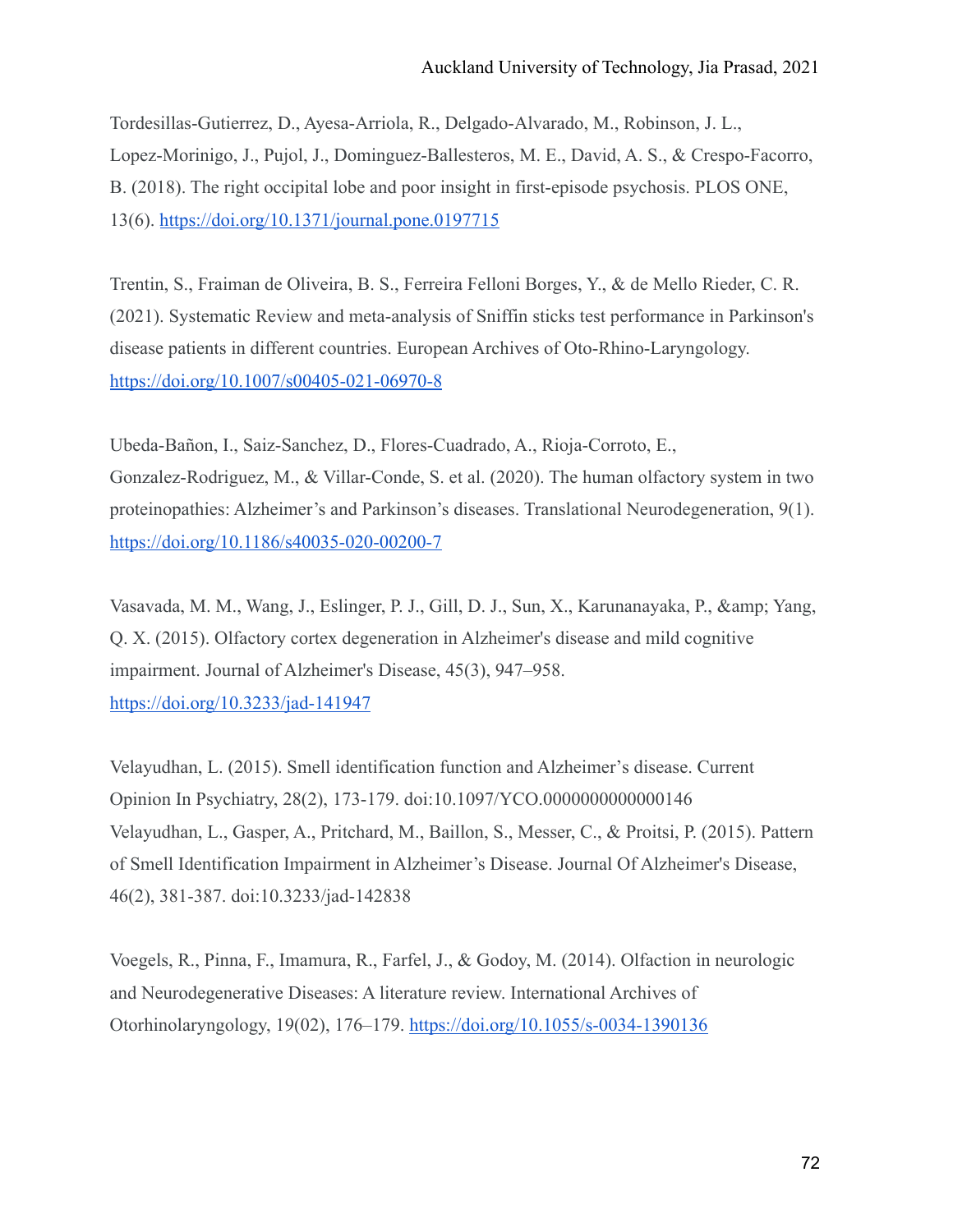Wang, J., You, H., Liu, J., Ni, D., Zhang, Z., & Guan, J. (2011). Association of Olfactory Bulb Volume and Olfactory Sulcus Depth with Olfactory Function in Patients with Parkinson Disease. American Journal Of Neuroradiology, 32(4), 677-681. doi: 10.3174/ajnr.a2350 Weller, J., & Budson, A. (2018). Current understanding of Alzheimer's disease diagnosis and treatment. F1000Research, 7, 1161. <https://doi.org/10.12688/f1000research.14506.1>

Willander, J., Larsson, M. Smell your way back to childhood: Autobiographical odor memory. Psychonomic Bulletin & Review 13, 240–244 (2006). https://doi.org/10.3758/BF03193837 Wilson, D., & Nixon, R. (2010). Should olfactory dysfunction be used as a biomarker of Alzheimer's disease?. Expert Review Of Neurotherapeutics, 10(5), 633-635. doi: 10.1586/ern.10.33

Wilson, R. S., Arnold, S. E., Schneider, J. A., Tang, Y., & Bennett, D. A. (2007). The relationship between cerebral Alzheimer's disease pathology and odour identification in old age. Journal of Neurology, Neurosurgery & Psychiatry, 78(1), 30–35. <https://doi.org/10.1136/jnnp.2006.099721>

Wolf, A. B., Caselli, R. J., Reiman, E. M., & amp; Valla, J. (2013). APOE and neuroenergetics: An emerging paradigm in Alzheimer's disease. Neurobiology of Aging, 34(4), 1007–1017. <https://doi.org/10.1016/j.neurobiolaging.2012.10.011>

Yahiaoui-Doktor, M., Luck, T., Riedel-Heller, S. G., Loeffler, M., Wirkner, K., & Engel, C. (2019). Olfactory function is associated with cognitive performance: Results from the population-based life-adult-study. Alzheimer's Research & Therapy, 11(1). <https://doi.org/10.1186/s13195-019-0494-z>

Yang, J., & Pinto, J. (2016). The Epidemiology of Olfactory Disorders. Current Otorhinolaryngology Reports, 4(2), 130-141. <https://doi.org/10.1007/s40136-016-0120-6>

Yu, Q., Guo, P., Li, D., Zuo, L., Lian, T., Yu, S., Hu, Y., Liu, L., Jin, Z., Wang, R., Piao, Y., Li, L., Wang, X., & Zhang, W. (2018). Olfactory dysfunction and its relationship with clinical